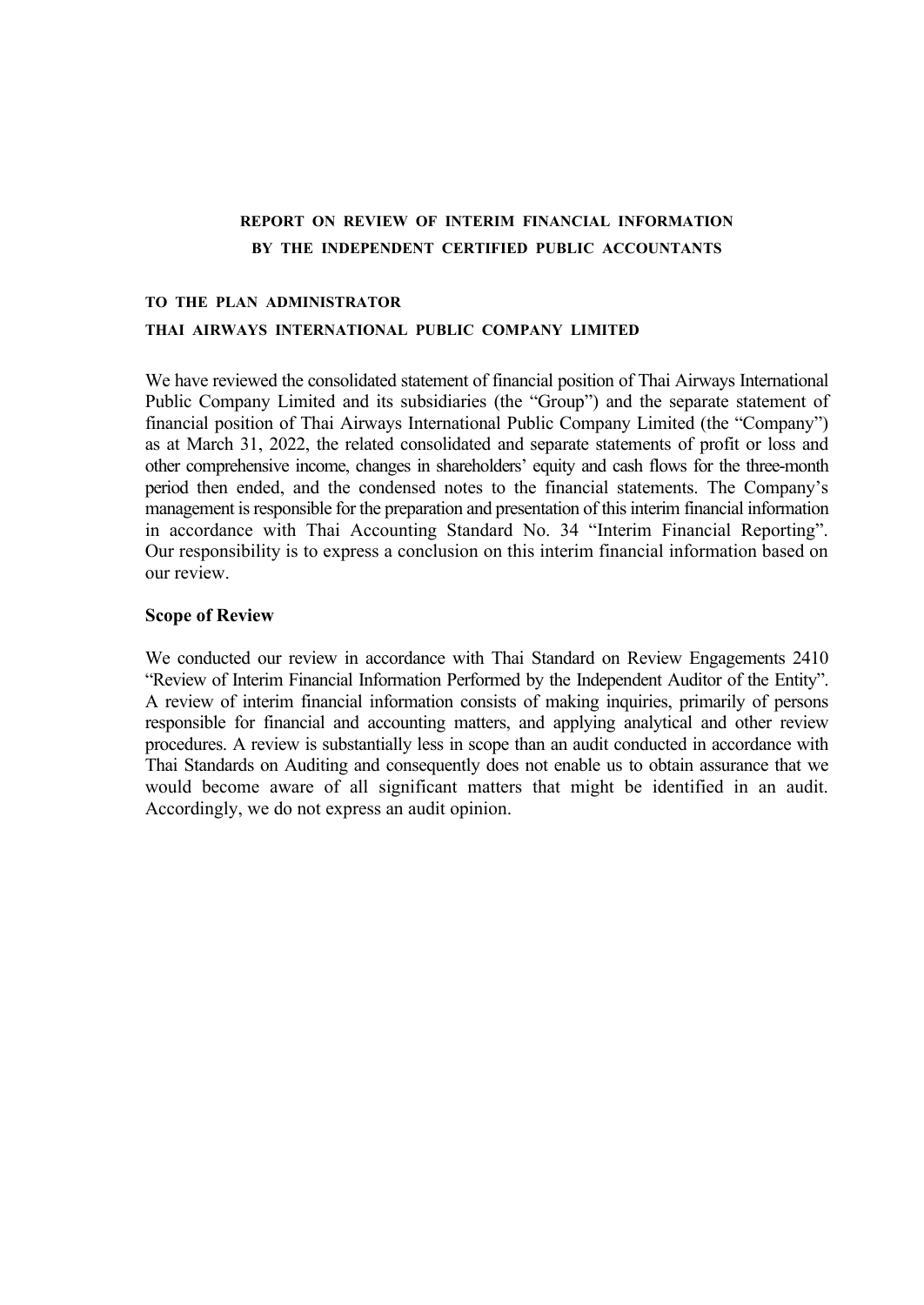## **Basis for Disclaimer of Conclusion**

As we considered the situations that had impact to the uncertainty of the Group's and the Company's operations as follows:

1. Lack of financial liquidity

As disclosed in Note 1 to the interim financial statements regarding the financial position of the Group and the Company as at March 31, 2022, the Group had significant current liabilities in excess of current assets by Baht 23,277 million and had capital deficiency of Baht 74,486 million in the consolidated financial statements and the Company had current liabilities in excess of current assets by Baht 19,243 million and had capital deficiency of Baht 68,282 million in the separate financial statements. In the second quarter of year 2020, the Company was under the Automatic Stay status according to the Order to accept the rehabilitation petition of the Central Bankruptcy Court on May 27, 2020. Subsequently, on June 15, 2021, the Central Bankruptcy Court issued an Order approving the rehabilitation plan (see No. 3 of Basis for Disclaimer of Conclusion). In this period, the Company is currently in the process of implementing the rehabilitation plan and will be making repayments for liabilities in accordance with the dates as specified in the rehabilitation plan.

2. Effect of Coronavirus Disease 2019 Pandemic to operations of the Group

As disclosed in Note 1 to the interim financial statements, the Coronavirus disease 2019 ("COVID-19") pandemic has continuously affected in an economic slowdown and adversely impacting most businesses and industries, especially aviation industry. As such, the Group has currently provided some domestic and international flight operation including chartered flights in accordance with the government's measures to control the spread of COVID-19 in each country but not operated yet as normal.

3. Implementation of the rehabilitation plan

As disclosed in Note 4 to the interim financial statements, on June 15, 2021, the Central Bankruptcy Court issued an Order approving the rehabilitation plan and plan amendment petitions as per the resolution of the creditors' meeting on May 19, 2021, including the approval of the nominated Plan Administrator. The essential parts of the business rehabilitation plan are capital restructuring, debt repayment of each class of the creditors, and the completion of the business rehabilitation plan. The Company is currently in the process of implementing the rehabilitation plan. However, completion of the rehabilitation plan depends on the ability to implement the plan, and must meet all conditions as specified in the rehabilitation plan.

The aforementioned situations in No.1 to No. 3. have impact on and are inter-related reflecting the material uncertainty to the ability to continue as going concern of the Group and the Company which may affect valuation of significant assets and liabilities in the consolidated and separate interim financial information for the three-month period ended March 31, 2022.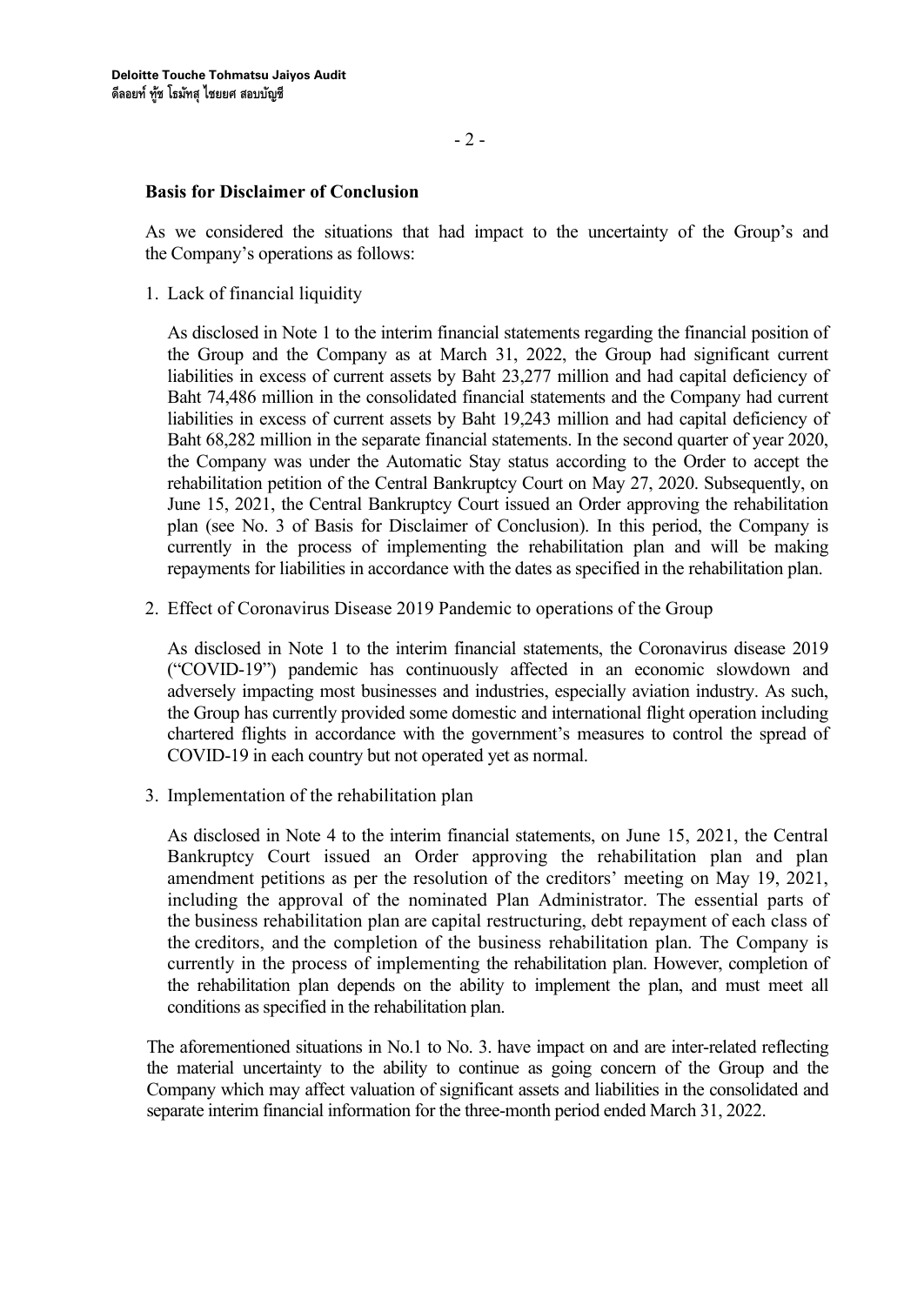- 3 -

In addition, the consolidated statement of financial position of Thai Airways International Public Company Limited and its subsidiaries and the separate statement of financial position of Thai Airways International Public Company Limited as at December 31, 2021, presented herein as comparative information, were audited by us, we expressed a disclaimer of opinion on the consolidated and separate financial statements for the year ended December 31, 2021 in our report dated February 25, 2022 and the consolidated and separate statements of profit or loss and other comprehensive income, changes in shareholders' equity and cash flows for the three-month period ended March 31, 2021, presented herein as comparative information, were reviewed by us, we concluded a disclaimer of conclusion on the consolidated and separate financial statements for the three-month period ended March 31, 2021 in our report dated July 23, 2021, because the material uncertainty situations to the ability to continue as going concern, consisting of lack of liquidity, effect of Coronavirus Disease 2019 Pandemic and entering into the rehabilitation process had impact to the Group's and the Company's operations.

## **Disclaimer of Conclusion**

Because of the significance of the matters described in the Basis for Disclaimer of Conclusion section of our report, we do not express a conclusion on the accompanying consolidated interim financial information of Thai Airways International Public Company Limited and its subsidiaries and the separate interim financial information of Thai Airways International Public Company Limited as at March 31, 2022 and for the three-month period then ended.

## **Emphasis of Matter**

We draw attention to Notes 4.3, 11, 15 and 16, to the interim financial statements. The Company is in the process of liabilities verification with the Official Receiver which the Company's liabilities will be adjusted upon receiving an Order from the Official Receiver. However, such matter did not affect our disclaimer of conclusion.

Dr. Suphamit Techamontrikul Certified Public Accountant (Thailand) **BANGKOK** Registration No. 3356 May 13, 2022 **DELOITTE TOUCHE TOHMATSU JAIYS AUDIT CO., LTD.**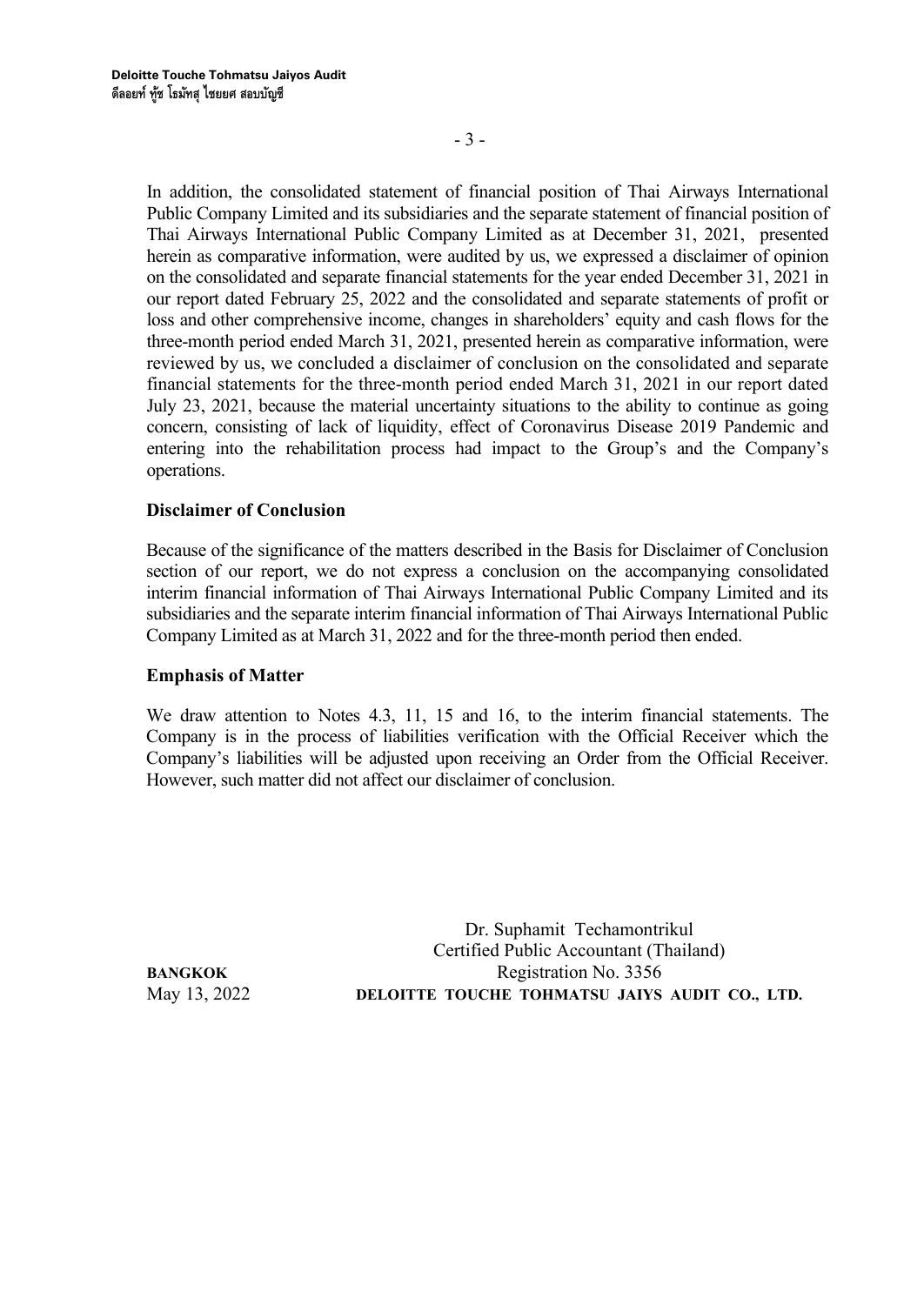#### **STATEMENTS OF FINANCIAL POSITION**

#### **AS AT MARCH 31, 2022**

|                                                |              | <b>CONSOLIDATED</b><br><b>FINANCIAL STATEMENTS</b> |                 | <b>SEPARATE</b><br><b>FINANCIAL STATEMENTS</b> |                  |
|------------------------------------------------|--------------|----------------------------------------------------|-----------------|------------------------------------------------|------------------|
|                                                | <b>Notes</b> | As at                                              | As at           | As at                                          | As at            |
|                                                |              | March 31,                                          | December 31,    | March 31,                                      | December 31,     |
|                                                |              | 2022                                               | 2021            | 2022                                           | 2021             |
|                                                |              | "Unaudited"                                        |                 | "Unaudited"                                    |                  |
| <b>ASSETS</b>                                  |              |                                                    |                 |                                                |                  |
| <b>CURRENT ASSETS</b>                          |              |                                                    |                 |                                                |                  |
| Cash and cash equivalents                      | 6.1          | 6,017,081,587                                      | 5,514,653,800   | 5,756,945,768                                  | 5, 121, 813, 222 |
| Trade and other current receivables            | $\tau$       | 13,417,933,203                                     | 10,022,226,844  | 16,308,333,527                                 | 12,536,138,839   |
| Inventories and supplies                       |              | 4,392,310,963                                      | 4,131,546,294   | 4,373,137,267                                  | 4,114,052,208    |
| Current tax assets                             |              | 70,680,705                                         | 204,702,448     | 70,660,587                                     | 204,687,687      |
| Other current assets                           | 23.5         | 608,400,151                                        | 601,419,991     | 578,159,777                                    | 601,370,481      |
| Non-current assets classified as held for sale | 8            | 3,769,313,761                                      | 4,320,962,383   | 3,769,313,760                                  | 4,320,962,383    |
| <b>Total Current Assets</b>                    |              | 28,275,720,370                                     | 24,795,511,760  | 30,856,550,686                                 | 26,899,024,820   |
| <b>NON-CURRENT ASSETS</b>                      |              |                                                    |                 |                                                |                  |
| Other non-current financial assets             | 17, 23.5     | 3,304,417,345                                      | 3,314,741,146   | 3,290,408,853                                  | 3,308,383,171    |
| Investments in associates                      | 9.1          | 503,468,269                                        | 515,307,376     | 383,334,000                                    | 383,334,000      |
| Investments in subsidiaries                    | 9.2          |                                                    |                 | 10,209,920                                     | 10,209,920       |
| Non-current receivable under lease agreements  | 5.2          |                                                    |                 | 6,795,460,764                                  | 7,086,677,261    |
| Property, plant and equipment                  | 10           | 33,630,614,875                                     | 34,493,245,202  | 33,577,084,754                                 | 34,442,683,416   |
| Right-of-use assets                            | 11           | 68,456,516,534                                     | 69,651,695,912  | 61,775,442,659                                 | 62,326,397,358   |
| Intangible assets                              |              | 198,683,143                                        | 213,376,966     | 166,086,488                                    | 176,961,857      |
| Deferred tax assets                            |              | 8,350,204,948                                      | 8,274,742,579   | 8,335,856,665                                  | 8,258,409,755    |
| Maintenance reserves                           | 12           | 14,776,234,592                                     | 15,489,511,397  | 14,731,618,063                                 | 15,426,952,515   |
| Other non-current assets                       | 13           | 4,926,776,628                                      | 4,471,121,630   | 4,770,080,144                                  | 4,340,400,133    |
| <b>Total Non-current Assets</b>                |              | 134,146,916,334                                    | 136,423,742,208 | 133,835,582,310                                | 135,760,409,386  |
| <b>TOTAL ASSETS</b>                            |              | 162,422,636,704                                    | 161,219,253,968 | 164,692,132,996                                | 162,659,434,206  |

………………………………………………… …………………………………………………

See condensed notes to the financial statements

( Mr.Suvadhana Sibunruang ) ( Mr.Chai Eamsiri ) Senior Chief Acting Chief Executive Officer

 Senior Chief Acting Chief, Finance and Accounting

**UNIT : BAHT**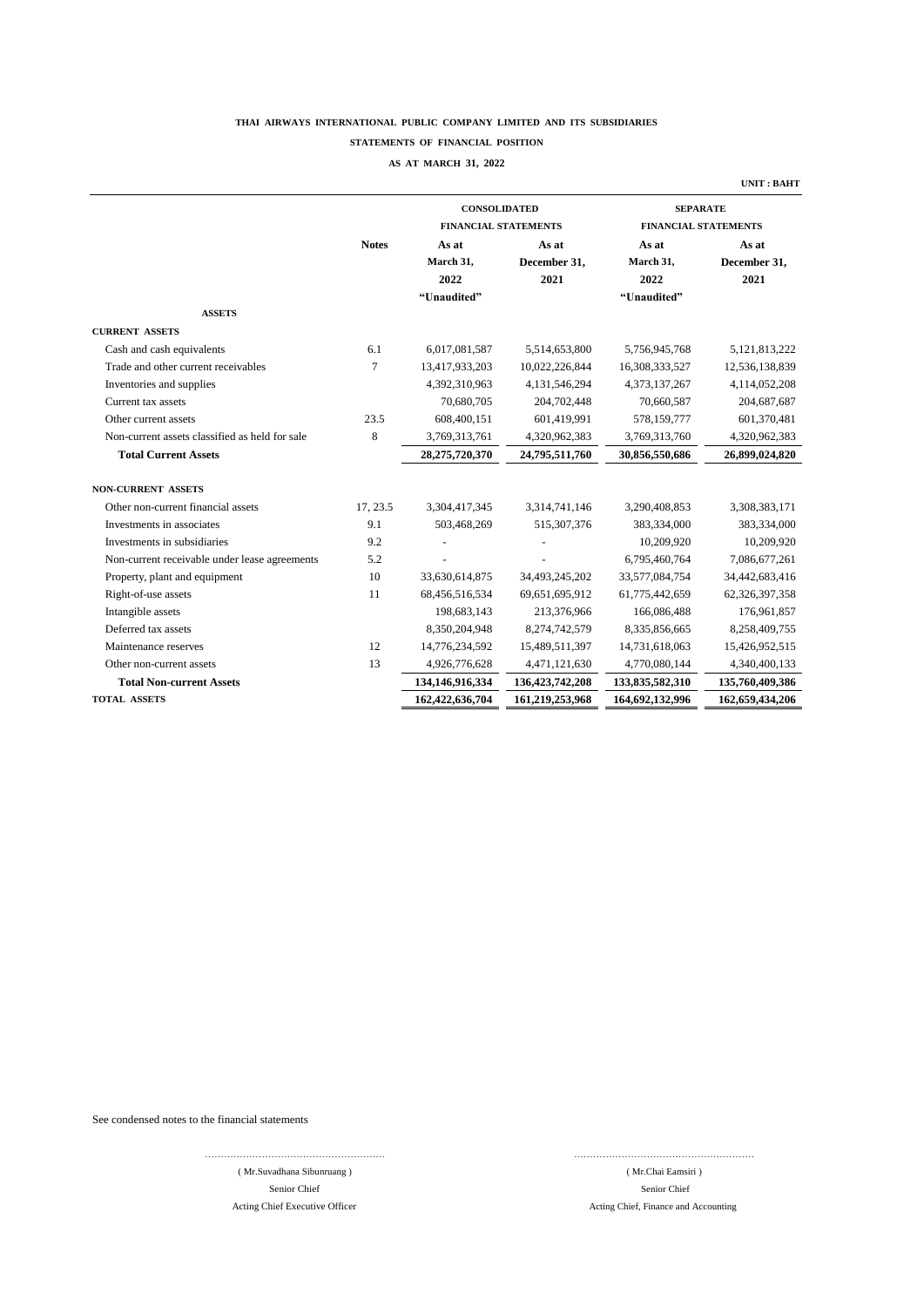#### **STATEMENTS OF FINANCIAL POSITION** (CONTINUED)

#### **AS AT MARCH 31, 2022**

|                                                  |              |                                  |                      |                                  | <b>UNIT: BAHT</b>    |
|--------------------------------------------------|--------------|----------------------------------|----------------------|----------------------------------|----------------------|
|                                                  |              | <b>CONSOLIDATED</b>              |                      | <b>SEPARATE</b>                  |                      |
|                                                  |              | <b>FINANCIAL STATEMENTS</b>      |                      | <b>FINANCIAL STATEMENTS</b>      |                      |
|                                                  | <b>Notes</b> | As at                            | As at                | As at                            | As at                |
|                                                  |              | March 31,<br>2022<br>"Unaudited" | December 31,<br>2021 | March 31,<br>2022<br>"Unaudited" | December 31,<br>2021 |
| <b>LIABILITIES AND SHAREHOLDERS' EQUITY</b>      |              |                                  |                      |                                  |                      |
| <b>CURRENT LIABILITIES</b>                       |              |                                  |                      |                                  |                      |
| Trade and othe current payables                  | 16           | 26,526,363,292                   | 28,076,044,447       | 25,475,429,157                   | 27,359,944,841       |
| Deferred revenue                                 |              | 20,773,200,832                   | 17,753,074,488       | 20,422,696,582                   | 17,416,845,556       |
| Current portion of long-term liabilities         |              |                                  |                      |                                  |                      |
| Leases liabilities                               | 6.3, 15      | 3,259,155,097                    | 605,964,141          | 3,250,701,518                    | 593,972,474          |
| Short-term borrowings from related parties       | 5.2, 6.3     | 42,000,000                       |                      |                                  |                      |
| Income tax payable                               |              | 1,296,172                        |                      |                                  |                      |
| Accrued dividends                                |              | 54,488,653                       | 54,473,562           | 54,228,762                       | 54,228,762           |
| Other current liabilities                        |              | 896,229,481                      | 858,742,679          | 896,197,655                      | 849,105,210          |
| <b>Total Current Liabilities</b>                 |              | 51, 552, 733, 527                | 47,348,299,317       | 50,099,253,674                   | 46,274,096,843       |
| <b>NON-CURRENT LIABILITIES</b>                   |              |                                  |                      |                                  |                      |
| Long-term liabilities                            |              |                                  |                      |                                  |                      |
| Long-term borrowings from financial institutions | 6.3, 14.1    | 10,607,848,833                   | 10,575,571,433       | 10,607,848,833                   | 10,575,571,433       |
| Long-term borrowings from related parties        | 5.2, 6.3     | 18,648,075,674                   | 18,559,461,364       | 18,648,075,674                   | 18,559,461,364       |
| Leases liabilities                               | 6.3, 15      | 74,554,183,148                   | 74,595,455,465       | 74,553,358,372                   | 74,592,636,469       |
| <b>Debentures</b>                                | 6.3, 14.2    | 36,269,231,296                   | 35,538,679,443       | 36,269,231,296                   | 35,538,679,443       |
| Trade and other non-current payables             | 16           | 17,979,547,134                   | 19,560,109,462       | 17,979,547,134                   | 19,560,109,462       |
| Staff pension fund                               | 17           | 1,026,706,597                    | 1,028,854,319        | 1,026,706,597                    | 1,028,854,319        |
| Non-current provisions for employee benefits     | 18           | 5,124,921,478                    | 5,172,907,152        | 5,032,265,098                    | 5,083,353,215        |
| Other non-current provisions                     | 19           | 21,116,498,450                   | 20,071,788,288       | 16,761,608,335                   | 16,129,323,670       |
| Other non-current liabilities                    |              | 29,125,982                       | 18,606,004           | 1,996,600,025                    | 1,975,264,816        |
| <b>Total Non-current Liabilities</b>             |              | 185,356,138,592                  | 185, 121, 432, 930   | 182, 875, 241, 364               | 183,043,254,191      |
| <b>TOTAL LIABILITIES</b>                         |              | 236,908,872,119                  | 232,469,732,247      | 232,974,495,038                  | 229,317,351,034      |

See condensed notes to the financial statements

………………………………………………… ………………………………………………… ( Mr.Suvadhana Sibunruang )

Acting Chief Executive Officer

 Acting Chief, Finance and Accounting ( Mr.Chai Eamsiri ) Senior Chief Senior Chief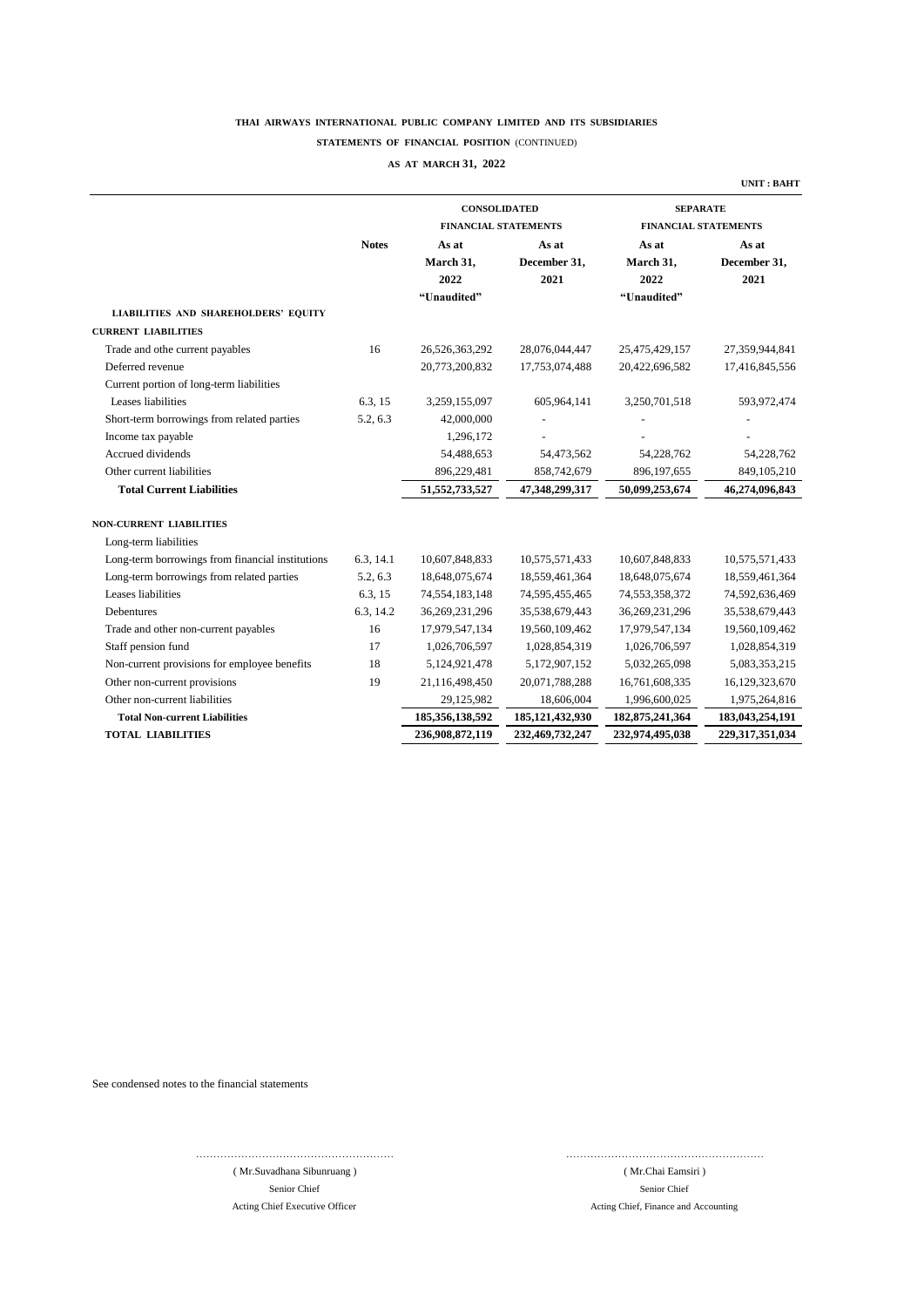#### **STATEMENTS OF FINANCIAL POSITION** (CONTINUED)

#### **AS AT MARCH 31, 2022**

|                                               |              | <b>CONSOLIDATED</b>         |                     | <b>SEPARATE</b>             |                     |  |
|-----------------------------------------------|--------------|-----------------------------|---------------------|-----------------------------|---------------------|--|
|                                               |              | <b>FINANCIAL STATEMENTS</b> |                     | <b>FINANCIAL STATEMENTS</b> |                     |  |
|                                               | <b>Notes</b> | As at                       | As at               | As at                       | As at               |  |
|                                               |              | March 31,                   | December 31,        | March 31,                   | December 31,        |  |
|                                               |              | 2022                        | 2021                | 2022                        | 2021                |  |
|                                               |              | "Unaudited"                 |                     | "Unaudited"                 |                     |  |
| <b>LIABILITIES AND SHAREHOLDERS' EQUITY</b>   |              |                             |                     |                             |                     |  |
| (CONTINUED)                                   |              |                             |                     |                             |                     |  |
| <b>SHAREHOLDERS' EQUITY</b>                   |              |                             |                     |                             |                     |  |
| <b>SHARE CAPITAL</b>                          |              |                             |                     |                             |                     |  |
| Authorized share capital                      |              |                             |                     |                             |                     |  |
| 2,182.77 million ordinary shares par value    |              |                             |                     |                             |                     |  |
| of Baht 10 each                               | 4.3          | 21,827,719,170              | 21,827,719,170      | 21,827,719,170              | 21,827,719,170      |  |
| Issued and paid-up share capital              |              |                             |                     |                             |                     |  |
| 2,182.77 million ordinary shares par value    |              |                             |                     |                             |                     |  |
| of Baht 10 each                               |              | 21,827,719,170              | 21,827,719,170      | 21,827,719,170              | 21,827,719,170      |  |
| Premium on ordinary shares                    |              | 1,862,979,154               | 1,862,979,154       | 1,862,979,154               | 1,862,979,154       |  |
| <b>DEFICIT</b>                                |              |                             |                     |                             |                     |  |
| Unappropriated (deficit)                      |              | (107, 543, 776, 332)        | ##############      | ##############              | (100,007,567,657)   |  |
| Other components of shareholders' equity      |              | 9,290,807,101               | 9,659,970,951       | 9,282,138,138               | 9,658,952,505       |  |
| Total shareholders' equity attributable       |              |                             |                     |                             |                     |  |
| to owners of the Company (capital deficiency) |              | (74, 562, 270, 907)         | (71,323,109,159)    | (68, 282, 362, 042)         | (66, 657, 916, 828) |  |
| Non-controlling interests                     |              | 76,035,492                  | 72,630,880          |                             |                     |  |
| TOTAL SHAREHOLDERS' EQUITY                    |              |                             |                     |                             |                     |  |
| (CAPITAL DEFICIENCY)                          |              | (74, 486, 235, 415)         | (71, 250, 478, 279) | (68, 282, 362, 042)         | (66, 657, 916, 828) |  |
| TOTAL LIABILITIES AND SHAREHOLDERS' EQUITY    |              | 162,422,636,704             | 161,219,253,968     | 164,692,132,996             | 162,659,434,206     |  |

See condensed notes to the financial statements

………………………………………………… ( Mr.Suvadhana Sibunruang )

Acting Chief Executive Officer Acting Chief, Finance and Accounting Senior Chief Senior Chief

 ………………………………………………… ( Mr.Chai Eamsiri )

**UNIT : BAHT**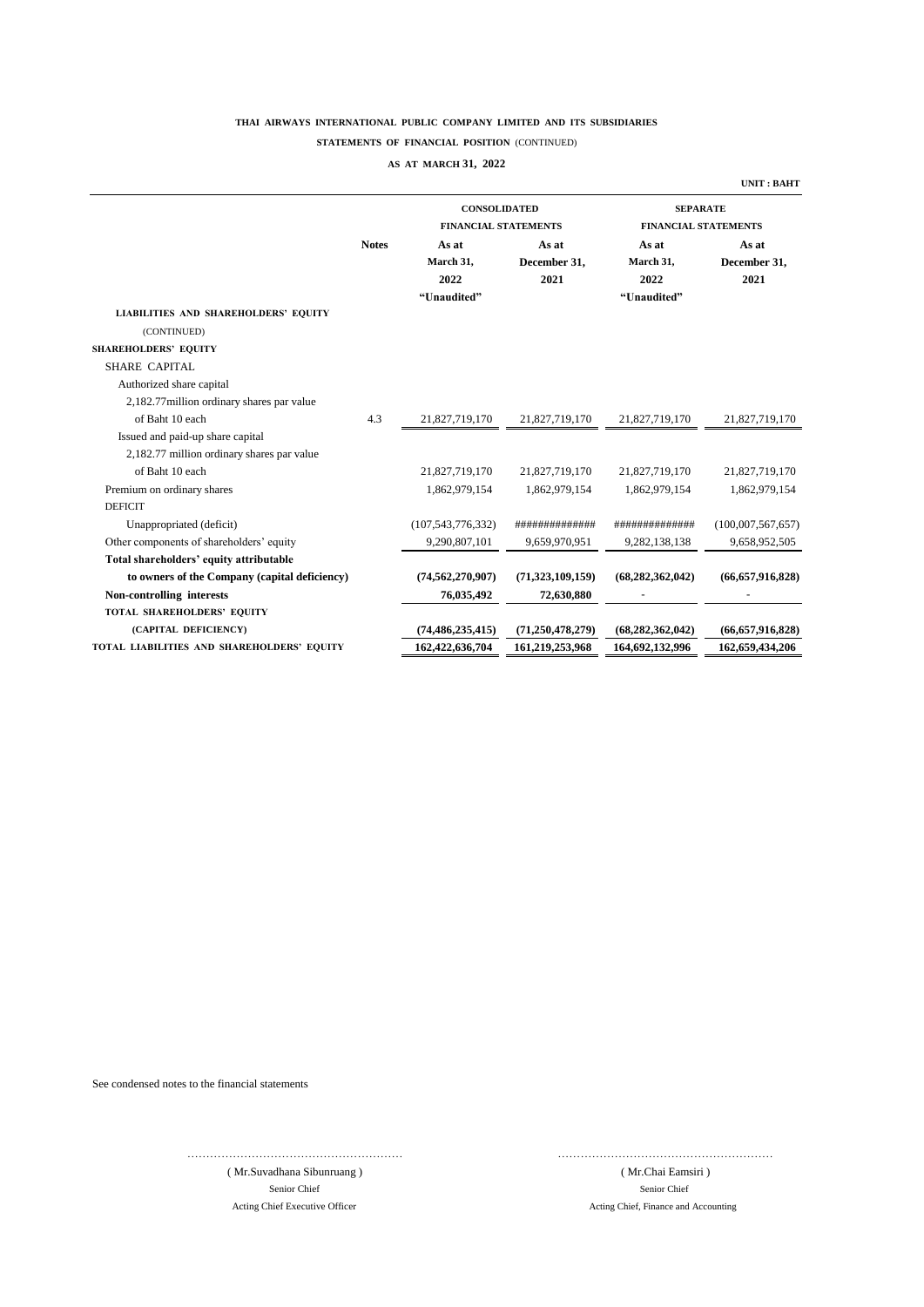#### **STATEMENTS OF PROFIT OR LOSS AND OTHER COMPREHENSIVE INCOME**

#### **FOR THE THREE-MONTH PERIOD ENDED MARCH 31, 2022**

**"UNAUDITED"**

|                                                      |              |                 | CONSOLIDATED                | <b>SEPARATE</b>             |                  |  |
|------------------------------------------------------|--------------|-----------------|-----------------------------|-----------------------------|------------------|--|
|                                                      |              |                 | <b>FINANCIAL STATEMENTS</b> | <b>FINANCIAL STATEMENTS</b> |                  |  |
|                                                      | <b>Notes</b> | 2022            | 2021                        | 2022                        | 2021             |  |
| <b>Revenues</b>                                      | 22.1, 22.2   |                 |                             |                             |                  |  |
| Revenues from sales or rendering services            | 20           |                 |                             |                             |                  |  |
| Passenger and excess baggage                         |              | 3,847,375,414   | 967,349,127                 | 2,666,901,368               | 403,604,372      |  |
| Freight and mail                                     |              | 5,220,211,889   | 2,009,140,983               | 5,206,314,957               | 2,010,990,389    |  |
| Other businesses                                     |              | 1,339,181,783   | 1,236,049,549               | 1,570,981,685               | 1,497,279,691    |  |
| Total revenues from sales or rendering services      |              | 10,406,769,086  | 4,212,539,659               | 9,444,198,010               | 3,911,874,452    |  |
| Other income                                         |              |                 |                             |                             |                  |  |
| Interest income                                      |              | 2,996,228       | 2,344,666                   | 2,940,742                   | 2,301,985        |  |
| Gain on sales of investments                         | 21.1         | 3,365,400       | 2,003,839,275               | 3,365,400                   | 2,632,951,125    |  |
| Gain on debt restructuring                           | 4.3          | 1,512,379,853   |                             | 1,512,379,853               |                  |  |
| Net gain from foreign exchange rates                 |              | 1,344,191,089   |                             | 1,233,995,634               |                  |  |
| Other income                                         | 21.2         | 434,137,458     | 338,977,520                 | 418,491,561                 | 292, 222, 125    |  |
| <b>Total other income</b>                            |              | 3,297,070,028   | 2,345,161,461               | 3,171,173,190               | 2,927,475,235    |  |
| <b>Total Revenues</b>                                |              | 13,703,839,114  | 6,557,701,120               | 12,615,371,200              | 6,839,349,687    |  |
| <b>Expenses</b>                                      |              |                 |                             |                             |                  |  |
| Aircraft fuel expenses                               |              | 4,247,198,971   | 872,652,857                 | 3,714,217,378               | 707,264,637      |  |
| Employee benefits expenses                           |              | 1,768,808,217   | 2,919,392,605               | 1,643,389,004               | 2,787,259,040    |  |
| Flight service expenses                              |              | 1,360,598,503   | 415,465,540                 | 1,258,422,215               | 354,035,522      |  |
| Crew expenses                                        |              | 370,050,448     | 104,815,923                 | 302,420,450                 | 62,776,799       |  |
| Aircraft repair and maintenance costs                |              | 1,849,660,845   | 1,221,045,295               | 1,244,688,955               | 911,819,851      |  |
| Depreciation and amortization expenses               |              | 2,275,269,100   | 4,220,468,092               | 2,053,605,094               | 3,905,617,764    |  |
| Lease of aircraft and spare parts                    |              | 552,360,020     | 222,988,598                 | 531,922,292                 | 178,515,050      |  |
| Inventories and supplies expenses                    |              | 319,198,141     | 130,751,927                 | 284,759,236                 | 105,773,854      |  |
| Selling and advertising expenses                     |              | 480,977,620     | 189,215,343                 | 380,564,498                 | 104,732,783      |  |
| Impairment loss on aircraft                          |              |                 |                             |                             |                  |  |
| and rotable aircraft's spare part                    |              |                 | 4,285,115                   |                             | 4,285,115        |  |
| Net loss from foreign exchange rates                 |              |                 | 3,698,128,507               |                             | 3,454,435,499    |  |
| Other expenses                                       |              | 1,225,262,098   | 961,153,271                 | 792,601,615                 | 879,453,174      |  |
| <b>Total Expenses</b>                                |              | 14,449,383,963  | 14,960,363,073              | 12,206,590,737              | 13,455,969,088   |  |
| Profit (loss) from operating activities              |              | (745, 544, 849) | (8,402,661,953)             | 408,780,463                 | (6,616,619,401)  |  |
| Finance costs                                        |              | 2,491,707,793   | 3,810,689,974               | 1,905,720,968               | 3,763,704,168    |  |
| Impairment loss in accordance with TFRS 9 (reversal) |              | 68,421,140      | (203, 764, 717)             | 204,952,452                 | 413,356,500      |  |
| Share of loss from investments in associates         |              | 11,839,107      | 29,966,260                  |                             |                  |  |
| Loss before income tax (expense) income              |              | (3,317,512,889) | #############               | (1,701,892,957)             | (10,793,680,069) |  |
| Income tax (expense) income                          |              | 74,127,102      | (165, 529, 394)             | 77,446,910                  | (165, 408, 554)  |  |
| Loss for the periods                                 |              | (3,243,385,787) | #############               | (1,624,446,047)             | (10,959,088,623) |  |

See condensed notes to the financial statements

…………………………………………………

( Mr.Suvadhana Sibunruang ) Senior Chief Acting Chief Executive Officer

( Mr.Chai Eamsiri ) Senior Chief Acting Chief, Finance and Accounting

…………………………………………………

**UNIT : BAHT**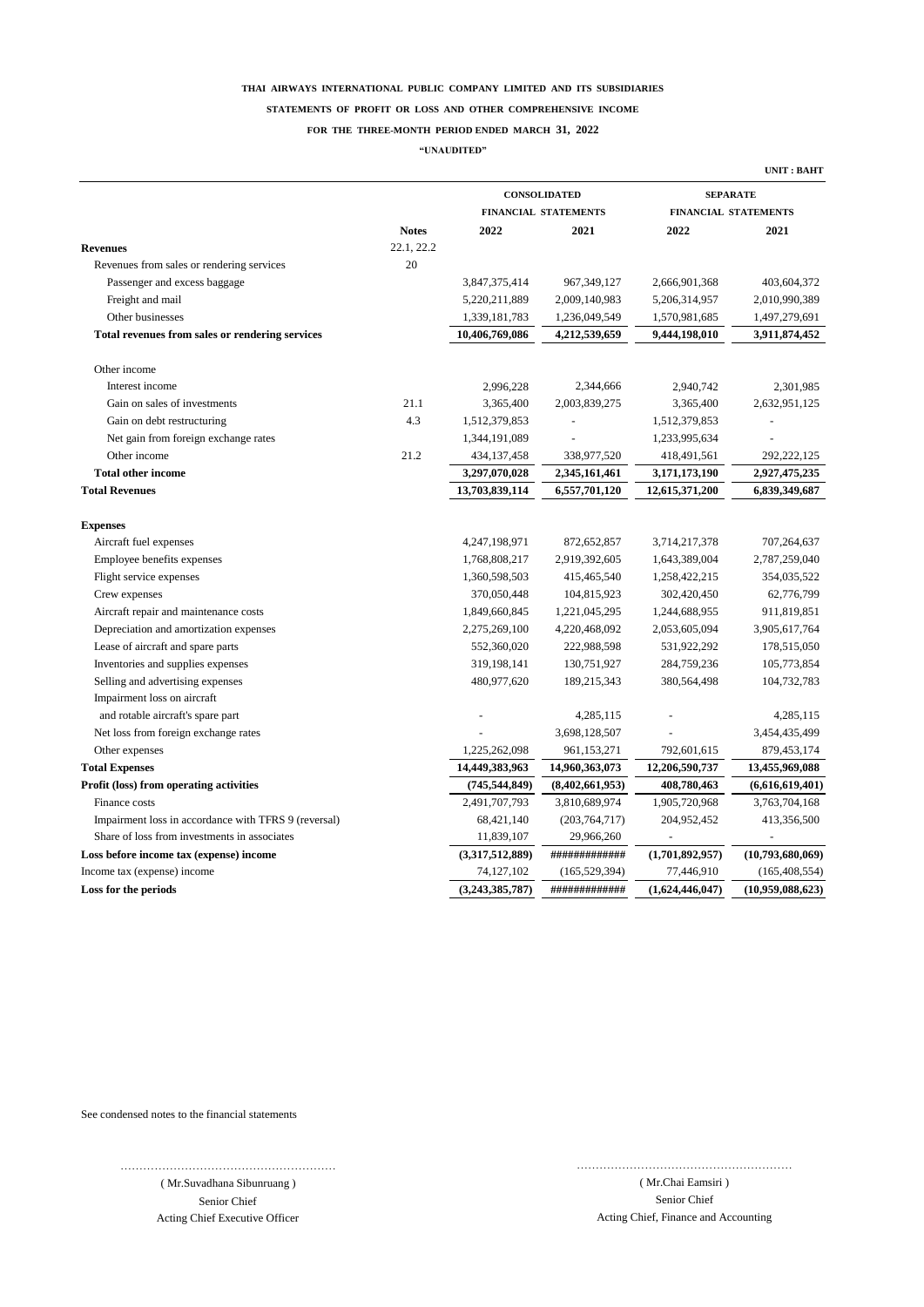#### **STATEMENTS OF PROFIT OR LOSS AND OTHER COMPREHENSIVE INCOME** (CONTINUED)

#### **FOR THE THREE-MONTH PERIOD ENDED MARCH 31, 2022**

**"UNAUDITED"**

|                                                                |              |                 |                             |                 | <b>UNIT: BAHT</b>           |
|----------------------------------------------------------------|--------------|-----------------|-----------------------------|-----------------|-----------------------------|
|                                                                |              |                 | <b>CONSOLIDATED</b>         |                 | <b>SEPARATE</b>             |
|                                                                |              |                 | <b>FINANCIAL STATEMENTS</b> |                 | <b>FINANCIAL STATEMENTS</b> |
|                                                                | <b>Notes</b> | 2022            | 2021                        | 2022            | 2021                        |
| OTHER COMPREHENSIVE INCOME (LOSS)                              |              |                 |                             |                 |                             |
| Components of other comprehensive income                       |              |                 |                             |                 |                             |
| that will not be reclassified to profit or loss                |              |                 |                             |                 |                             |
| Gain (loss) on remeasuring equity securities at fair value     |              |                 |                             |                 |                             |
| through other comprehensive income                             |              | 7,651,350       | (459, 580)                  | 833             | (221,962)                   |
| Total components of other comprehensive income                 |              |                 |                             |                 |                             |
| that will not be reclassified to profit or loss                |              | 7,651,350       | (459, 580)                  | 833             | (221,962)                   |
| Other comprehensive income (loss) for the periods - net of tax |              | 7,651,350       | (459, 580)                  | 833             | (221,962)                   |
| Total comprehensive loss for the periods                       |              | (3,235,734,437) | #############               | (1,624,445,214) | (10,959,310,585)            |
| Profit (loss) attributable to:                                 |              |                 |                             |                 |                             |
| Owners of parent                                               |              | (3,246,813,098) | #############               | (1,624,446,047) | (10,959,088,623)            |
| Non-controlling interests                                      |              | 3,427,311       | (2,580,463)                 |                 |                             |
|                                                                |              | (3,243,385,787) | #############               | (1,624,446,047) | (10,959,088,623)            |
| Total comprehensive income (loss) attributable to:             |              |                 |                             |                 |                             |
| Owners of parent                                               |              | (3,239,161,748) | #############               | (1,624,445,214) | (10,959,310,585)            |
| Non-controlling interests                                      |              | 3,427,311       | (2,580,463)                 |                 |                             |
|                                                                |              | (3,235,734,437) | #############               | (1,624,445,214) | (10,959,310,585)            |
| Loss per share                                                 |              |                 |                             |                 |                             |
| Number of ordinary shares (share)                              |              | 2,182,771,917   | 2,182,771,917               | 2,182,771,917   | 2,182,771,917               |
| Basic loss per share (Baht per share)                          |              | (1.49)          | (5.59)                      | (0.74)          | (5.02)                      |

See condensed notes to the financial statements

………………………………………………… ( Mr.Suvadhana Sibunruang ) Senior Chief

Acting Chief Executive Officer Acting Chief, Finance and Accounting ( Mr.Chai Eamsiri ) Senior Chief

…………………………………………………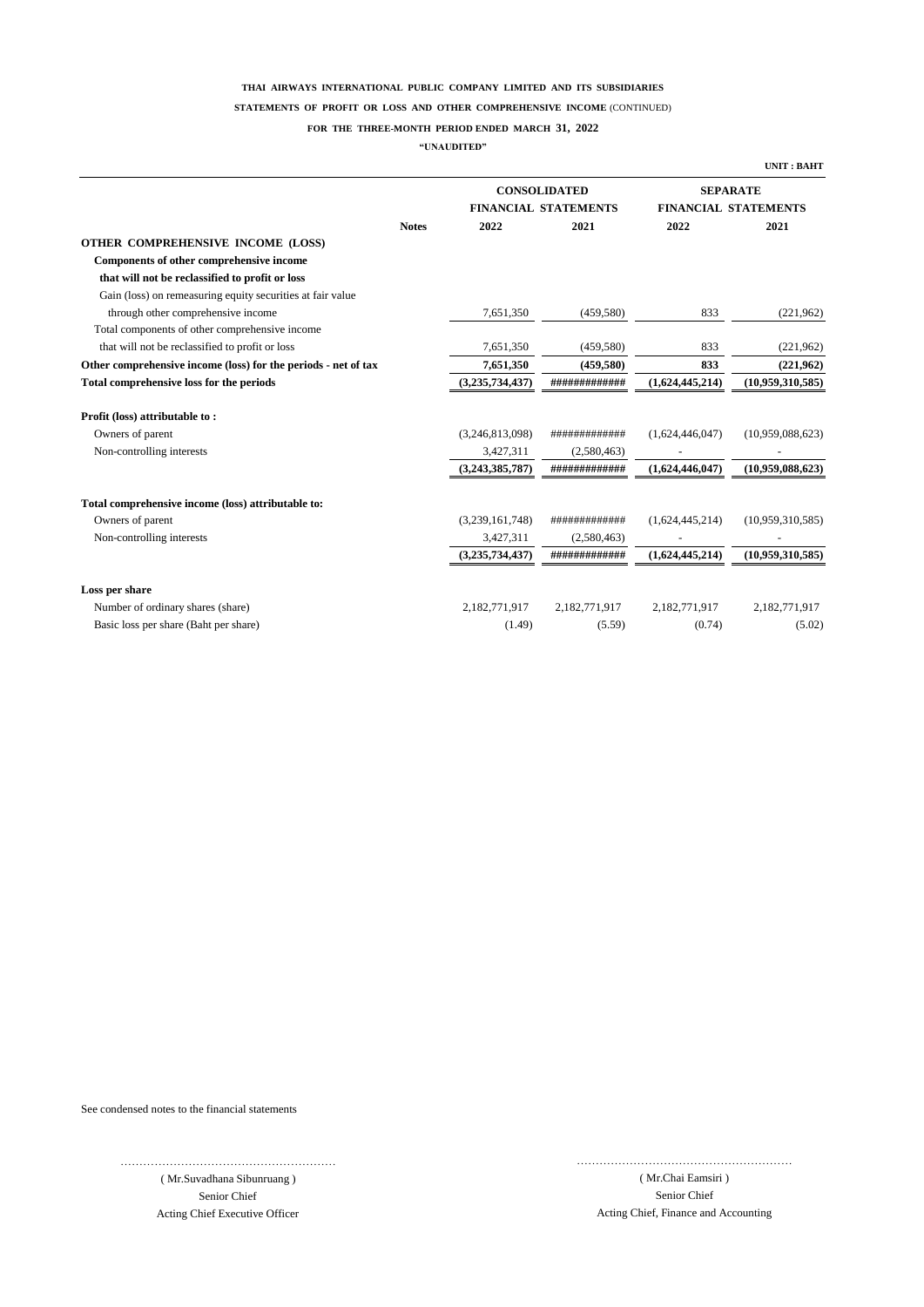#### **STATEMENTS OF CHANGES IN SHAREHOLDERS' EQUITY**

#### **FOR THE THREE-MONTH PERIOD ENDED MARCH 31, 2022**

#### **"UNAUDITED"**

**UNIT : BAHT**

|                                                  |                                   |               |                      |                 | <b>Consolidated financial statements</b> |                    |                      |                 |                      |
|--------------------------------------------------|-----------------------------------|---------------|----------------------|-----------------|------------------------------------------|--------------------|----------------------|-----------------|----------------------|
|                                                  | Owner of the shareholders' equity |               |                      |                 |                                          |                    |                      | Non-controlling | <b>Total</b>         |
|                                                  | <b>Issued and</b>                 | Premium on    | <b>Deficit</b>       |                 | Other components of shareholders' equity |                    | <b>Total</b>         | interests       | shareholders'        |
|                                                  | paid-up                           | <b>Shares</b> | Unappropriated       |                 | Other comprehensive income (loss)        |                    | Shareholders'        |                 | equity               |
|                                                  | share capital                     |               |                      | <b>Surplus</b>  | Gain (loss)                              | <b>Total other</b> | equity               |                 |                      |
|                                                  |                                   |               |                      | on revaluation  | on remeasuring                           | components of      | attributable to      |                 |                      |
|                                                  |                                   |               |                      | assets - net    | equity securities at                     | shareholders'      | owners of            |                 |                      |
|                                                  |                                   |               |                      | of tax          | fair value through                       | equity             | the parent company   |                 |                      |
|                                                  |                                   |               |                      |                 | other comprehensive                      |                    |                      |                 |                      |
|                                                  |                                   |               |                      |                 | income                                   |                    |                      |                 |                      |
| Balance as at January 1, 2021                    | 21,827,719,170                    | 1,862,979,154 | (161, 898, 334, 024) | 9,457,797,725   | 7,345,231                                | 9,465,142,956      | (128, 742, 492, 744) | 77,629,763      | (128, 664, 862, 981) |
| <b>Changes in Shareholders' Equity</b>           |                                   |               |                      |                 |                                          |                    |                      |                 |                      |
| Dividends paid to cumulative preferred shares    |                                   |               |                      |                 |                                          |                    |                      | (22, 699)       | (22, 699)            |
| Total comprehensive loss for the period          |                                   |               | (12,202,502,401)     |                 | (459, 580)                               | (459, 580)         | (12,202,961,981)     | (2,580,463)     | (12,205,542,444)     |
| Balance as at March 31, 2021                     | 21,827,719,170                    | 1,862,979,154 | (174, 100, 836, 425) | 9,457,797,725   | 6,885,651                                | 9,464,683,376      | (140, 945, 454, 725) | 75,026,601      | (140, 870, 428, 124) |
| Balance as at January 1, 2022                    | 21,827,719,170                    | 1,862,979,154 | (104, 673, 778, 434) | 9,650,207,226   | 9,763,725                                | 9,659,970,951      | (71,323,109,159)     | 72,630,880      | (71, 250, 478, 279)  |
| <b>Changes in Shareholders' Equity</b>           |                                   |               |                      |                 |                                          |                    |                      |                 |                      |
| Dividends paid to cumulative preferred shares    |                                   |               |                      |                 |                                          |                    |                      | (22, 699)       | (22, 699)            |
| Transfer of gain on selling assets revaluation   |                                   |               | 376,815,200          | (376, 815, 200) |                                          | (376, 815, 200)    |                      |                 |                      |
| Total comprehensive income (loss) for the period |                                   |               | (3,246,813,098)      |                 | 7,651,350                                | 7,651,350          | (3,239,161,748)      | 3,427,311       | (3,235,734,437)      |
| Balance as at March 31, 2022                     | 21,827,719,170                    | 1,862,979,154 | (107, 543, 776, 332) | 9,273,392,026   | 17,415,075                               | 9,290,807,101      | (74, 562, 270, 907)  | 76,035,492      | (74, 486, 235, 415)  |
|                                                  |                                   |               |                      |                 |                                          |                    |                      |                 |                      |

See condensed notes to the financial statements

Acting Chief Executive Officer Senior Chief ( Mr.Suvadhana Sibunruang )

…………………………………………………

Acting Chief, Finance and Accounting ( Mr.Chai Eamsiri ) Senior Chief

…………………………………………………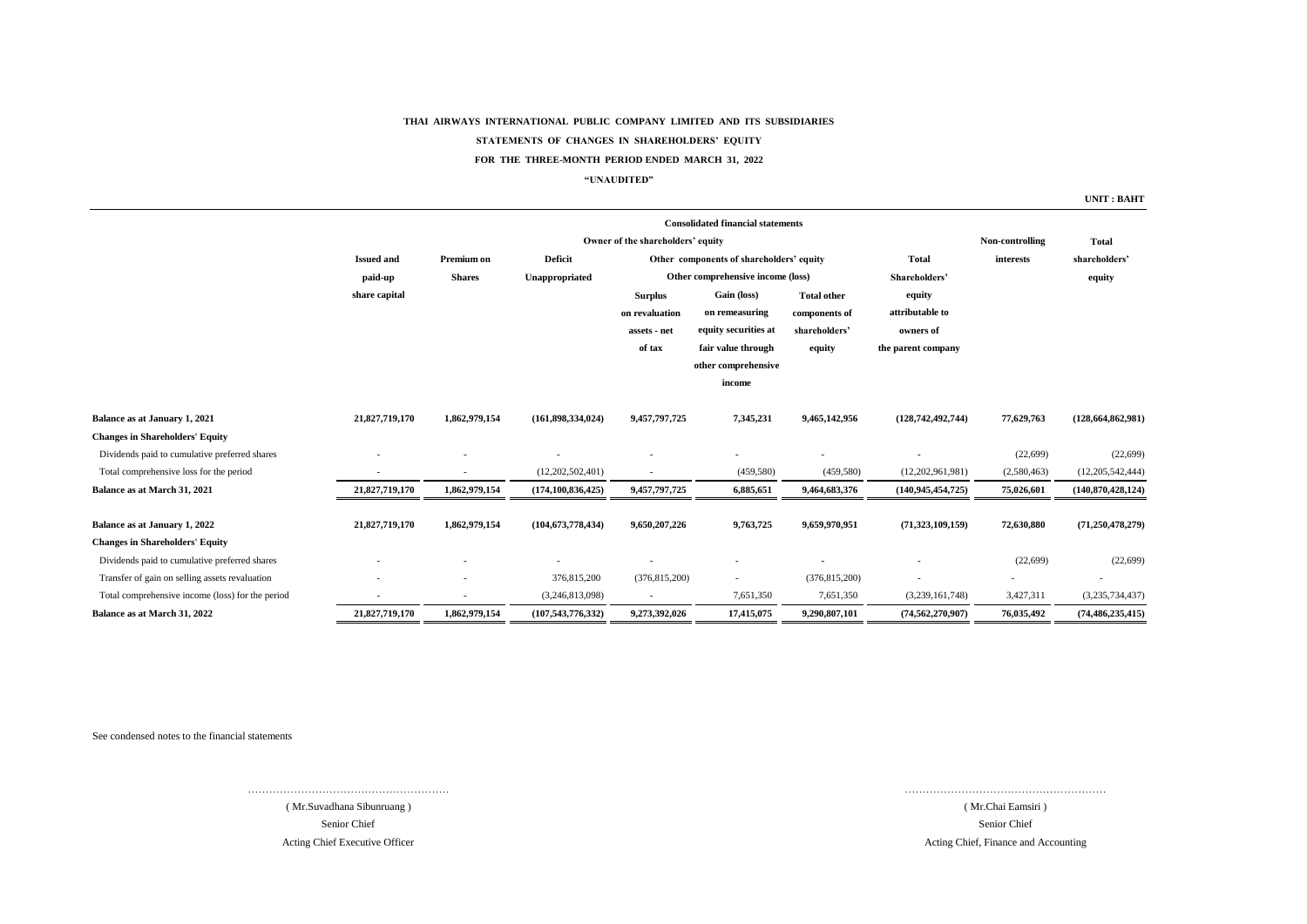**STATEMENTS OF CHANGES IN SHAREHOLDERS' EQUITY** (CONTINUED)

#### **FOR THE THREE-MONTH PERIOD ENDED MARCH 31, 2022**

#### **"UNAUDITED"**

**UNIT : BAHT**

|                                                                         |                   | <b>Separate financial statements</b> |                      |                                |                                                                                                                                    |                                                                |                         |  |  |
|-------------------------------------------------------------------------|-------------------|--------------------------------------|----------------------|--------------------------------|------------------------------------------------------------------------------------------------------------------------------------|----------------------------------------------------------------|-------------------------|--|--|
|                                                                         | <b>Issued and</b> | Premium on                           | <b>Deficit</b>       |                                | Other components of shareholders' equity                                                                                           |                                                                |                         |  |  |
|                                                                         | paid-up           | <b>Shares</b>                        | Unappropriated       |                                | Other comprehensive income (loss)                                                                                                  |                                                                | shareholders'<br>equity |  |  |
|                                                                         | share capital     |                                      |                      | <b>Surplus</b><br>- net of tax | Gain (loss) on<br>on revaluation assets remeasuring equity<br>securities at fair<br>value through<br>other comprehensive<br>income | <b>Total other</b><br>components<br>of shareholders'<br>equity |                         |  |  |
| Balance as at January 1, 2021                                           | 21,827,719,170    | 1,862,979,154                        | (160, 389, 548, 126) | 9,457,797,725                  | 5,316,519                                                                                                                          | 9,463,114,244                                                  | (127, 235, 735, 558)    |  |  |
| <b>Changes in Shareholders' Equity</b>                                  |                   |                                      |                      |                                |                                                                                                                                    |                                                                |                         |  |  |
| Total comprehensive loss for the period                                 |                   |                                      | (10,959,088,623)     |                                | (221,962)                                                                                                                          | (221, 962)                                                     | (10,959,310,585)        |  |  |
| Balance as at March 31, 2021                                            | 21,827,719,170    | 1,862,979,154                        | (171, 348, 636, 749) | 9,457,797,725                  | 5,094,557                                                                                                                          | 9,462,892,282                                                  | (138, 195, 046, 143)    |  |  |
| Balance as at January 1, 2022<br><b>Changes in Shareholders' Equity</b> | 21,827,719,170    | 1,862,979,154                        | (100, 007, 567, 657) | 9,650,207,226                  | 8,745,279                                                                                                                          | 9,658,952,505                                                  | (66, 657, 916, 828)     |  |  |
| Transfer of gain on selling assets revaluation                          |                   |                                      | 376,815,200          | (376, 815, 200)                |                                                                                                                                    | (376, 815, 200)                                                |                         |  |  |
| Total comprehensive income (loss) for the period                        |                   |                                      | (1,624,446,047)      |                                | 833                                                                                                                                | 833                                                            | (1,624,445,214)         |  |  |
| Balance as at March 31, 2022                                            | 21,827,719,170    | 1,862,979,154                        | (101, 255, 198, 504) | 9,273,392,026                  | 8,746,112                                                                                                                          | 9,282,138,138                                                  | (68, 282, 362, 042)     |  |  |

See condensed notes to the financial statements

Senior Chief Acting Chief Executive Officer ………………………………………………… ( Mr.Suvadhana Sibunruang )

…………………………………………………

Senior Chief ( Mr.Chai Eamsiri ) Acting Chief, Finance and Accounting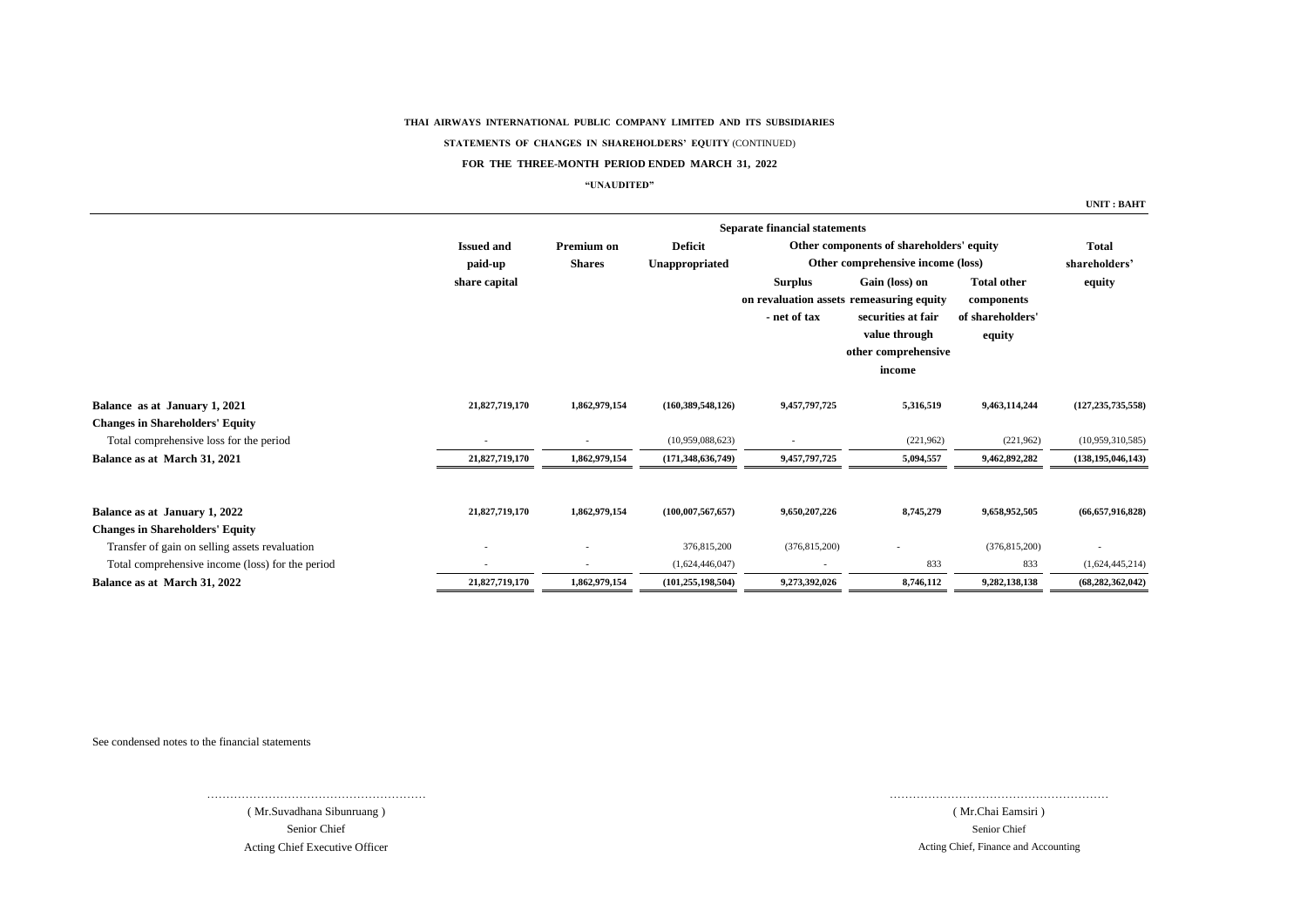#### **THAI AIRWAYS INTERNATIONAL PUBLIC COMPANY LIMITED AND ITS SUBSIDIARIES STATEMENTS OF CASH FLOWS**

#### **FOR THE THREE-MONTH PERIOD ENDED MARCH 31, 2022**

**"UNAUDITED"**

|                                                               | <b>Notes</b> | <b>CONSOLIDATED</b>         |                  | <b>SEPARATE</b>             |                  |  |
|---------------------------------------------------------------|--------------|-----------------------------|------------------|-----------------------------|------------------|--|
|                                                               |              | <b>FINANCIAL STATEMENTS</b> |                  | <b>FINANCIAL STATEMENTS</b> |                  |  |
|                                                               |              | 2022                        | 2021             | 2022                        | 2021             |  |
| CASH FLOWS FROM OPERATING ACTIVITIES                          |              |                             |                  |                             |                  |  |
| Loss for the periods                                          |              | (3,243,385,787)             | (12,205,082,864) | (1,624,446,047)             | (10.959.088.623) |  |
| Adjustment to reconcile profit and loss                       |              |                             |                  |                             |                  |  |
| Income tax expense (income)                                   |              | (74, 127, 102)              | 165,529,394      | (77, 446, 910)              | 165,408,554      |  |
| Depreciation and amortization                                 |              | 2,275,269,100               | 4,220,468,092    | 2,053,605,094               | 3,905,617,764    |  |
| Dividend received                                             |              | (6,176)                     | (6,176)          | (6,176)                     | (21,006,176)     |  |
| Share of loss from associates using the equity method         |              | 11,839,107                  | 29,966,260       |                             |                  |  |
| Interest income                                               |              | (2,996,228)                 | (2,344,666)      | (2,940,742)                 | (2,301,985)      |  |
| Finance cost                                                  |              | 2,491,707,793               | 3,810,689,974    | 1,905,720,968               | 3,763,704,168    |  |
| Gain on disposal of assets                                    |              | (291, 921, 759)             | (170, 184, 597)  | (291, 921, 759)             | (170, 184, 597)  |  |
| Gain on sale of investments                                   | 21.1         | (3,365,400)                 | (2,003,839,275)  | (3,365,400)                 | (2,632,951,125)  |  |
| (Gain) loss on foreign exchange rates                         |              | (1,216,045,426)             | 4,872,612,896    | (1,096,781,752)             | 4,413,251,242    |  |
| (Gain) loss arising from financial asset designated           |              |                             |                  |                             |                  |  |
| at fair value through profit or loss                          |              | (5,480,925)                 | 19,883,481       | (5,480,925)                 | 19,883,481       |  |
| Provisions for pension fund                                   | 17           | 11,196,485                  | 20,836,407       | 11,196,485                  | 20,836,407       |  |
| Provisions for employee benefits                              | 18           | 81,873,705                  | 206,233,484      | 77,584,862                  | 201,506,272      |  |
| Provision for long-term aircraft maintenance                  |              | 1,065,652,660               | 199,470,503      | 653,227,163                 | 277,136,251      |  |
| Gain on inventories and supplies obsolescence                 |              | 35,490,038                  | 23,871,488       | 35,490,038                  | 23,871,488       |  |
| (Reversal) credit loss on financial assets                    |              | 68,421,140                  | (203, 764, 717)  | 204,952,452                 | 413,356,500      |  |
| Gain on terminate contract                                    |              | (3,951,538)                 |                  | (3,951,538)                 |                  |  |
| Gain on debt restructuring                                    |              | (1,512,379,853)             |                  | (1,512,379,853)             |                  |  |
| Impairment loss on aircraft and rotable aircraft's spare part |              |                             | 4,285,115        |                             | 4,285,115        |  |
| Profit (loss) from operating before changes in                |              |                             |                  |                             |                  |  |
| operating assets and liabilities                              |              | (312, 210, 166)             | (1,011,375,201)  | 323,055,960                 | (576, 675, 264)  |  |
| Operating assets decrease (increase)                          |              |                             |                  |                             |                  |  |
| Trade and other current receivables                           |              | (4,106,849,225)             | (966, 690, 314)  | (4,247,793,672)             | (1,279,761,022)  |  |
| Lease receivables                                             |              |                             |                  | 95,123,972                  | 542,146,039      |  |
| Inventories and supplies                                      |              | (296, 254, 708)             | 51,777,575       | (294, 575, 097)             | 47,433,340       |  |
| Other current assets                                          |              | 14,408,222                  | (50, 189, 813)   | 14,408,222                  | (50, 408, 776)   |  |
| Maintenance reserves                                          |              | (67, 282, 166)              | (71,683,353)     | (67, 282, 166)              | (71, 683, 353)   |  |
| Other non-current financial assets                            |              | (9,436,648)                 | (124, 431, 766)  | (9,436,648)                 | (124, 431, 766)  |  |
| Other non-current assets                                      |              | (244, 511, 930)             | (113, 669, 730)  | (218, 534, 574)             | (118, 674, 403)  |  |

See condensed notes to the financial statements

( Mr.Suvadhana Sibunruang ) Senior Chief

…………………………………………………

Acting Chief Executive Officer and Accounting Chief, Finance and Accounting Chief, Finance and Accounting Senior Chief ( Mr.Chai Eamsiri )

…………………………………………………

**UNIT : BAHT**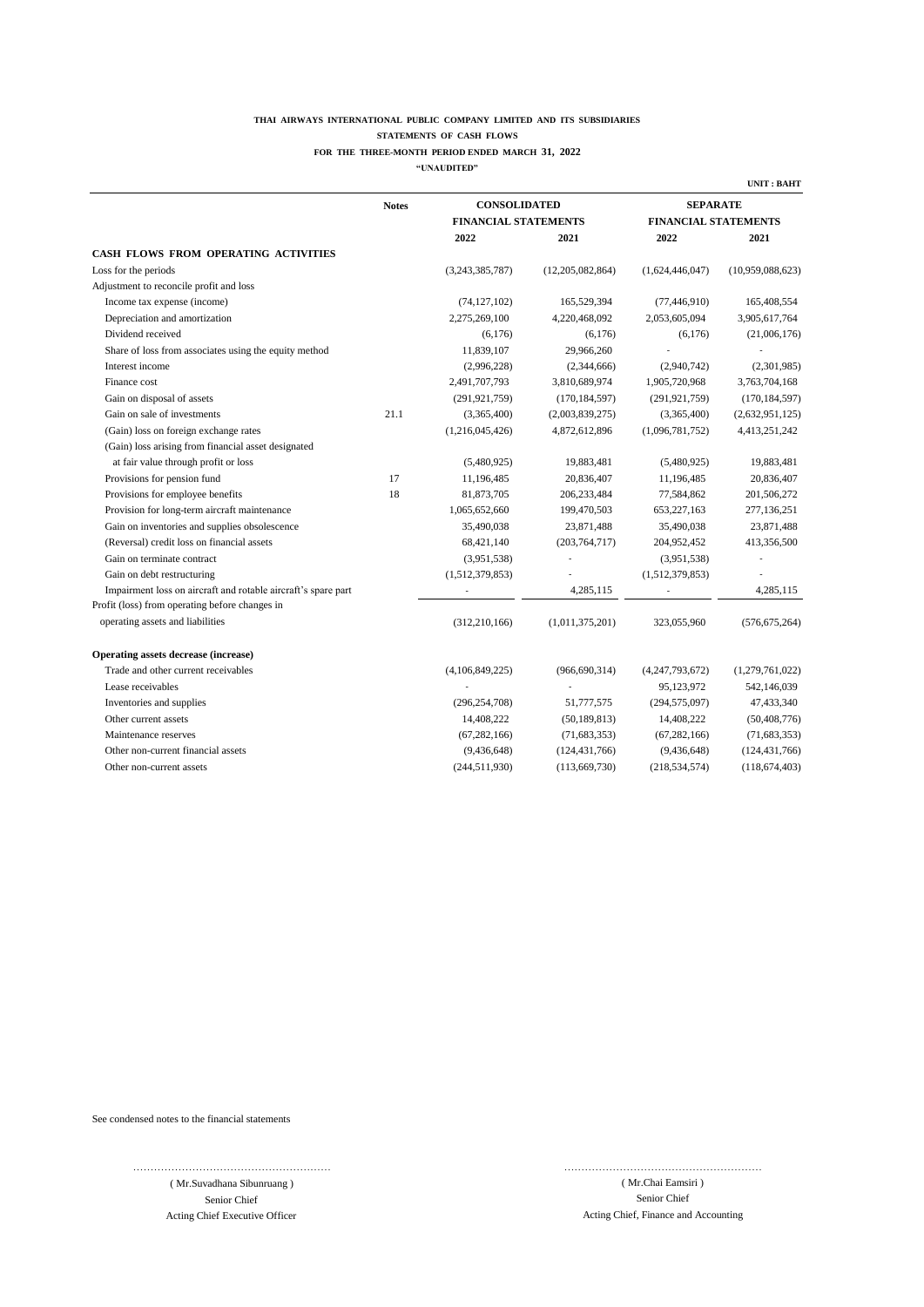#### **THAI AIRWAYS INTERNATIONAL PUBLIC COMPANY LIMITED AND ITS SUBSIDIARIES STATEMENTS OF CASH FLOWS** (CONTINUED)

#### **FOR THE THREE-MONTH PERIOD ENDED MARCH 31, 2022**

**"UNAUDITED"**

|                                                              |              |                             |                 |                                | <b>UNIT: BAHT</b> |  |
|--------------------------------------------------------------|--------------|-----------------------------|-----------------|--------------------------------|-------------------|--|
|                                                              | <b>Notes</b> | <b>CONSOLIDATED</b>         |                 | <b>SEPARATE</b>                |                   |  |
|                                                              |              | <b>FINANCIAL STATEMENTS</b> |                 | <b>FINANCIAL STATEMENTS</b>    |                   |  |
|                                                              |              | 2022                        | 2021            | 2022                           | 2021              |  |
| CASH FLOWS FROM OPERATING ACTIVITIES (CONTINUED)             |              |                             |                 |                                |                   |  |
| <b>Operating liabilities increase (decrease)</b>             |              |                             |                 |                                |                   |  |
| Trade and other payables                                     |              | 2,021,857,571               | 153,901,350     | 1,543,816,528                  | (319,096,064)     |  |
| Deferred revenue                                             |              | 3,020,154,240               | (87,079,145)    | 3,005,878,922                  | (178, 736, 997)   |  |
| Other current liabilities                                    |              | (179, 112, 042)             | (9,565,477)     | (180, 242, 974)                | (9,592,628)       |  |
| Staff pension fund                                           |              | (1, 134, 517)               | (7,413,497)     | (1, 134, 517)                  | (7,413,497)       |  |
| Employee benefit paid                                        |              | (129, 859, 379)             | (140,070,448)   | (128, 672, 979)                | (140,070,448)     |  |
| Other non-current liabilities                                |              | 13,262,811                  | 29,902,581      | 15,741,658                     | 30,054,631        |  |
| Net cash used in operations                                  |              | (276,967,937)               | (2,346,587,238) | (149, 647, 365)                | (2,256,910,208)   |  |
| Income tax paid                                              |              | (72, 507, 017)              | (44,886,690)    | (70,660,587)                   | (43,348,736)      |  |
| Net cash flows used in operating activities                  |              | (349, 474, 954)             | (2,391,473,928) | (220, 307, 952)                | (2,300,258,944)   |  |
| CASH FLOWS FROM INVESTING ACTIVITIES                         |              |                             |                 |                                |                   |  |
| Short term investment increased                              |              | (30,000,000)                |                 |                                |                   |  |
| Deposits received from sale of assets                        |              | 219,987,519                 |                 | 219,987,519                    |                   |  |
| Cash paid for purchase of property, plant and equipment      |              | (11, 468, 485)              | (2,178,625)     | (6,243,164)                    |                   |  |
| Cash paid for purchase of intangible assets                  |              | (4,036,361)                 | (673, 032)      |                                |                   |  |
| Cash received from sales of assets                           |              | 844,723,915                 | 2,931,557,819   | 844,723,915                    | 2,931,557,819     |  |
| Cash received from sales of investments                      | 21.1         | 36,067,900                  |                 | 36,067,900                     |                   |  |
| Interest received                                            |              | 410,795                     | 6,778,514       | 403,298                        | 6,773,341         |  |
| Dividend received                                            |              | 6,176                       | 6,176           | 6,176                          | 6,176             |  |
| Net cash flows provided by investing activities              |              | 1,055,691,459               | 2.935.490.852   | 1.094.945.644                  | 2,938,337,336     |  |
| CASH FLOWS FROM FINANCING ACTIVITIES                         |              |                             |                 |                                |                   |  |
| Cash received from short-term borrowings                     |              |                             |                 |                                |                   |  |
| from a related party                                         | 6.3          | 42,000,000                  |                 |                                |                   |  |
| Repayment for lease liabilities                              | 6.3          | (210, 260, 543)             | (3,008,217)     | (204, 802, 612)                |                   |  |
| Dividends paid                                               |              |                             | (8, 564)        |                                | (8, 564)          |  |
| Net cash flows used in financing activities                  |              | (168, 260, 543)             | (3,016,781)     | (204, 802, 612)                | (8,564)           |  |
|                                                              |              |                             |                 |                                |                   |  |
| Net increase in cash and cash equivalents                    |              |                             |                 |                                |                   |  |
| before effect of exchange rate                               |              | 537,955,962                 | 541,000,143     | 669,835,080                    | 638,069,828       |  |
| Effect of exchange rate changes on cash and cash equivalents |              | (35,073,055)                | 94, 193, 720    | (34, 247, 414)                 | 93,545,794        |  |
| Effects of credit loss on                                    |              |                             |                 |                                |                   |  |
| cash and cash equivalents (reversal)                         | 6.1          | (455, 120)                  | 842,138         | (455, 120)<br>5, 121, 813, 222 | 842,138           |  |
| Cash and cash equivalents at beginning of the periods        |              | 5,514,653,800               | 8,673,722,750   |                                | 7,960,503,517     |  |
| Cash and cash equivalents at ending of the periods           | 6.1          | 6,017,081,587               | 9,309,758,751   | 5,756,945,768                  | 8,692,961,277     |  |

See condensed notes to the financial statements

( Mr.Suvadhana Sibunruang ) Senior Chief Acting Chief Executive Officer and Accounting Chief, Finance and Accounting Chief, Finance and Accounting

…………………………………………………

Senior Chief ………………………………………………… ( Mr.Chai Eamsiri )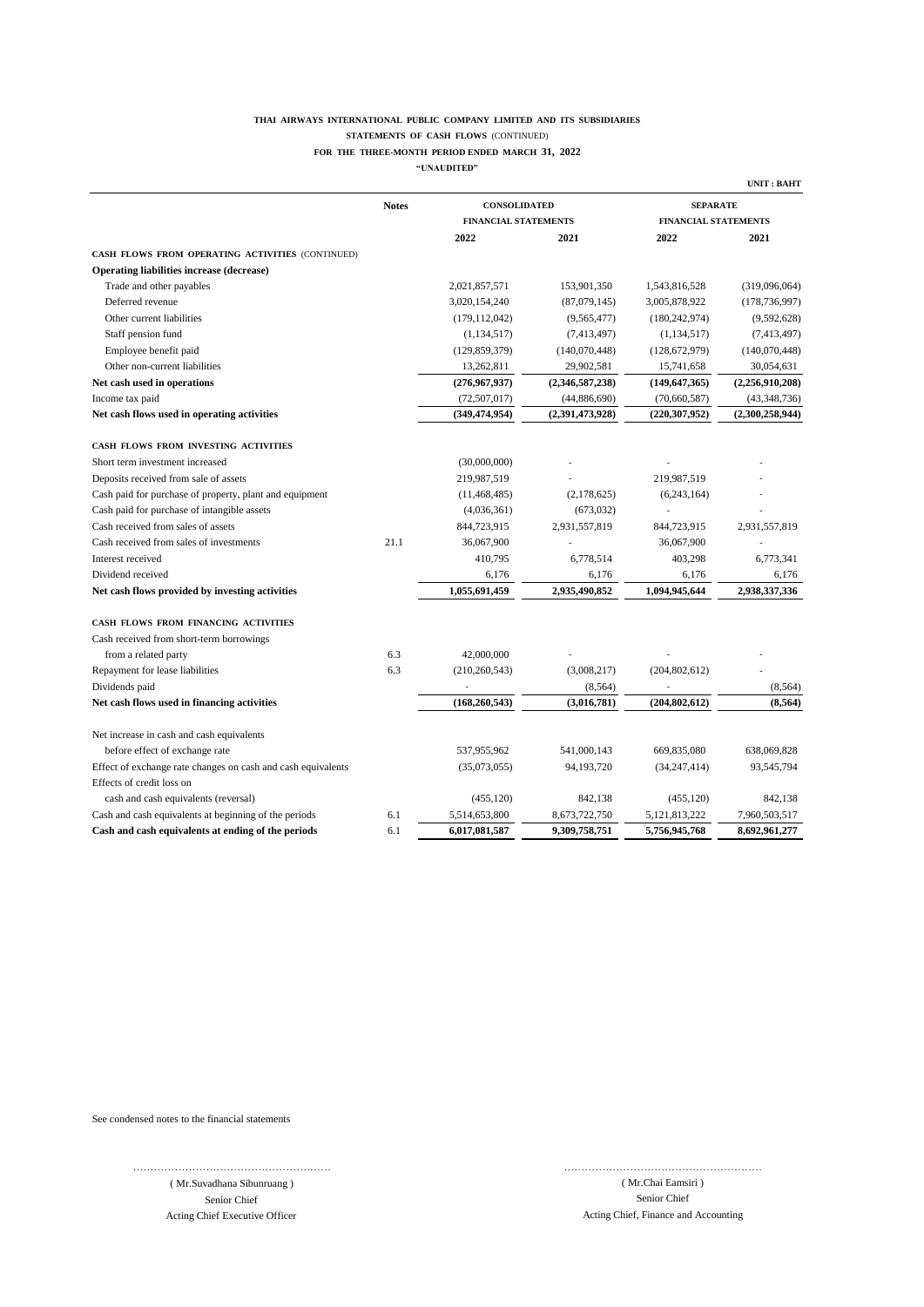# **THAI AIRWAYS INTERNATIONAL PUBLIC COMPANY LIMITED AND ITS SUBSIDIARIES CONDENSED NOTES TO THE FINANCIAL STATEMENTS FOR THE THREE-MONTH PERIOD ENDED MARCH 31, 2022 (UNAUDITED)**

## **1. GENERAL INFORMATION AND OPERATION**

Thai Airways International Public Company Limited (the "Company") was registered as a Public Limited Company in Thailand and listed on the Stock Exchange of Thailand on July 19, 1991. The registered address is located at 89 Vibhavadee Rungsit Road, Chom Phon, Chatuchak District, Bangkok, Thailand.

As at March 31, 2022, the Company's major shareholder and ultimate parent company is the Ministry of Finance by holding 47.86% of the Company's issued and paid-up shares.

The Company's principal activities are the operation of airline business and business units which related directly with transportation. As at March 31, 2022, the Company had the routes network servicing to 27 destinations in 17 countries all over the world, whereas 1 destination was domestic (excluding Bangkok). Thai Smile Airways Company Limited, a subsidiary, had the routes network servicing to 18 destinations in 2 countries, whereas 14 destinations were domestic (excluding Bangkok).

As at March 31, 2022, the Company and its subsidiaries (the "Group") had current liabilities exceeded current assets by Baht 23,277 million and had capital deficiency of Baht 74,486 million in the consolidated financial statements and the Company had current liabilities exceeded current assets by Baht 19,243 million and had capital deficiency of Baht 68,282 million in the separate financial statements. The Group and the Company had loss from operations since year 2013 resulting in the Group and the Company having a capital deficiency and lack of financial liquidity.

In addition, the Coronavirus disease 2019 ("COVID-19") pandemic that is still spreading, resulting in an economic slowdown, and adversely impacting most businesses and industries, especially aviation industry. Since March 23, 2020 and March 25, 2020, Thai Smile Airways Company Limited, a subsidiary, and the Company has suspended domestic and international flights, respectively. However, Thai Smile Airways Company Limited resumed certain domestic flight services in June 2020 and reviewed the frequency of flight services to increase or decrease the number of flights to be corresponding with the demand, including launching new domestic routes. In August 2020, the Company resumed certain international flight services, including chartered flights, but has not yet operated as normal.

Later, On July 21, 2021 to August 3, 2021, Thai Smile Airways Company Limited, stopped serving domestic routes all routes are temporarily due to the new wave of the Coronavirus disease 2019 epidemic. However, Thai Smile Airways Company Limited, resumed to operate certain domestic and overseas routes from such period in accordance with the government's measures to control the spread of COVID-19 in each country.

The Company's management has closely monitored the progress of the situation and assessed the impact on business operations and the financial impact on the value of assets and provisions.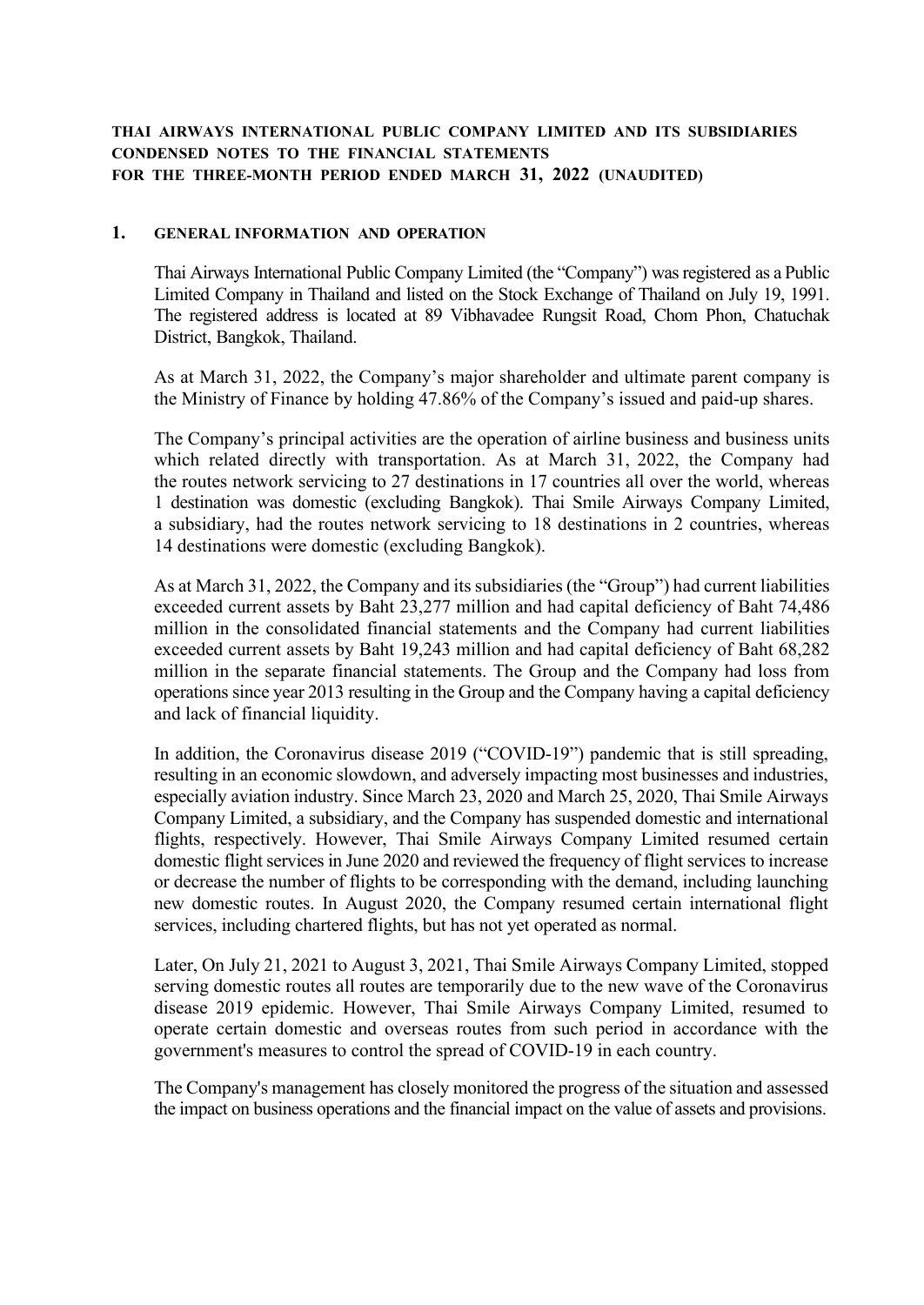On May 26, 2020, the Company submitted a petition to enter into a business rehabilitation process and proposed the rehabilitation planner ("the Planners") to the Central Bankruptcy Court. On May 27, 2020, the Central Bankruptcy Court accepted the business rehabilitation petition for further consideration. Subsequently, on June 15, 2021, the Central Bankruptcy Court issued an order to approve the business rehabilitation plan and the amendment petitions in accordance with the resolution of the creditors' meeting on May 19, 2021. As a result, the nomination of the Plan Administrator, whose names were proposed according to the business rehabilitation plan and the amendment petitions became the Plan Administrators. The two of the Plan Administrators are authorized to jointly sign to bind the Company. The Plan Administrators is authorized to operate the business, manage the Company's assets, and implement the business rehabilitation plan. The essential parts of the business rehabilitation plan are capital restructuring, debt repayment of each class of the creditors, and the completion of the business rehabilitation plan.

Major assets and liabilities recorded as at March 31, 2022 have been adjusted as a result of the approved rehabilitation plan. Right-of-use assets was remeasured from lease modification, maintenance reserves and security deposit were adjusted as specified in Letter of Intent ("LOI") or new lease agreement with lessors. Accrued interest expenses from the loans, debentures, operating lease and finance leases have adjusted default interest rate at the rate of 1.25% - 23.00% per annum to interest rate in accordance with the rehabilitation plan. For financial liabilities, the Company remeasured liabilities that received an Order from the Official Receiver for the application of debt repayment in business reorganization except debenture creditors. The Company adjusted all debenture payables in accordance with the business rehabilitation plan as the Company assessed as there is material certainty that the liabilities before adjustment will not have material difference from liabilities upon receiving an order from the Official Receiver (see Note 4).

The Company's management is in process to consider the impact of assets and liabilities recorded as at March 31, 2022 which may significantly change when the verifications of the liabilities are completed. The Company's management believes that the preparation of financial statements on going concern basis is still appropriate because the Company is in the process of business rehabilitation. During this period, the Company is able to continue its necessary activities for operation as usual in order to enable the Company to continue as a going concern for at least 12 months from the date in the statements of financial position. However, the financial position and the Company's ability to continue as a going concern depends on several factors of business management, including the successful implementation of the rehabilitation plan and the Company's ability to operate the business.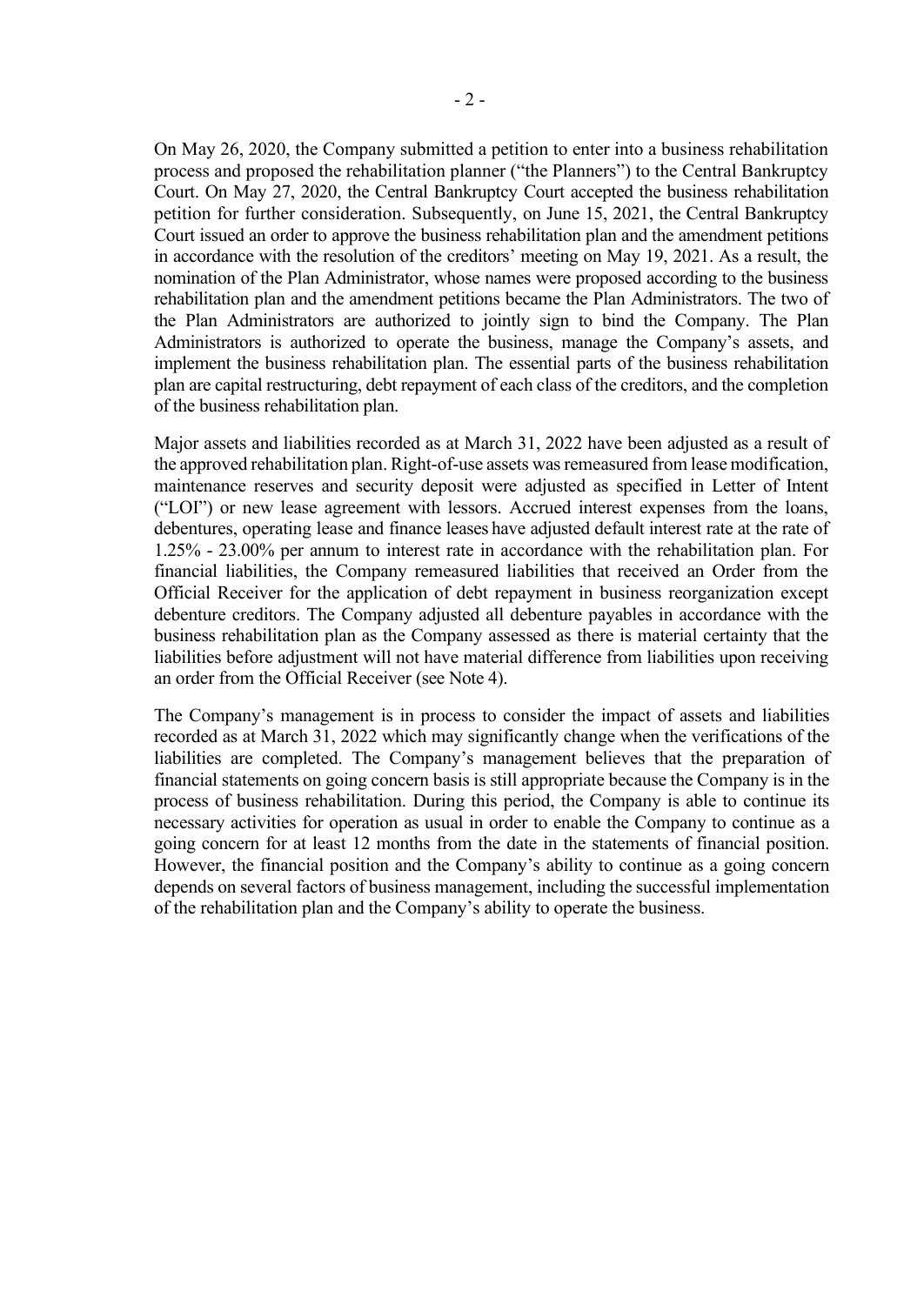#### **2. BASIS FOR PREPARATION AND PRESENTATION OF THE INTERIM FINANCIAL STATEMENTS**

2.1 These interim consolidated and separate financial statements are prepared in Thai Baht and in compliance with Thai Accounting Standard No. 34 "Interim Financial Reporting" and accounting practices generally accepted in Thailand. The Company presents the condensed notes to interim financial statements and the additional information is disclosed in accordance with the regulations of the Office of the Securities and Exchange Commission.

The financial statements in Thai language are the official statutory financial statements of the Company. The financial statements in English language have been translated from the Thai language financial statements. In the event of any conflict or different interpretation in the two languages, the Thai version of the financial statements, in accordance with Thai laws will prevail.

- 2.2 The consolidated and separate statements of financial position as at December 31, 2021, presented herein for comparison, have been derived from the consolidated and separate financial statements of the Company for the year then ended which had been audited.
- 2.3 The unaudited results of operations presented in the statement of profit or loss and other comprehensive income for the three-month period ended March 31, 2022 are not necessarily an indication nor anticipation of the operating results for the full year.
- 2.4 Certain financial information which is normally included in the annual financial statements prepared in accordance with TFRS, but which is not required for interim reporting purposes, has been omitted. Therefore, the interim financial statements for the three-month period ended March 31, 2022 should be read in conjunction with the financial statements for the year ended December 31, 2021 which had been audited.
- 2.5 In the preparation of interim financial statements in compliance with Thai Accounting Standard No. 34 "Interim Financial Reporting", the Company requires management to make judgments, estimates and assumptions that affect the application of accounting policies, estimates and assumptions that affect the reported amounts of assets and liabilities, the disclosure of contingent assets and liabilities at the end of the reporting period and the reported amounts of revenue and expense during the period. Although these estimates are based on management's reasonable consideration of current events, actual results may differ from these estimates.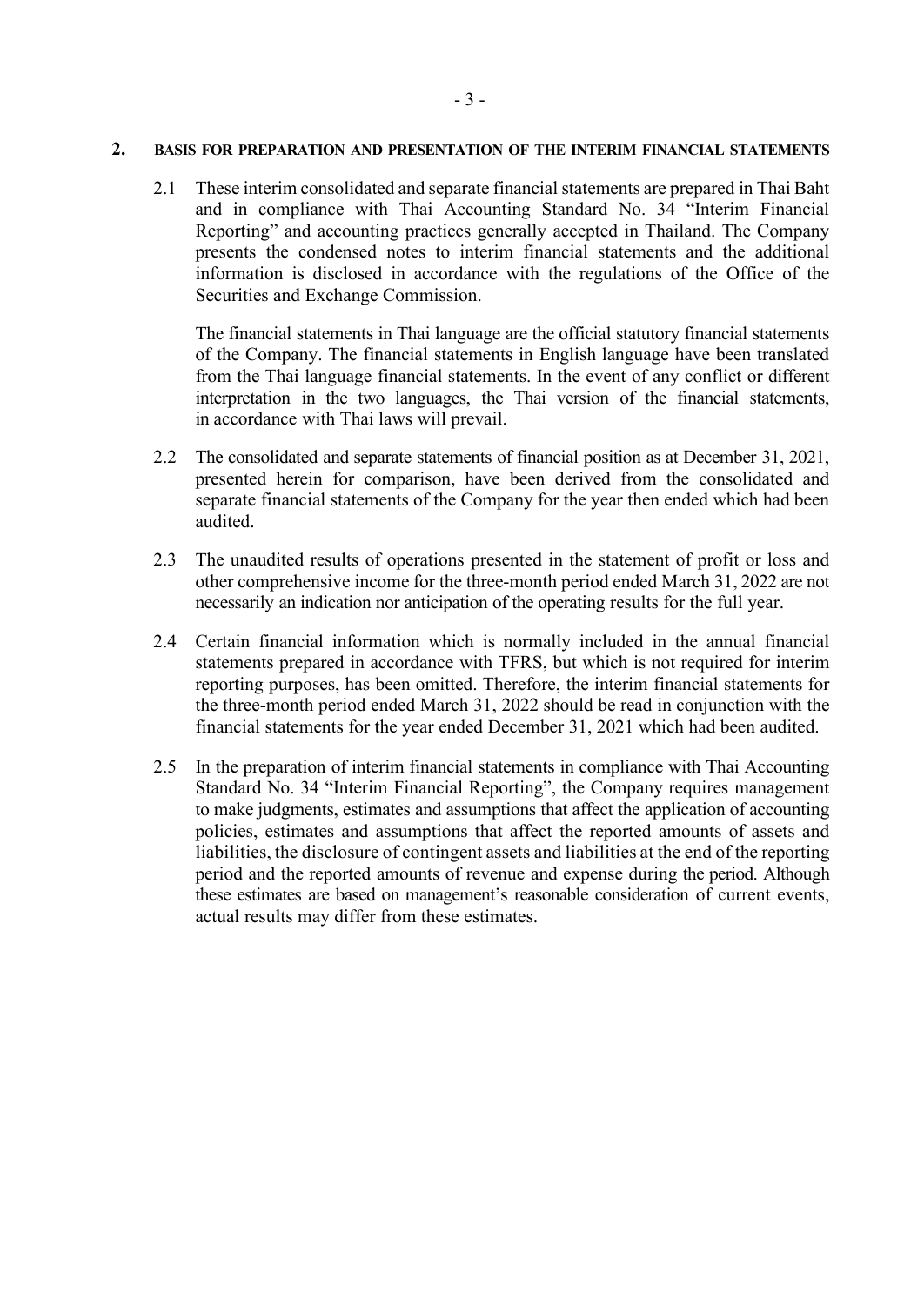2.6 Material intercompany transactions between the Company and its subsidiaries have been eliminated from the interim consolidated financial statements. The subsidiaries are as follows:

| Company's Name                                    | <b>Type of business</b>                                       | Main location of<br>incorporation | Ownership<br>percentage    |                               |  |
|---------------------------------------------------|---------------------------------------------------------------|-----------------------------------|----------------------------|-------------------------------|--|
| <b>Held by the Company:</b>                       |                                                               |                                   | As at<br>March 31,<br>2022 | As at<br>December 31,<br>2021 |  |
| 1. Thai-Amadeus Southeast Asia<br>Company Limited | Information technology<br>for travel services                 | Thailand                          | 55                         | 55                            |  |
| 2. WingSpan Services Company Limited              | Providing specialized<br>personnel services to<br>the Company | Thailand                          | $49^{(1)}$                 | $49^{(1)}$                    |  |
| 3. Thai Smile Airways Company Limited             | Air transportation services                                   | Thailand                          | 100                        | 100                           |  |
| Held by the Company and the subsidiary            |                                                               |                                   |                            |                               |  |
| Thai Flight Training Company Limited              | Aviation training services                                    | Thailand                          | 74                         | 74                            |  |
| Held by the subsidiary of the Company             |                                                               |                                   |                            |                               |  |
| A subsidiary held by WingSpan Services            |                                                               |                                   |                            |                               |  |
| Company Limited                                   |                                                               |                                   |                            |                               |  |
| Tour Eurng Luang Company Limited                  | <b>Tourism Business</b>                                       | Thailand                          | $49^{(1)}$                 | $49^{(1)}$                    |  |

- $<sup>(1)</sup>$  The Group has interest in the ownership and voting rights in these companies, more than one half in accordance</sup> with the Articles of Association of these companies and has control and command over the relevant operating and financing activities of such companies. Therefore, the Group classifies these companies as subsidiaries of the Group in accordance with Thai Financial Reporting Standard No. 10.
- 2.7 Thai Financial Reporting Standards affecting the presentation and disclosure in the current period financial statements

During the period, the Group has adopted the revised financial reporting standards and the Conceptual Framework for Financial Reporting issued by the Federation of Accounting Professions which are effective for fiscal years beginning on or after January 1, 2022. These financial reporting standards were aimed at alignment with the corresponding International Financial Reporting Standards, with most of the changes directed towards revisions to references to the Conceptual Framework in TFRSs, the amendment for definition of business, the amendment for definition of materiality and accounting requirements for interest rate reform phase 2. The adoption of these financial reporting standards does not have any significant impact on the Group's interim financial statements.

# **3. SIGNIFICANT ACCOUNTING POLICIES**

The interim financial statements have been prepared based on the basis, accounting policies and method of computation consistent with those used in the financial statements for the year ended December 31, 2021.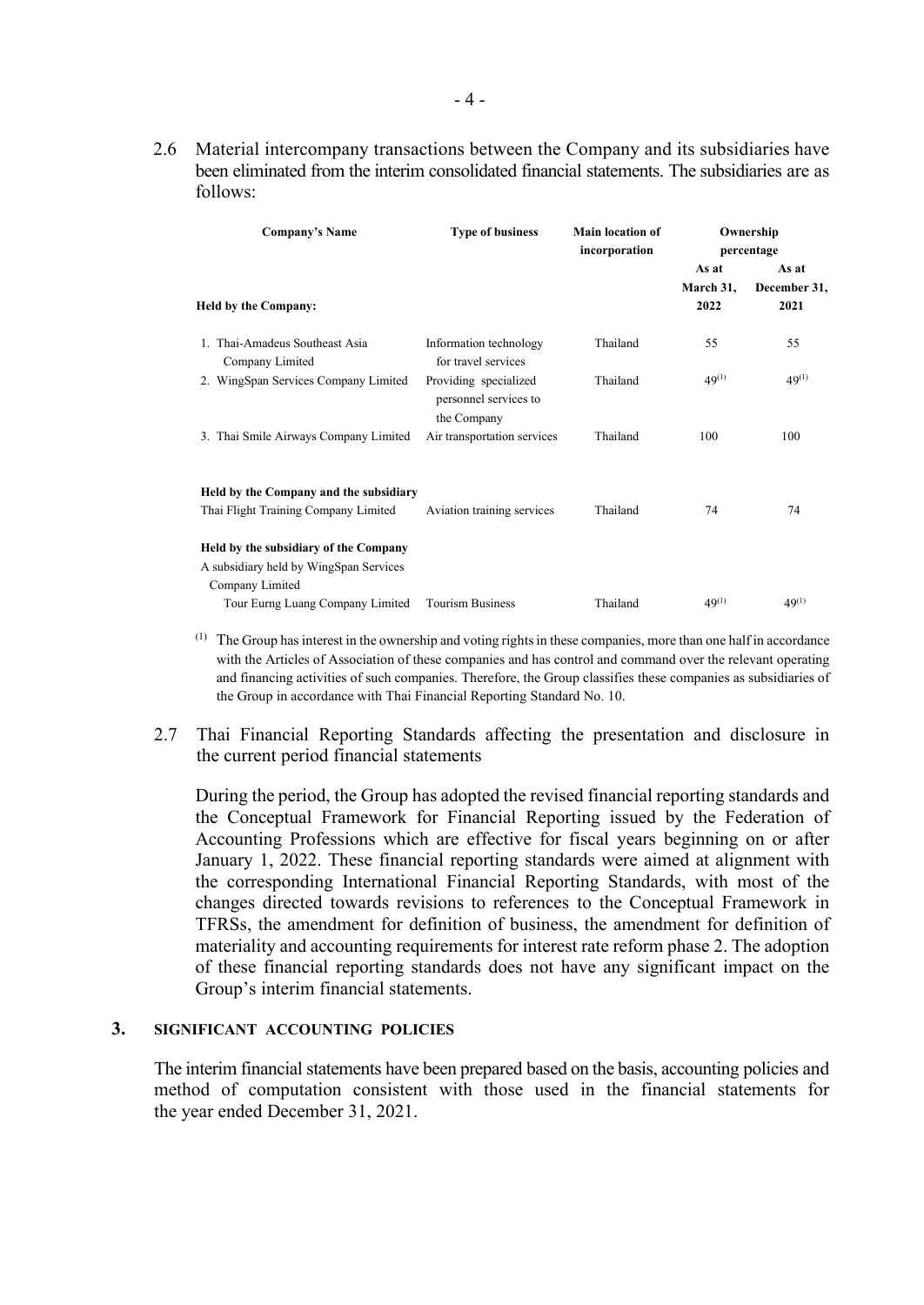#### **4. REHABILITATION PLANS**

#### 4.1. Entering into the business rehabilitation process

On May 20, 2020, The Extraordinary Meeting of the Board of Directors No. 10/2020, and the Extraordinary Meeting of the Board of Directors No. 10-1/2020, held on May 25, 2020, passed a resolution to the Company to submit a petition to enter into a business rehabilitation process and propose the rehabilitation planners ("the Planners") to the Central Bankruptcy Court under the Bankruptcy Act B.E. 2483. On May 26, 2020 the Company submitted a petition to enter into a business rehabilitation and proposed the rehabilitation planners to the Central Bankruptcy Court and on May 27, 2020, the Central Bankruptcy Court has issued an order to accept the business rehabilitation petition and set the hearing date on rehabilitation petition of the Company.

On September 14, 2020, the Central Bankruptcy Court granted the Company's business rehabilitation petition and appointed the Planners as nominated by the Company. Subsequently, the Official Receiver has announced the Court Order of the Company's business rehabilitation petition and appointed the Planners in the Royal Gazette on October 2, 2020.

During the rehabilitation process, the Company entered into a Letter of Intent ("LOI") with 21 aircraft lessors during the period from December 2020 to March 2021 for 57 aircrafts, which consisted of 42 aircrafts under operating lease and 15 aircrafts under finance lease, presenting the intention of the counterparty to amend the current operating lease and financial lease to be in accordance with the terms set out in the LOI. In this regard, the LOI also set up the payment condition based on the actual usage of the aircraft (Power by the Hour) during the period as stated in the LOI. The revision of agreement will be subjected to the condition under the business rehabilitation plan.

On March 2, 2021, the Planner submitted the rehabilitation plan to the Official Receiver and on May 7, 2021, the Planners submitted a petition to amend the rehabilitation plan to the Official Receiver. The Official Receiver scheduled the meeting with the creditors to consider the rehabilitation plan on May 12, 2021. Then, on May 19, 2021, the creditors' meeting passed a resolution in accordance with the Section 90/46 of the Bankruptcy Act B.E. 2483, accepted the rehabilitation plan dated March 2, 2021 and the plan as amended per 3 plan amendment petitions, which were proposed by the Planner and two creditors, as well as nominated five plan administrators, i.e., Mr. Piyasvasti Amranand, Mr. Pornchai Thiravet, Mr. Siri Jirapongphan, Mr. Kraisorn Barameeauychai, and Mr. Chansin Treenuchagron. The Central Bankruptcy Court held the hearing to consider the rehabilitation plan on May 28, 2021.

On June 15, 2021, the Central Bankruptcy Court issued an order to approve the business rehabilitation plan and the amendment petitions in accordance with the resolution of the creditors' meeting on May 19, 2021 which resulted in the nominated plan administrator in accordance with the business rehabilitation plan and the amendment petitions of 5 persons became the Plan Administrator. The two of the Plan Administrators are authorized to jointly sign to bind the Company. The Plan Administrator is authorized to operate the business, manage the Company's assets, and implement the business rehabilitation plan.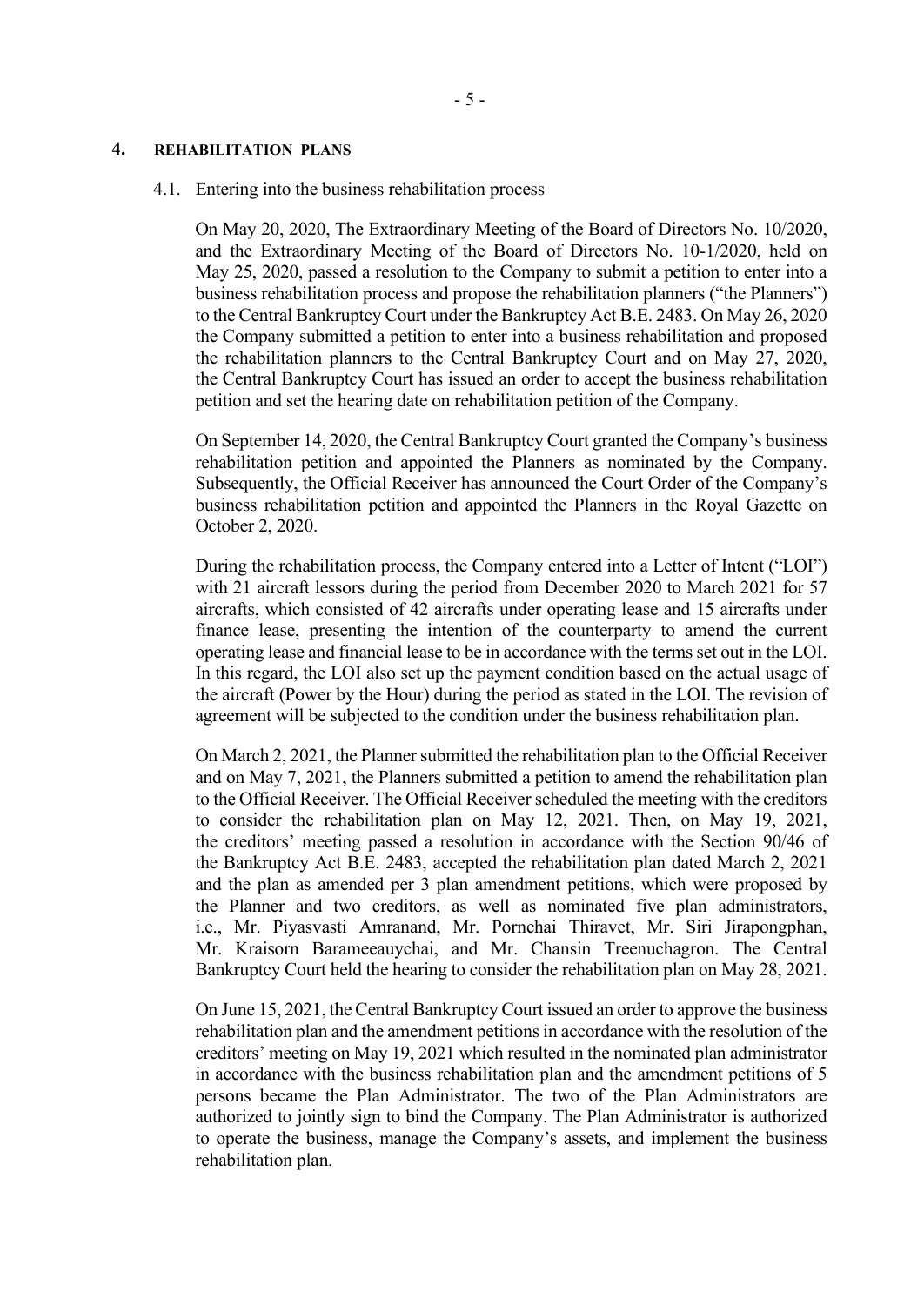4.2 Essential parts of the business rehabilitation plan

Summary of essential parts of the business rehabilitation plan were as follows:

## 4.2.1 Capital restructuring

- The capital reduction by write-off the unissued and unsold registered share capital of 516,129,033 shares within 60 days of the date on which the Central Bankruptcy Court issued an order approving the business rehabilitation plan.
- The increment of register share capital for share allocation and share issuance according to the share option agreement ("share option") by 19,644,947,252 shares at Baht 10 per share, in amount of Baht 196,449,472,520 to certain group of creditors and/or assignee as specified condition in the business rehabilitation plan.
- The increment of register share capital in the  $4<sup>th</sup>$  year (year 2025) from the date on which the Central Bankruptcy Court issued an order approving the business rehabilitation plan for debt-to-equity conversion from suspense interest of certain group of creditors by 1,903,608,176 shares at Baht 10 per share, in amount of Baht 19,036,081,760. Share allocation to certain group of creditors had conditions as specified in the business rehabilitation plan.
- Subsequent to the completion of capital restructuring and the allocation of incremental share capital, if the Company has remained unallocated incremental share capital and/or issued shares, the Plan Administrator will have authority to decrease the share capital for write-off the unallocated and/or unissued shares.
- 4.2.2 Debt repayment of each class of the creditors

The Business Rehabilitation Plan classified creditors into 36 groups, consisting of one group of secured creditors and 35 groups of unsecured creditors. Each class of the creditors had different payment method, term, debt repayment period and related interest as specified in the business rehabilitation plan. Such debt may alter, depending on the final order for debt repayment from the Official Receiver and/or the Court (as the case may be) and the business rehabilitation plan specified the debt repayment shall be made in compliance with the final order of the Official Receiver, the Central Bankruptcy Court, the Court of Appeal for Specialized Case, or the Supreme Court (as the case may be).

Interest arising from loans from certain groups of creditors and debentures during the first 3 years from the date of the court's order approving the rehabilitation plan will be suspended (new suspended interest), whereby the creditor can choose to convert such new suspended interest to the Company's ordinary shares. The debt-to-equity conversion rate is at price Baht 2.5452 per share according to the conditions specified in the rehabilitation plan.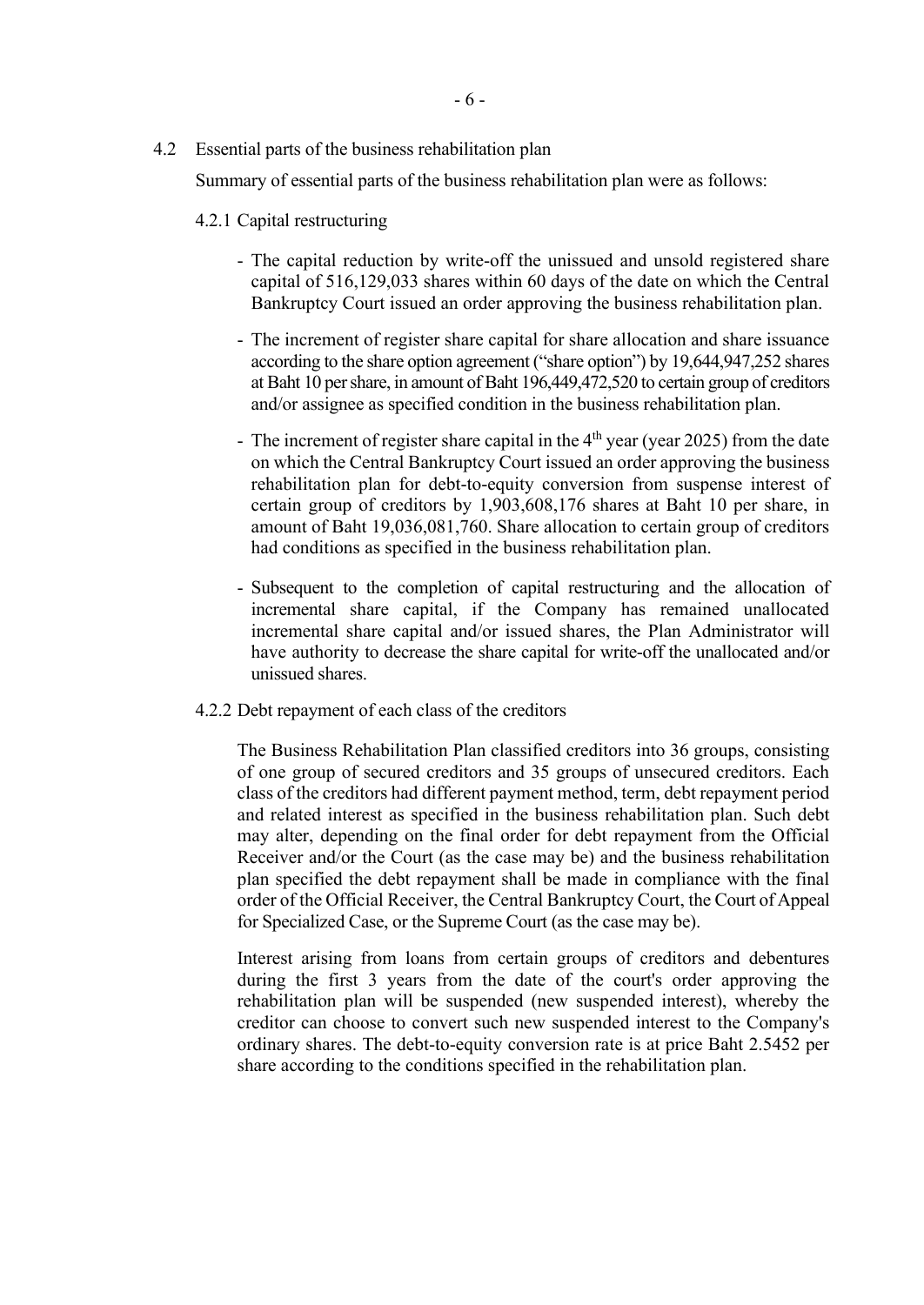## 4.2.3 Completion of the business rehabilitation plan

The rehabilitation process of the Company shall be considered as completion when archived all conditions as follows:

- (1) The Company registers the capital increase and obtains new credit facility as specified conditions stated in the business rehabilitation plan.
- (2) The Company implements the business rehabilitation plan without any default for five years consecutive period from the date on which the Central Bankruptcy Court approves the business rehabilitation plan.
- (3) The Company has earnings before interest, tax, depreciation and amortization ("EBITDA") from operation after deducting cash outflow for aircraft lease liabilities repayment under the aircraft leases agreement, in an average amount not less than Baht 20,000 million per annum for two years prior to the successful outcome of the business rehabilitation plan being reported to the Court whereby the EBITDA in the latter year shall not be lower than Baht 20,000 million.
- (4) The Company appoints new directors, in case there is a change in shareholders as specified conditions stated in the business rehabilitation plan.

The period for the implementation of the business rehabilitation plan shall not exceed 5 years from the date of the Court issued an order approving the business rehabilitation plan, unless the Court grants an order for extension of time in accordance with the provisions of the Bankruptcy Act B.E. 2483.

### 4.3 Implementation of the business rehabilitation plan

4.3.1 Impact on the financial statements from the implementation of the business rehabilitation plan

After the Central Bankruptcy Court had issued an order to approve the business rehabilitation plan and the amendment petitions in accordance with the resolution of the creditors' meeting on May 19, 2021. The Company processed the adjustment of capital structure and debt restructuring by an Order received from the Official Receiver.

On July 8, 2021, the Plan Administrator's meeting No. 5/2021 passed the resolution to approve the decrease of registered share capital of Baht 26,989,009,500 to Baht 21,827,719,170 by writing-off the unissued and unsold share of 516,129,033 shares as stipulated in the rehabilitation plan. The Company submitted a petition to the Central Bankruptcy Court for requesting the Central Bankruptcy Court's approval to the Plan Administrators to decrease the Company's registered share capital and completed the registration with the Department of Business Development, Ministry of Commerce, on August 17, 2021.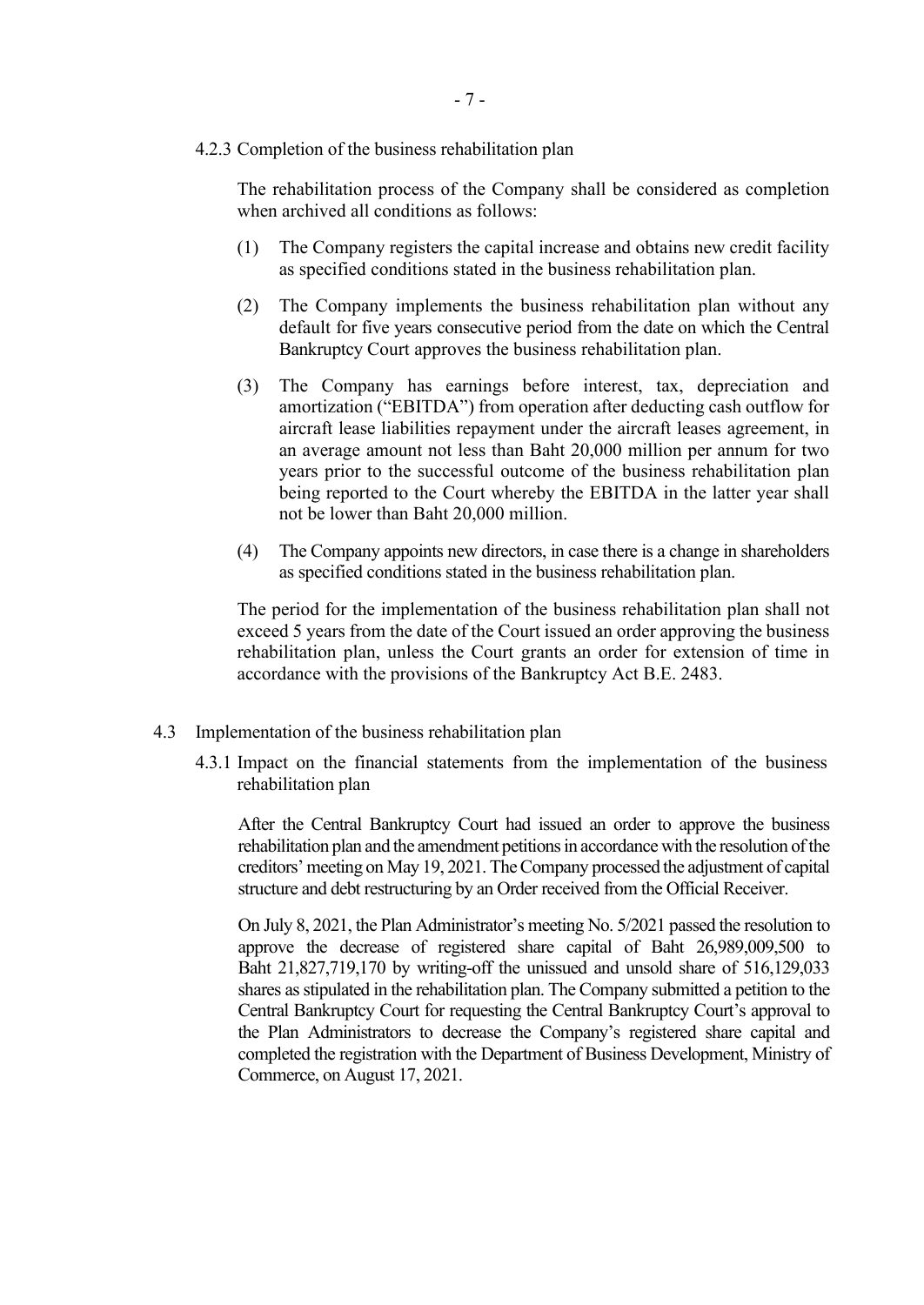For financial liabilities measured at amortized cost, using the effective interest method and determined whether there is material difference between pre-adjusted and post-adjusted of financial liabilities. Financial liabilities with material differences will recognize as the new financial liabilities at fair value by discount cash flow method, using market rate. Different amount between carrying amount of original financial liabilities and present value of new financial liabilities will be recognized as gain on debt restructuring in the statement of profit or loss and other comprehensive income. If, such new financial liabilities do not have material difference, the Company will recognize the modified financial liabilities by discount cash flow, using original effective interest rate. The difference is recognized as gain on debt restructuring in the statement of profit or loss and other comprehensive income.

Assets and liabilities adjusted in accordance with the business rehabilitation plan in this period are as follows:

- (1) The Company received an Order from the Official Receiver to pay debt to certain trade payables and other payables. The Company adjusted trade payable and other payable according to principal debt, maturity date and interest rate in accordance with the business rehabilitation plan and an order from the Official Receiver (see Note 16), resulting the Company recognized gain from liabilities adjustment in accordance with an Order from the Official Receiver in amount of Baht 249 million, and recognized gain on derecognition of financial liabilities measured at amortized cost in amount of Baht 765 million for the substantial modification in value of liabilities as the recognition of new financial liabilities.
- (2) The Company adjusted the finance leases and operating leases by changing the rental rate, reference interest rate and terms and conditions for payment schedule in accordance with amendment agreement with the lessor for aircraft under finance lease 1 aircraft and aircraft under operating lease 4 aircrafts resulted in changing in value of right-of-use assets and lease liabilities (see Notes 11 and 15).

In addition, the Company adjusted maintenance reserve, security deposit and lease liabilities that incurred before September 14, 2020 for the aforementioned operating lease agreement and recognized gain on debt restructuring of Baht 227 million.

(3) The Company terminated the Declaration of Onerous Contracts of 2 aircrafts under the financial lease agreement and delivered 2 aircrafts to the lessor. The Company adjusted right-of-use asset, lease liabilities, payable under lease agreement and relevant expenses. As a result, the Company recognized gain on debt restructuring of Baht 271 million.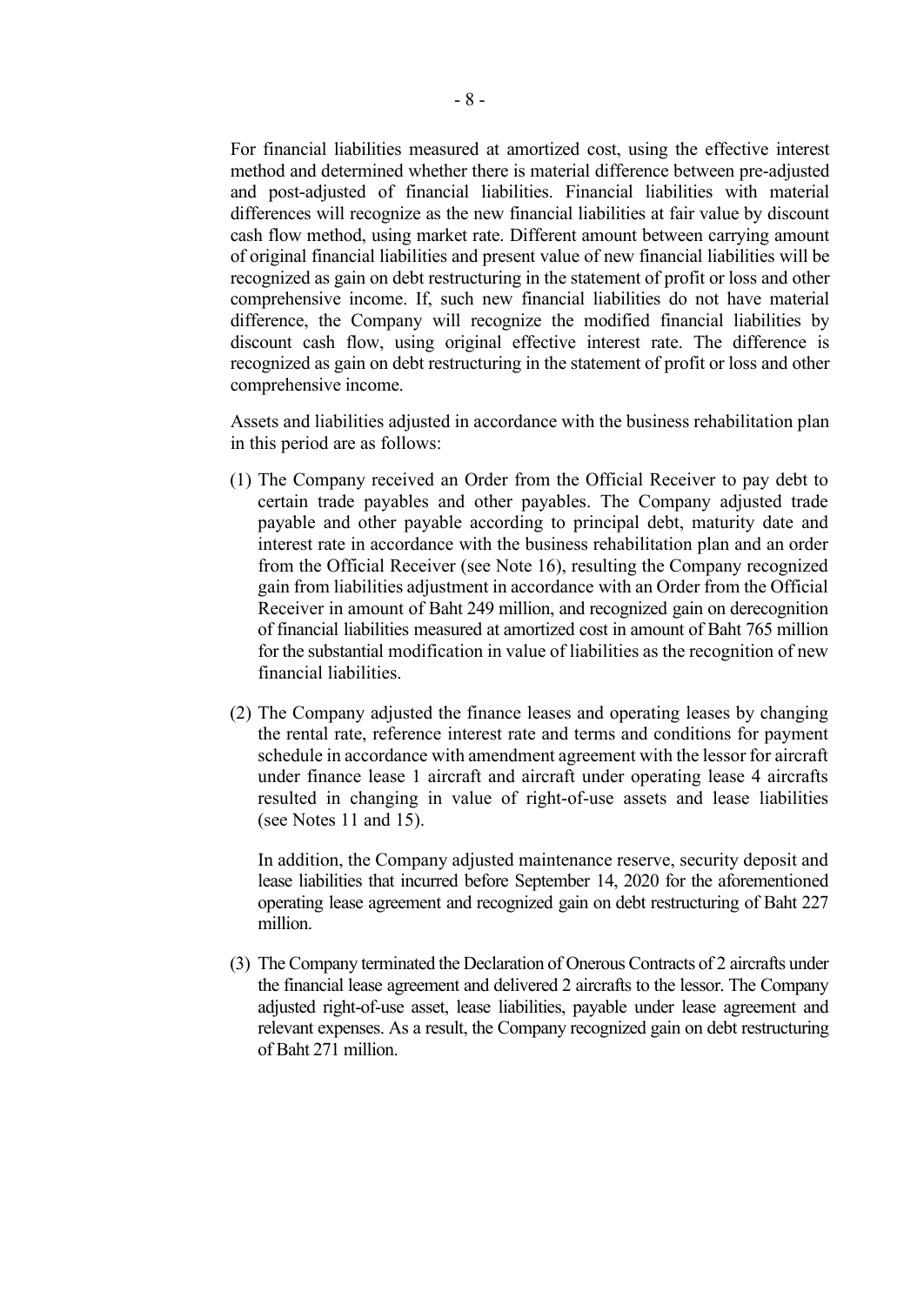Gains on debt restructuring for the three-month period ended March 31, 2022 in the consolidated and separate financial statements are as follow:

#### **Unit : Million Baht**

| Gain on derecognition of financial liabilities measured at        |     |
|-------------------------------------------------------------------|-----|
| amortized cost (see Notes 4.3.1 (1))                              | 765 |
| Gain on liabilities adjustment in accordance with an Order from   |     |
| the Official Receiver (see Note $4.3.1(1)$ )                      | 249 |
| Gain from adjustment of assets and liabilities in accordance with | 227 |
| the amendment lease agreement (see Note $4.3.1$ $(2)$ )           |     |
| Gain from termination of onerous contract (see Note 4.3.1 (3))    | 271 |
| <b>Total</b>                                                      |     |

4.3.2 Items in progress of implementation in accordance with the business rehabilitation plan

For certain creditors such as trade and other account payables, loan creditors, shareholder creditors, aircraft lease creditors, aircraft finance lease creditors, and creditors who issued letter of guarantee and person who placed letter of guarantee, the Company is in the debt's verification process with the Official Receiver and will be adjusted upon receiving an Order from the Official Receiver. The Company's management is in the process to consider the impact to liabilities which may be materially changed when completes the debt verification with the Official Receiver

#### **5. RELATED PARTIES TRANSACTIONS**

Related parties of the Company are defined as persons or entities that control the Company or are controlled by the Company, whether directly or indirectly or are under the same control as the Company including holding companies. In addition, related parties also include individuals owning, directly or indirectly, and interest in the voting shares of the Company, and have significant influence over the Company, key management personnel, directors or officers of the Company. This also applies to the close members of the family of such individuals and companies associated with these individuals.

In considering each possible related person or parties relationship, attention is directed to the substance of the relationship, not merely the legal form.

Transactions with related parties are conducted at market prices or, where no market price exists, at contractually agreed prices.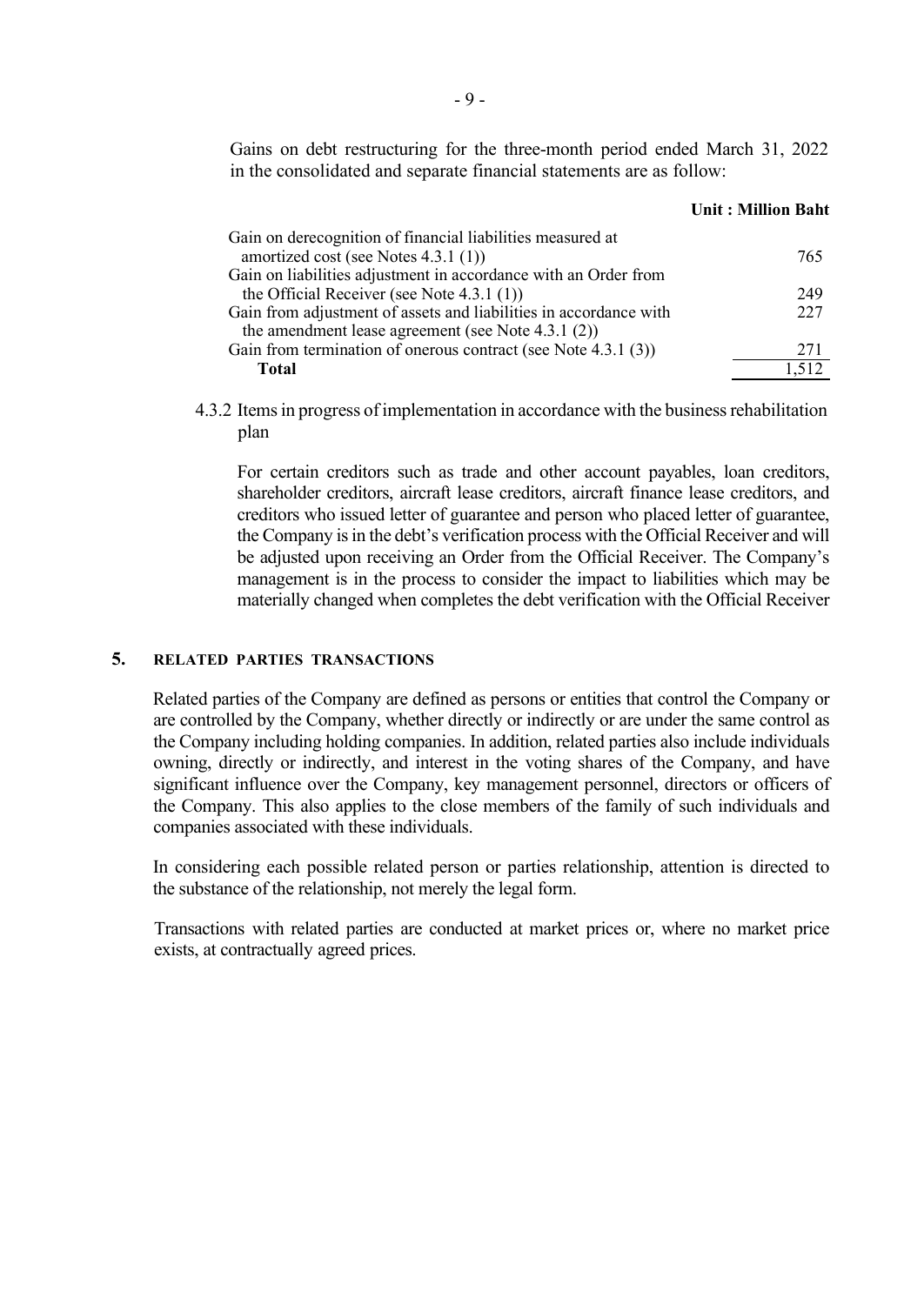5.1 Significant related parties transactions for the three-month periods ended March 31, 2022 and 2021 are as follows:

|                                       |                   | <b>Consolidated</b><br>financial statements | <b>Unit: Million Baht</b><br><b>Separate</b><br>financial statements |                   |
|---------------------------------------|-------------------|---------------------------------------------|----------------------------------------------------------------------|-------------------|
|                                       | March 31,<br>2022 | March 31,<br>2021                           | March 31,<br>2022                                                    | March 31,<br>2021 |
| <b>Major shareholder</b>              |                   |                                             |                                                                      |                   |
| Purchases and services                |                   |                                             |                                                                      |                   |
| Interest expense                      | 192               | 626                                         | 192                                                                  | 626               |
| <b>Subsidiaries</b>                   |                   |                                             |                                                                      |                   |
| Sales and rendering of services       |                   |                                             | 489                                                                  | 903               |
| Purchases and services                |                   |                                             | 294                                                                  | 100               |
| <b>Associates</b>                     |                   |                                             |                                                                      |                   |
| Purchases and services                | 11                | 5                                           | 11                                                                   |                   |
| Dividend received                     |                   |                                             |                                                                      | 21                |
| Director and managements remuneration |                   |                                             |                                                                      |                   |
| Short-term management remuneration    | 8                 | 4                                           | 6                                                                    |                   |
| Directors' remuneration               | 7                 |                                             | 6                                                                    |                   |

Management remuneration considered in accordance with the Securities and Exchange Law, whereby the executive is the managing director of the Company. The first 4 level of executives of the Company and all positions equivalent to the 4<sup>th</sup> management level, following the Company's managing director, including some executive management of Accounting and Finance.

The Group recognized post-management benefit in the consolidated and separate statements of profit or loss and other comprehensive income for the three-month periods ended March 31, 2022 and 2021 of Baht 145,466 and Baht 88,995, respectively.

5.2 Balances as at March 31, 2022 and December 31, 2021 with related parties are as follows:

|                                                     |                   | <b>Consolidated</b><br>financial statements | <b>Unit: Million Baht</b><br><b>Separate</b><br>financial statements |                      |  |
|-----------------------------------------------------|-------------------|---------------------------------------------|----------------------------------------------------------------------|----------------------|--|
|                                                     | March 31,<br>2022 | December 31,<br>2021                        | March 31,<br>2022                                                    | December 31,<br>2021 |  |
| Trade and other current receivables<br>(see Note 7) |                   |                                             |                                                                      |                      |  |
| <b>Subsidiaries</b>                                 |                   |                                             | 11,471                                                               | 10,782               |  |
| <b>Related Parties</b>                              | 15                | 14                                          | 15                                                                   | 14                   |  |
| <b>Total</b>                                        | 15                | 14                                          | 11.486                                                               | 10.796               |  |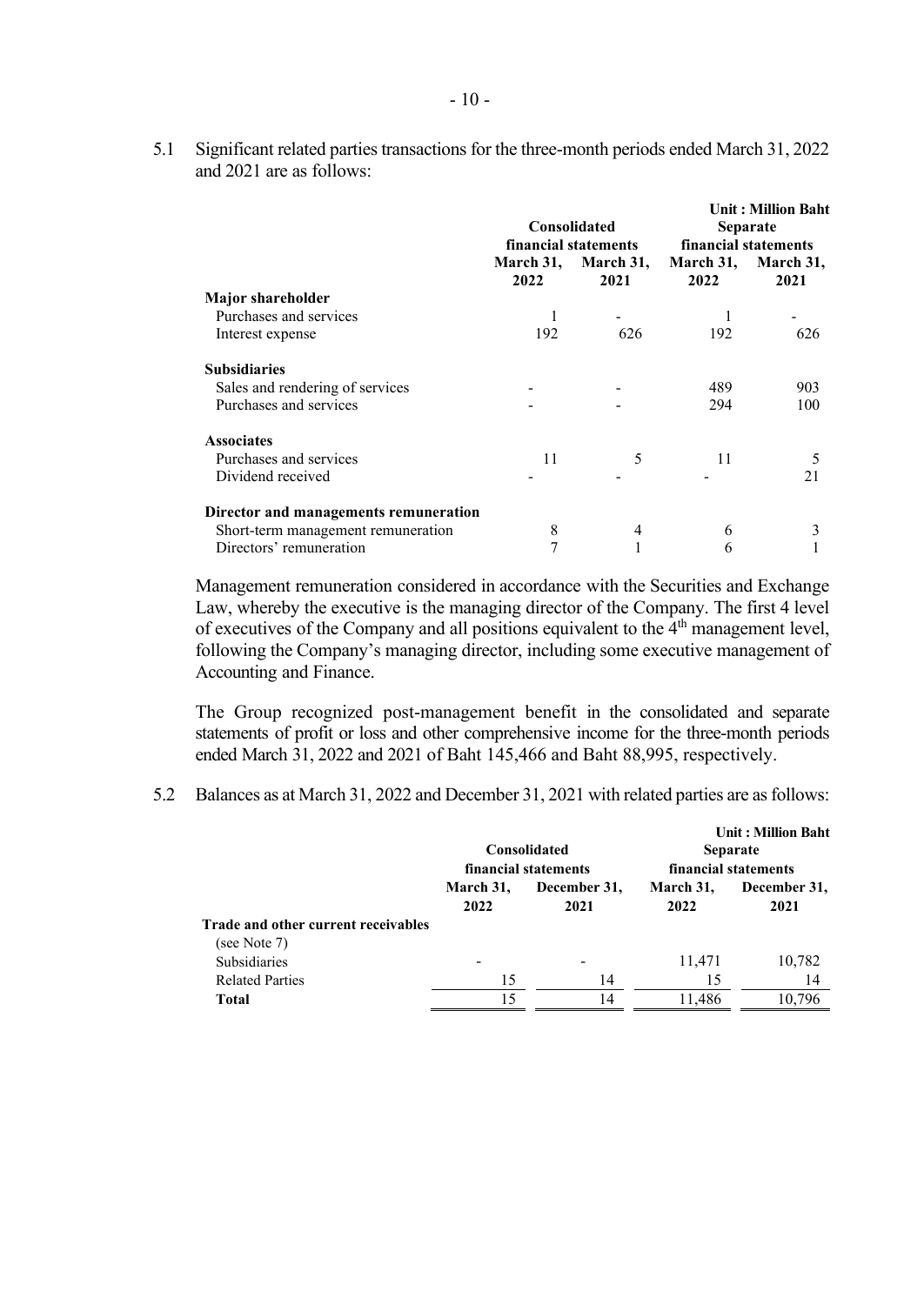|                                                     |           | Consolidated                         | <b>Unit: Million Baht</b><br><b>Separate</b> |              |  |
|-----------------------------------------------------|-----------|--------------------------------------|----------------------------------------------|--------------|--|
|                                                     | March 31, | financial statements<br>December 31, | financial statements<br>March 31,            | December 31, |  |
|                                                     | 2022      | 2021                                 | 2022                                         | 2021         |  |
| Current lease receivable (see Note 7)<br>Subsidiary |           |                                      | 540                                          |              |  |
|                                                     |           |                                      |                                              | 500          |  |
| <b>Total</b>                                        |           |                                      | 540                                          | 500          |  |
| Non-current lease receivable                        |           |                                      |                                              |              |  |
| Subsidiary                                          |           |                                      | 6,795                                        | 7,087        |  |
| <b>Total</b>                                        |           |                                      | 6,795                                        | 7,087        |  |
| Trade and other current payables                    |           |                                      |                                              |              |  |
| (see Note $16$ )                                    |           |                                      |                                              |              |  |
| Subsidiaries                                        |           |                                      | 125                                          | 129          |  |
| Associates                                          | 3         | $\overline{c}$                       | 3                                            | 2            |  |
| Related parties                                     | 120       | 78                                   | 120                                          | 78           |  |
| <b>Total</b>                                        | 123       | 80                                   | 248                                          | 209          |  |
| Trade and other non-current payables                |           |                                      |                                              |              |  |
| (see Note 16)                                       |           |                                      |                                              |              |  |
| Associates                                          | 17        | 17                                   | 17                                           | 17           |  |
| Related parties                                     | 938       | 938                                  | 938                                          | 938          |  |
| <b>Total</b>                                        | 955       | 955                                  | 955                                          | 955          |  |
|                                                     |           |                                      |                                              |              |  |

Trade and other current receivables presented balances before deducted expected credit loss (see Note 7).

Borrowings from related parties as at March 31, 2022 and December 31, 2021 are consisted of:

|                                            |                  | Consolidated<br>financial statements | <b>Unit: Million Baht</b><br><b>Separate</b><br>financial statements |                        |  |
|--------------------------------------------|------------------|--------------------------------------|----------------------------------------------------------------------|------------------------|--|
|                                            | <b>March 31,</b> | December 31,                         |                                                                      | March 31, December 31, |  |
|                                            | 2022             | 2021                                 | 2022                                                                 | 2021                   |  |
| Short-term borrowings from related parties |                  |                                      |                                                                      |                        |  |
| From domestic financial institution        |                  |                                      |                                                                      |                        |  |
| controlled by major shareholder            | 42               |                                      |                                                                      |                        |  |
| Long-term borrowings from related parties  |                  |                                      |                                                                      |                        |  |
| From foreign financial institution         |                  |                                      |                                                                      |                        |  |
| through major shareholder                  | 6,131            | 6,082                                | 6,131                                                                | 6,082                  |  |
| From domestic financial institution        |                  |                                      |                                                                      |                        |  |
| controlled by major shareholder            | 12,517           | 12,477                               | 12,517                                                               | 12,477                 |  |
| Total long-term borrowings from related    |                  |                                      |                                                                      |                        |  |
| parties                                    | 18,648           | 18,559                               | 18,648                                                               | 18,559                 |  |
| Total                                      | 18,690           | 18,559                               | 18,648                                                               | 18,559                 |  |

During the three-month period ended March 31, 2022, the change in these long-term borrowings came from interest expense in accordance with the business habilitation planand the change in foreign exchange rate.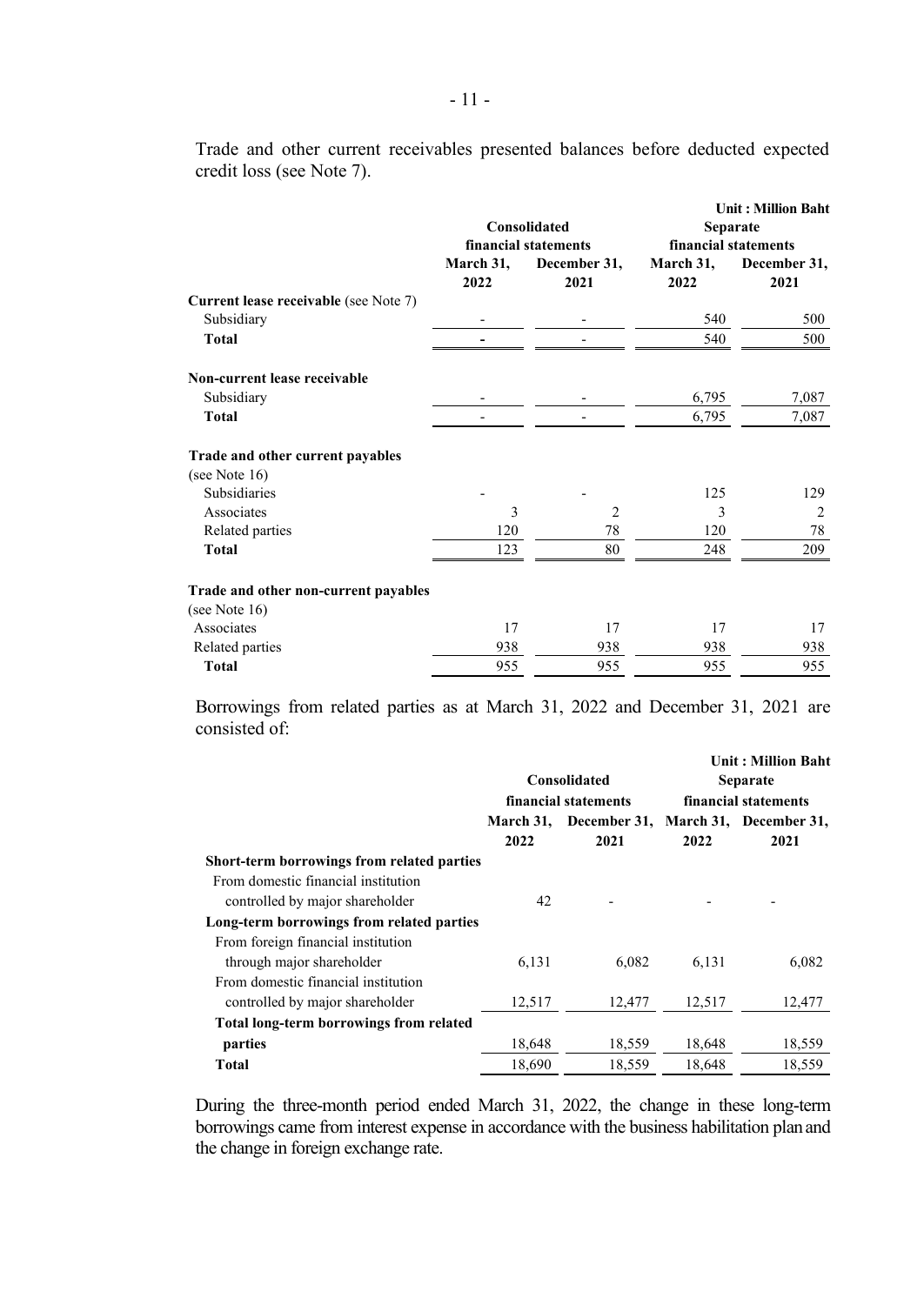Details of long-term borrowings from related parties as at March 31, 2022 and December 31, 2021 are as follows:

|                                           |                                                        |                           |                |                             |        | <b>Unit: Million Baht</b> |  |
|-------------------------------------------|--------------------------------------------------------|---------------------------|----------------|-----------------------------|--------|---------------------------|--|
|                                           | <b>Consolidated and Separated financial statements</b> |                           |                |                             |        |                           |  |
|                                           | <b>Maturity Date</b>                                   |                           |                | Interest rate (% per annum) | Amount |                           |  |
|                                           | 2022                                                   | 2021                      | 2022           | 2021                        | 2022   | 2021                      |  |
| <b>Non-current Liabilities</b>            |                                                        |                           |                |                             |        |                           |  |
| From domestic financial institution       |                                                        | December 30, December 30, |                |                             |        |                           |  |
| controlled by the major shareholder $(1)$ | 2035                                                   | 2035                      | $1.00 - 1.50$  | $1.00 - 1.50$               | 10.719 | 10,714                    |  |
| From foreign financial institution        |                                                        | December 30, December 30, |                |                             |        |                           |  |
| through major shareholder $^{(2)}$        | 2032                                                   | 2032                      | 1.50           | 1.50                        | 6,131  | 6,082                     |  |
| From domestic financial institution       | June $15$ ,                                            | June 15,                  |                |                             |        |                           |  |
| controlled by the major shareholder $(3)$ | 2023                                                   | 2023                      | $5.75 - 18.00$ | $5.75 - 18.00$              | 577    | 568                       |  |
| From domestic financial institution       |                                                        | December 30, December 30, |                |                             |        |                           |  |
| controlled by the major shareholder $(4)$ | 2035                                                   | 2035                      | $1.06 - 1.50$  | $1.06 - 1.50$               | 1,221  | 1,195                     |  |
| Total                                     |                                                        |                           |                |                             | 18,648 | 18,559                    |  |

(1) On June 15, 2021, the Central Bankruptcy Court issued an order to approve the business rehabilitation plan, resulting the change in maturity date and interest rate of short-term borrowing from related parties to be in accordance with the business rehabilitation plan. Therefore, as at March 31, 2022, the Company adjusted outstanding debt from certain financial institution according to the order from the Official Receiver, measured new financial liabilities with the original effective interest rate, and classified as long-term borrowings.

- (2) Borrowings from foreign financial institutions through major shareholder was the borrowings that the Ministry of Finance entered into the borrowings agreements with foreign financial institution and the Ministry of Finance had given such borrowings to the Company. On June 15, 2021, the Central Bankruptcy Court issued an order to approve the business rehabilitation plan, resulting the change in maturity date and interest rate of such long-term borrowings to be in accordance with the business rehabilitation plan. Therefore, the Company adjusted the outstanding debt according to the order from the Official Receiver, remeasured financial liabilities at fair value using the market rate discounted cash flow method and classified as long-term borrowings.
- (3) Borrowings from domestic financial institution controlled by the major shareholder was the borrowings in Yen currency, having the requirement to register the aircraft (A330-300, 2 aircrafts) as business collateral, with the total credit of Yen 4,200 million as a repayment collateral.

Subsequently on June 15, 2021, the Central Bankruptcy Court issued an order to approve the business rehabilitation plan, resulting the change in repayment currency, maturity date and interest rate of such long-term borrowing to be in accordance with the business rehabilitation plan. Therefore, as at March 31, 2022, the Company adjusted the outstanding debt according to the order from the Official Receiver, remeasured the debt at fair value using the market rate discounted cash flow and classified as long-term borrowings.

On June 15, 2021, the Central Bankruptcy Court issued an order to approve the business rehabilitation plan, resulting the change in maturity date and interest rate of such long-term borrowing to be in accordance with the business rehabilitation plan. Therefore, as at March 31, 2022, the Company reclassified the borrowings with the same lender to be long-term borrowing in the whole amount and adjusted the outstanding debt from certain financial institution according to the order from the Official Receiver.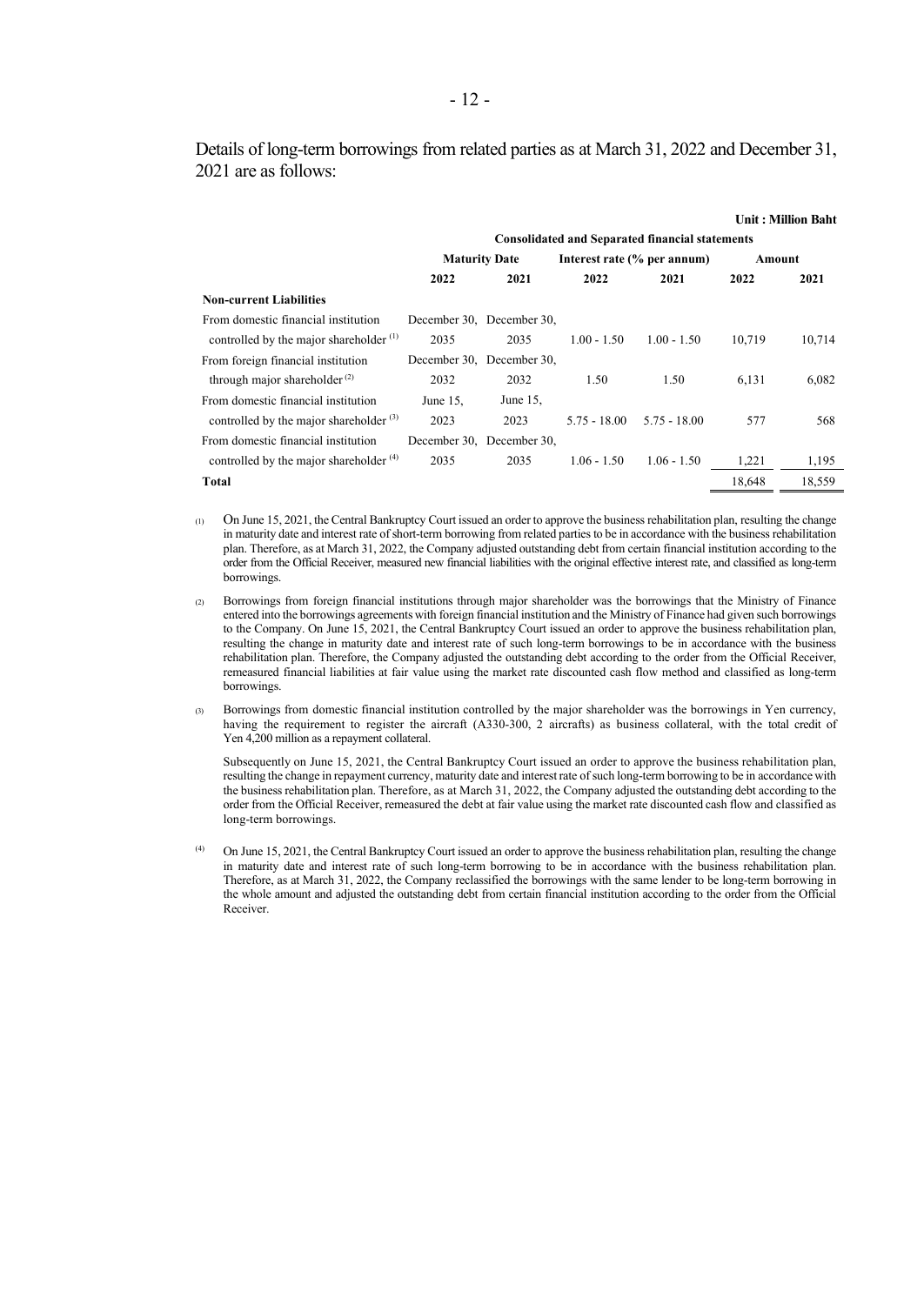5.3 Significant agreements with related parties

## Aircraft leases

The Company entered into A320-200 aircraft sublease agreements with Thai Smile Airways Company Limited with lease period of 3 years and lease contract extension for the period 3 years, totaling 20 aircrafts, consisted of 15 aircrafts which were under operating lease agreements with monthly lease payment and 5 aircrafts which were under finance lease agreements with quarterly lease payment. As a result of sublease agreements, the Company had current lease receivables (recognized as a part of trade and other current receivables) and non-current lease receivable in the separate financial statements as at March 31, 2022 of Baht 540 million and Baht 6,795 million, respectively.

### Services agreement

The Company entered into services agreement with Thai Smile Airways Company Limited for providing maintenance service and repair aircraft and aircraft's equipment which Thai Smile Airways Company Limited leased from the Company under the price and conditions stated in the agreements.

Leasing Space Agreement and license to operate business

The Company entered into leasing space agreement and license to operate business agreement with Airports of Thailand Public Company Limited under the price and conditions stated in the agreements (see Notes 10 and 25.3).

## **6. ADDITIONAL CASH FLOWS INFORMATION**

### 6.1 Cash and Cash Equivalents

Cash and cash equivalents as at March 31, 2022 and December 31, 2021 consist of:

|                                 |                      |              |                      | <b>Unit: Million Baht</b> |  |  |
|---------------------------------|----------------------|--------------|----------------------|---------------------------|--|--|
|                                 | Consolidated         |              | <b>Separate</b>      |                           |  |  |
|                                 | financial statements |              | financial statements |                           |  |  |
|                                 | March 31,            | December 31, | March 31,            | December 31,              |  |  |
|                                 | 2022                 | 2021         | 2022                 | 2021                      |  |  |
| Cash on hand - Domestic         | 16                   | 11           | 14                   | 9                         |  |  |
| Cash on hand - Foreign          |                      | 3            | $\overline{2}$       |                           |  |  |
| Cash at banks - Domestic        | 3,166                | 3,181        | 2,921                | 2,822                     |  |  |
| Cash at banks - Foreign         | 2,836                | 2,324        | 2,824                | 2,292                     |  |  |
| Total cash and cash equivalents | 6,021                | 5,519        | 5,761                | 5,126                     |  |  |
| Less Expected credit loss       | (4)                  | (4)          | (4)                  | (4)                       |  |  |
| Total cash and cash equivalents | 6.017                | 5,515        | 5,757                | 5.122                     |  |  |

As at March 31, 2022, the Company had remained domestic cash at banks from sales investment of Bangkok Aviation Fuel Services Public Company Limited and spare engine in amount of Bath 0.02 million which had restricted purpose for reimbursement direct expenses related to passenger flight operation, reimburse expenses related to cargo flight and expenses related to Mutual Separation Plan (MSP) according to the Central Bankruptcy Court order for rehabilitation.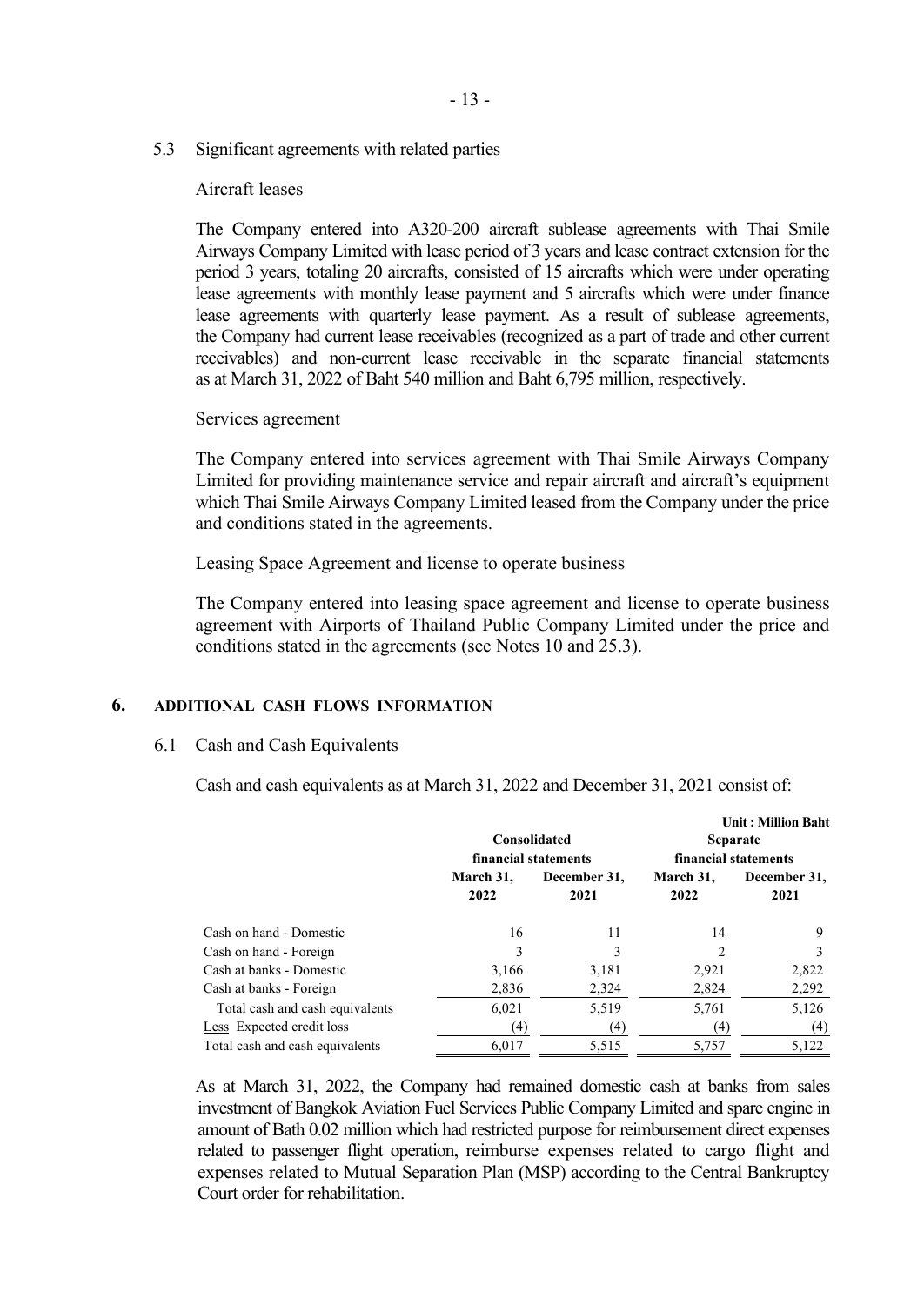|                                      |                          |                   |                                         | <b>Unit: Million Baht</b> |  |
|--------------------------------------|--------------------------|-------------------|-----------------------------------------|---------------------------|--|
|                                      | Consolidated             |                   | <b>Separate</b><br>financial statements |                           |  |
|                                      | financial statements     |                   |                                         |                           |  |
|                                      | March 31,<br>2022        | March 31.<br>2021 | March 31,<br>2022                       | March 31,<br>2021         |  |
| Payable for purchase of assets       | 680                      | 749               | 680                                     | 749                       |  |
| Lease payables                       | $\overline{\phantom{a}}$ | 2,648             | -                                       | 2,648                     |  |
| Classify accrued employee benefits   | $\overline{\phantom{a}}$ | 2,316             | -                                       | 2,316                     |  |
| Offset maintenance reserves and      |                          |                   |                                         |                           |  |
| other payable according to amendment |                          |                   |                                         |                           |  |
| lease agreement                      | 392                      |                   | 392                                     |                           |  |

## 6.2 Non-cash items for the three-month periods ended March 31, 2022 and 2021, are as follows:

## 6.3 Changes in liabilities arising from financing activities

Changes in liabilities arising from financing activities, including cash items and non-cash itemsthat are classified as financing activities in the statements of cash flow, are as follows:

|                            |                             |                                 |                  |                                          |               | <b>Unit: Million Baht</b>  |
|----------------------------|-----------------------------|---------------------------------|------------------|------------------------------------------|---------------|----------------------------|
|                            |                             |                                 |                  | <b>Consolidated financial statements</b> |               |                            |
| As at March 31, 2022       | <b>Balance</b>              | <b>Cash flows</b>               |                  | <b>Changes from non-cash items</b>       |               | <b>Balance</b>             |
|                            | as at<br>January 1,<br>2022 | from<br>financing<br>activities | Exchange<br>rate | <b>Increase</b>                          | <b>Others</b> | as at<br>March 31,<br>2022 |
| Short-term borrowings from |                             |                                 |                  |                                          |               |                            |
| related party              |                             | 42                              |                  |                                          |               | 42                         |
| Long-term borrowings from  |                             |                                 |                  |                                          |               |                            |
| financial institutions     | 10,575                      |                                 |                  |                                          | $33^{(1)}$    | 10,608                     |
| Long-term borrowings from  |                             |                                 |                  |                                          |               |                            |
| related parties            | 18,559                      |                                 | 13               |                                          | $76^{(1)}$    | 18,648                     |
| Lease liabilities          | 75,201                      | (210)                           | (1,306)          | 4,953                                    | $(825)^{(2)}$ | 77,813                     |
| <b>Debentures</b>          | 35,539                      | ۰                               |                  |                                          | $730^{(1)}$   | 36,269                     |
| Total                      | 139,874                     | (168)                           | (1,293)          | 4,953                                    | 14            | 143,380                    |

(1) Recognition of finance cost measured at amortized cost.<br>
(2) Classification of lease liabilities payable and adjustment of other lease liabilities (see Note 15)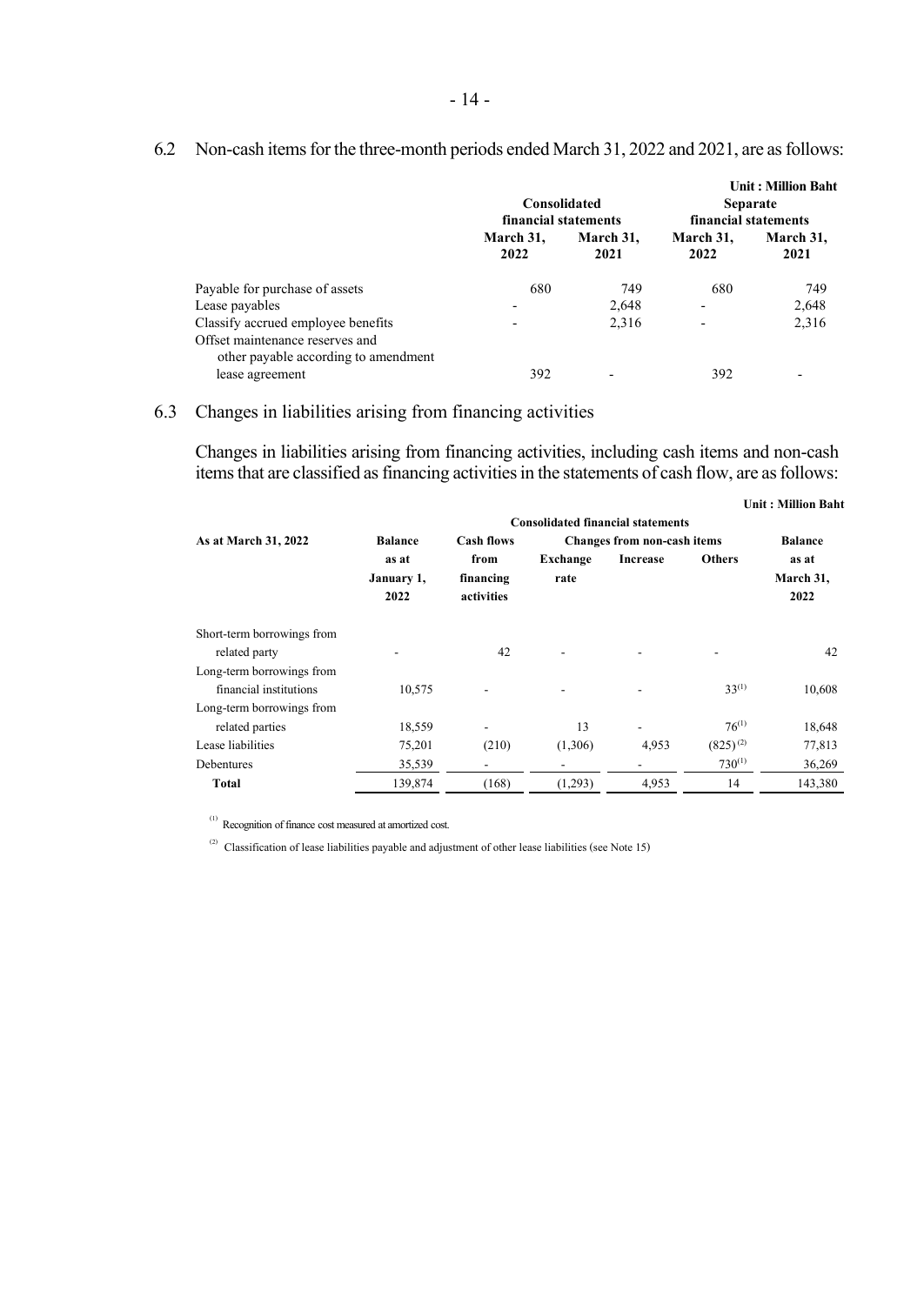| As at March 31, 2021                       | <b>Balance</b> | <b>Cash flows</b> | <b>Changes from non-cash items</b> |                | <b>Balance</b> |
|--------------------------------------------|----------------|-------------------|------------------------------------|----------------|----------------|
|                                            | as at          | from              | Exchange                           | $Others^{(2)}$ | as at          |
|                                            | January 1,     | financing         | rate                               |                | March 31,      |
|                                            | 2021           | activities        |                                    |                | 2021           |
| Short-term borrowings from                 |                |                   |                                    |                |                |
| financial institutions                     | 3,730          |                   |                                    |                | 3,730          |
| Short-term borrowings from related parties | 11,261         |                   |                                    |                | 11,261         |
| Long-term borrowings from                  |                |                   |                                    |                |                |
| financial institutions                     | 8,511          |                   |                                    |                | 8,511          |
| Long-term borrowings from related parties  | 14,896         |                   | (69)                               |                | 14,827         |
| Lease liabilities                          | 123,801        | (3)               | 4,688                              | (4,339)        | 124,147        |
| <b>Debentures</b>                          | 71,608         |                   |                                    |                | 71,608         |
| <b>Total</b>                               | 233,807        | (3)               | 4,619                              | (4,339)        | 234,084        |

|                           |                    |                          |          |                                    |               | <b>Unit: Million Baht</b> |
|---------------------------|--------------------|--------------------------|----------|------------------------------------|---------------|---------------------------|
|                           |                    |                          |          |                                    |               |                           |
| As at March 31, 2022      | <b>Balance</b>     | <b>Cash flows</b>        |          | <b>Changes from non-cash items</b> |               | <b>Balance</b>            |
|                           | as at              | from                     | Exchange | <b>Increase</b>                    | <b>Others</b> | as at                     |
|                           | January 1,<br>2022 | financing<br>activities  | rate     |                                    |               | March 31,<br>2022         |
| Long-term borrowings from |                    |                          |          |                                    |               |                           |
| financial institutions    | 10.575             |                          |          |                                    | $33^{(1)}$    | 10,608                    |
| Long-term borrowings from |                    |                          |          |                                    |               |                           |
| related parties           | 18,559             | ۰                        | 13       | ۰                                  | $76^{(1)}$    | 18,648                    |
| Lease liabilities         | 75,187             | (205)                    | (1,306)  | 4,953                              | $(825)^{(2)}$ | 77,804                    |
| <b>Debentures</b>         | 35,539             | $\overline{\phantom{a}}$ | ۰        |                                    | $730^{(1)}$   | 36,269                    |
| Total                     | 139,860            | (205)                    | (1,293)  | 4,953                              | 14            | 143,329                   |

|                                            |                                      |                          |                             |                | Спи , гиппон ранс |  |  |
|--------------------------------------------|--------------------------------------|--------------------------|-----------------------------|----------------|-------------------|--|--|
|                                            | <b>Separate financial statements</b> |                          |                             |                |                   |  |  |
| As at March 31, 2021                       | <b>Balance</b>                       | <b>Cash flows</b>        | Changes from non-cash items |                | <b>Balance</b>    |  |  |
|                                            | as at                                | from                     | Exchange                    | $Others^{(2)}$ | as at             |  |  |
|                                            | January 1,                           | financing                | rate                        |                | March 31,         |  |  |
|                                            | 2021                                 | activities               |                             |                | 2021              |  |  |
| Short-term borrowings from                 |                                      |                          |                             |                |                   |  |  |
| financial institutions                     | 3.730                                | $\overline{\phantom{a}}$ | ۰                           |                | 3,730             |  |  |
| Short-term borrowings from related parties | 11,261                               |                          |                             |                | 11,261            |  |  |
| Long-term borrowings from                  |                                      |                          |                             |                |                   |  |  |
| financial institutions                     | 8,511                                |                          |                             |                | 8,511             |  |  |
| Long-term borrowings from related parties  | 14,896                               |                          | (69)                        |                | 14,827            |  |  |
| Lease liabilities                          | 123,787                              |                          | 4,688                       | (4,341)        | 124,134           |  |  |
| <b>Debentures</b>                          | 71,608                               |                          |                             |                | 71,608            |  |  |
| Total                                      | 233,793                              |                          | 4.619                       | (4, 341)       | 234,071           |  |  |

(1) Recognition of finance cost measured at amortized cost.

(2) Classification of lease liabilities payable and adjustment of other lease liabilities (see Note 15)

**Unit : Million Baht**

**Unit : Million Baht**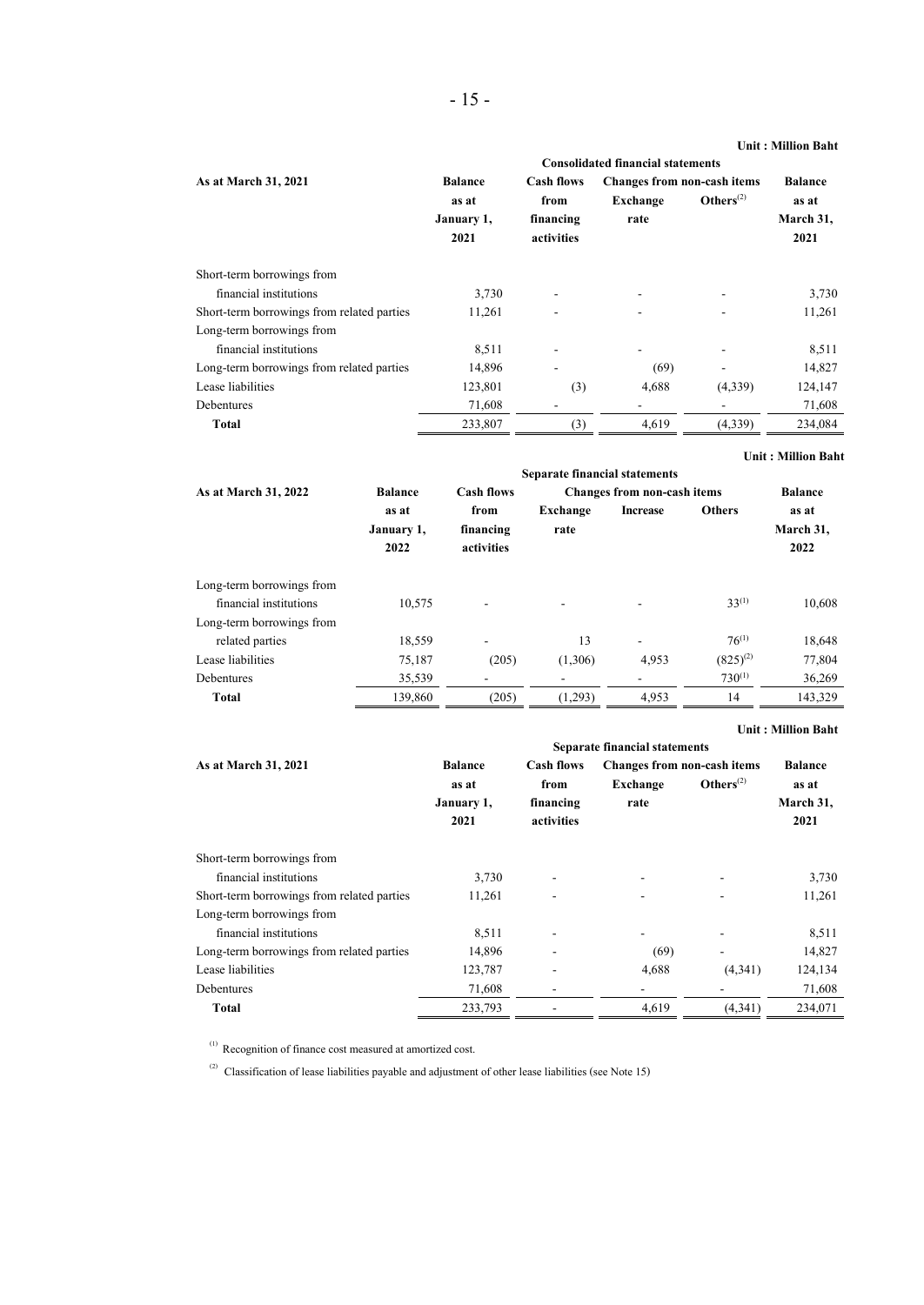## **7. TRADE AND OTHER CURRENT RECEIVABLES**

Trade and other current receivables as at March 31, 2022 and December 31, 2021 are as follows:

|                                         |                   | Consolidated<br>financial statements | <b>Unit: Million Baht</b><br><b>Separate</b><br>financial statements |                      |  |
|-----------------------------------------|-------------------|--------------------------------------|----------------------------------------------------------------------|----------------------|--|
|                                         | March 31,<br>2022 | December 31,<br>2021                 | March 31,<br>2022                                                    | December 31,<br>2021 |  |
| Trade receivables                       |                   |                                      |                                                                      |                      |  |
| Related parties (see Note 5.2)          | 15                | 14                                   | 1,939                                                                | 1,623                |  |
| Other parties                           | 8,556             | 6,597                                | 8,120                                                                | 6,290                |  |
| Less Credit loss allowance              | (1,524)           | (1, 465)                             | (3,271)                                                              | (2,927)              |  |
| Total trade receivables                 | 7,047             | 5,146                                | 6,788                                                                | 4,986                |  |
| Other receivables                       |                   |                                      |                                                                      |                      |  |
| Related parties (see Note 5.2)          |                   |                                      | 9,547                                                                | 9,173                |  |
| Other parties                           | 1,904             | 1,806                                | 1,492                                                                | 1,415                |  |
| Less Credit loss allowance              | (187)             | (187)                                | (6, 792)                                                             | (6,929)              |  |
| Total other receivables                 | 1,717             | 1,619                                | 4,247                                                                | 3,659                |  |
|                                         | 8,764             | 6,765                                | 11,035                                                               | 8,645                |  |
| Current lease receivable (see Note 5.2) |                   |                                      | 540                                                                  | 500                  |  |
| Accrued income                          | 1,152             | 1,103                                | 1,191                                                                | 1,202                |  |
| Receivable - the Revenue Department     | 407               | 202                                  | 407                                                                  | 202                  |  |
| Prepaid expenses and deposits           | 3.095             | 1,952                                | 3,135                                                                | 1,987                |  |
| <b>Total</b>                            | 13,418            | 10,022                               | 16,308                                                               | 12,536               |  |

As at March 31, 2022, the Company recognized expected credit loss on trade and other current receivables of Baht 3,271 million and Baht 6,792 million, respectively, in the separate financial statements, because of the expected credit loss in accordance with TFRS 9. Most of the expected credit loss were credit loss of receivables of Thai Smile Airways Company Limited, a subsidiary, of Baht 8,392 million and other receivables of Baht 1,671 million.

Aging analysis of trade receivables are as follows:

|                            |                   | Consolidated<br>financial statements | <b>Unit: Million Baht</b><br><b>Separate</b><br>financial statements |                      |  |
|----------------------------|-------------------|--------------------------------------|----------------------------------------------------------------------|----------------------|--|
|                            | March 31,<br>2022 | December 31,<br>2021                 | March 31,<br>2022                                                    | December 31,<br>2021 |  |
| <b>Related parties</b>     |                   |                                      |                                                                      |                      |  |
| Within credit terms        |                   |                                      | 135                                                                  | 93                   |  |
| Overdue:                   |                   |                                      |                                                                      |                      |  |
| Less than 6 months         | 1                 |                                      | 296                                                                  | 57                   |  |
| $6 - 12$ months            | 9                 | 9                                    | 124                                                                  | 97                   |  |
| $1 - 2$ years              | 4                 | 5                                    | 328                                                                  | 821                  |  |
| More than 2 years          | $\mathbf{1}$      |                                      | 1,056                                                                | 555                  |  |
|                            | 15                | 14                                   | 1,939                                                                | 1,623                |  |
| Less Credit loss allowance |                   |                                      | (1,800)                                                              | (1, 515)             |  |
|                            | 15                | 14                                   | 139                                                                  | 108                  |  |
| Other parties              |                   |                                      |                                                                      |                      |  |
| Within credit terms        | 4,006             | 2,528                                | 3,618                                                                | 2,291                |  |
| Overdue:                   |                   |                                      |                                                                      |                      |  |
| Less than 6 months         | 1,985             | 1,664                                | 1,977                                                                | 1,658                |  |
| $6 - 12$ months            | 961               | 885                                  | 961                                                                  | 885                  |  |
| $1 - 2$ years              | 393               | 321                                  | 391                                                                  | 320                  |  |
| Over 2 years               | 1,211             | 1,199                                | 1,173                                                                | 1,136                |  |
|                            | 8,556             | 6,597                                | 8,120                                                                | 6,290                |  |
| Less Credit loss allowance | (1, 524)          | (1, 465)                             | (1, 471)                                                             | (1, 412)             |  |
|                            | 7,032             | 5,132                                | 6,649                                                                | 4,878                |  |
| <b>Total</b>               | 7,047             | 5,146                                | 6,788                                                                | 4,986                |  |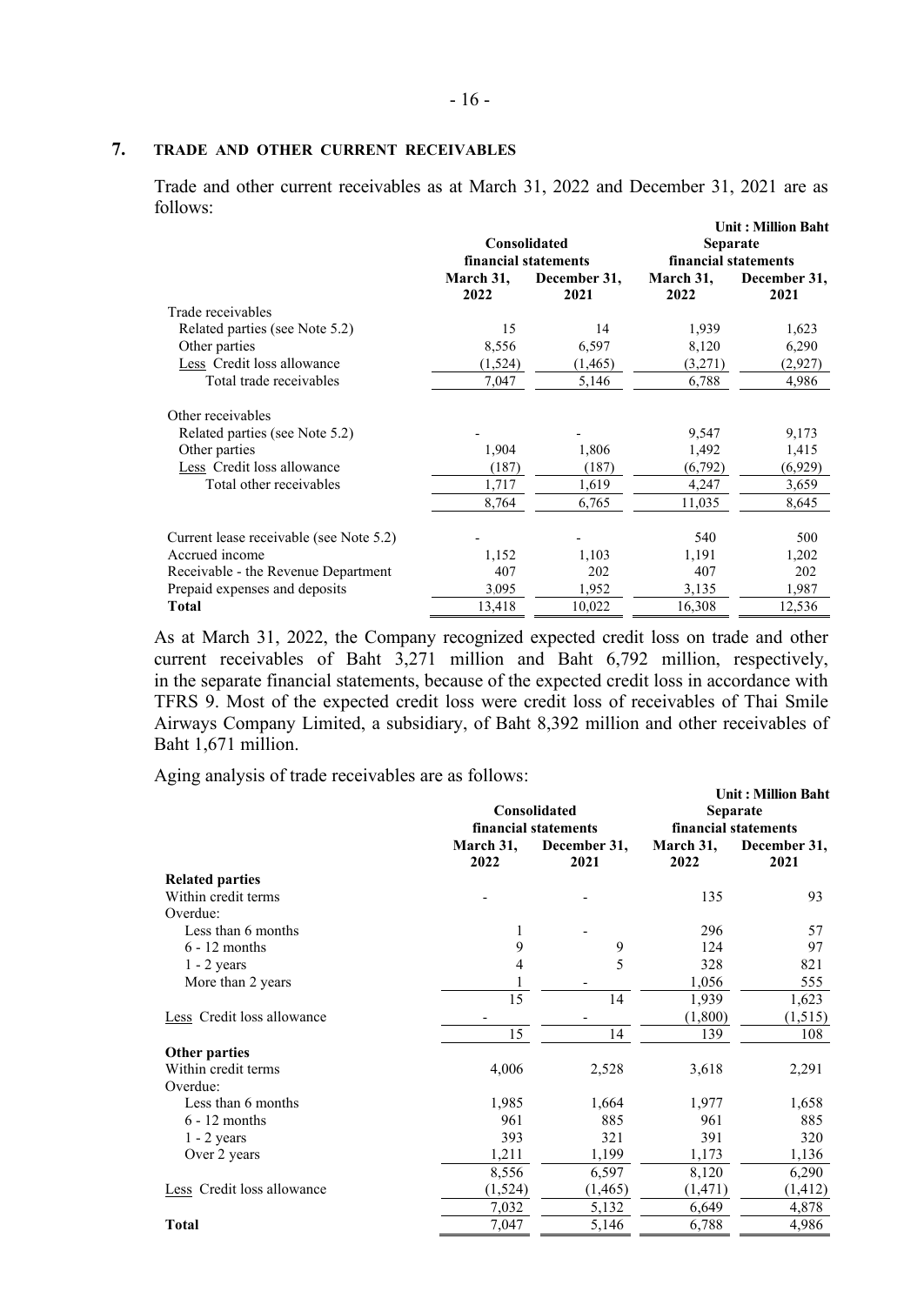# **8. NON-CURRENT ASSETS CLASSIFIED AS HELD FOR SALE**

Significant movement of non-current assets classified as held for sale for the three-month period ended March 31, 2022 are as follows:

|                                      | <b>Unit: Million Baht</b><br><b>Consolidated and</b><br>separate<br>financial<br>statements |
|--------------------------------------|---------------------------------------------------------------------------------------------|
| Net book value as at January 1, 2022 | 4,321                                                                                       |
| Addition - Net book value            |                                                                                             |
| Disposal                             | (553)                                                                                       |
| Net book value as at March 31, 2022  | 3,769                                                                                       |

- During the three-month period ended March 31, 2022, the Company has disposed other assets and spare engines to the buyer (Non - related party) with net book value of Baht 1 million and Baht 30 million, respectively, and the Company recognized gains on sale of other assets and spare engines amounting Baht 167 million in the consolidated and separate financial statements.
- On February 10, 2022, the Company sold land and office buildings in Khon Kaen and Udon Thani to the buyer (Non - related party) with net book values of Bath 8 million and Baht 19 million, respectively, and the Company recognized gains on sale of land and buildings amounting Baht 12 million in the consolidated and separate financial statements.
- On February 15, 2022, the Company has disposed land and Rak Khun Thao Fah building to the buyer (Non - related party) with net book value of Baht 495 million and the Company recognized gains on sale of land and buildings of Baht 55 million in the consolidated and separate financial statements.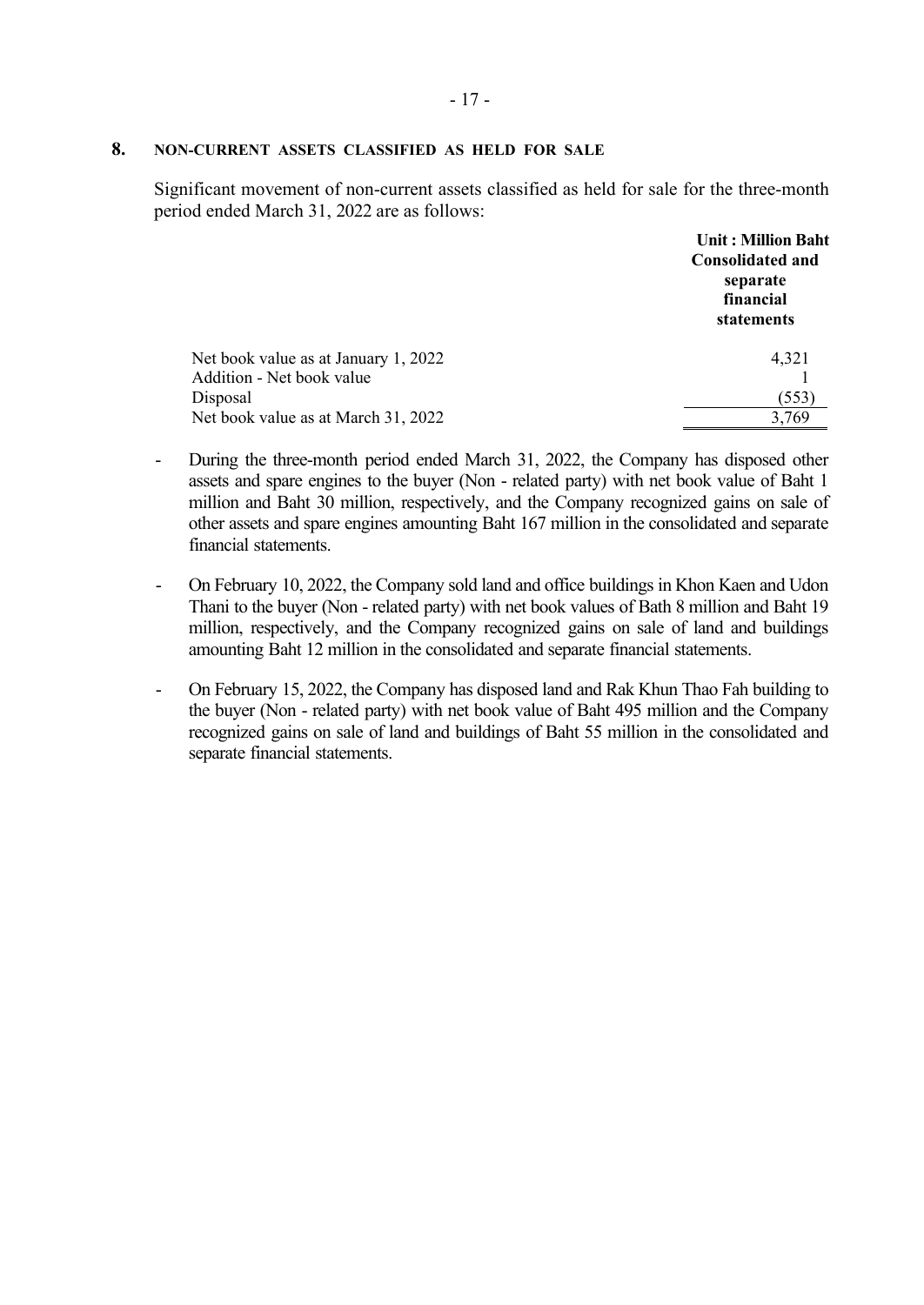## **9. INVESTMENTS**

# 9.1 Investments in associates

Investments in associates which are recorded by equity method for the consolidated financial statements and cost method for the separate financial statements as at March 31, 2022 and December 31, 2021 and dividend income for the three-month periods ended March 31, 2022 and 2021 are as follows:

|                        |               |                          |           |                            |                                         |                        |      |                      |           |                   |                      |                 | Unit: Million Baht       |                         |
|------------------------|---------------|--------------------------|-----------|----------------------------|-----------------------------------------|------------------------|------|----------------------|-----------|-------------------|----------------------|-----------------|--------------------------|-------------------------|
|                        |               |                          |           |                            |                                         |                        |      | Consolidated         |           |                   |                      | <b>Separate</b> |                          |                         |
|                        | Country of    | <b>Nature of</b>         |           | Percentage of shareholding |                                         |                        |      | financial statements |           |                   | financial statements |                 |                          |                         |
|                        | incorporation | business                 |           | (%)                        | <b>Equity method</b><br>Paid up capital |                        |      | <b>Cost method</b>   |           | Cost method - net |                      | Dividend income |                          |                         |
|                        |               |                          |           |                            |                                         |                        |      |                      |           |                   |                      |                 |                          | For the three-month     |
|                        |               |                          | March 31, | December 31, March 31,     |                                         | December 31, March 31, |      | December 31,         | March 31, | December 31,      | March 31,            | December 31,    |                          | periods ended March 31. |
|                        |               |                          | 2022      | 2021                       | 2022                                    | 2021                   | 2022 | 2021                 | 2022      | 2021              | 2022                 | 2021            | 2022                     | 2021                    |
| <b>Associates</b>      |               |                          |           |                            |                                         |                        |      |                      |           |                   |                      |                 |                          |                         |
| Donmuang International | Thailand      | Hotel business           |           |                            |                                         |                        |      |                      |           |                   |                      |                 |                          |                         |
| Airport Hotel Company  |               |                          |           |                            |                                         |                        |      |                      |           |                   |                      |                 |                          |                         |
| Limited                |               |                          | 40.00     | 40.00                      | 120                                     | 120                    | 48   | 53                   | 48        | 48                | 48                   | 48              |                          |                         |
| Phuket Air Catering    | Thailand      | Produce food and provide |           |                            |                                         |                        |      |                      |           |                   |                      |                 |                          |                         |
| Company Limited        |               | products for airlines    | 30.00     | 30.00                      | 100                                     | 100                    | 150  | 154                  | 30        | 30                | 30                   | 30              | $\overline{\phantom{a}}$ | 21                      |
| Suvarnabhumi Airport   | Thailand      | Hotel business           |           |                            |                                         |                        |      |                      |           |                   |                      |                 |                          |                         |
| Hotel Company Limited  |               |                          | 30.00     | 30.00                      | 1,018                                   | 1,018                  | 305  | 308                  | 305       | 305               | 305                  | 305             |                          |                         |
| <b>Total</b>           |               |                          |           |                            |                                         |                        | 503  | 515                  | 383       | 383               | 383                  | 383             |                          | 21                      |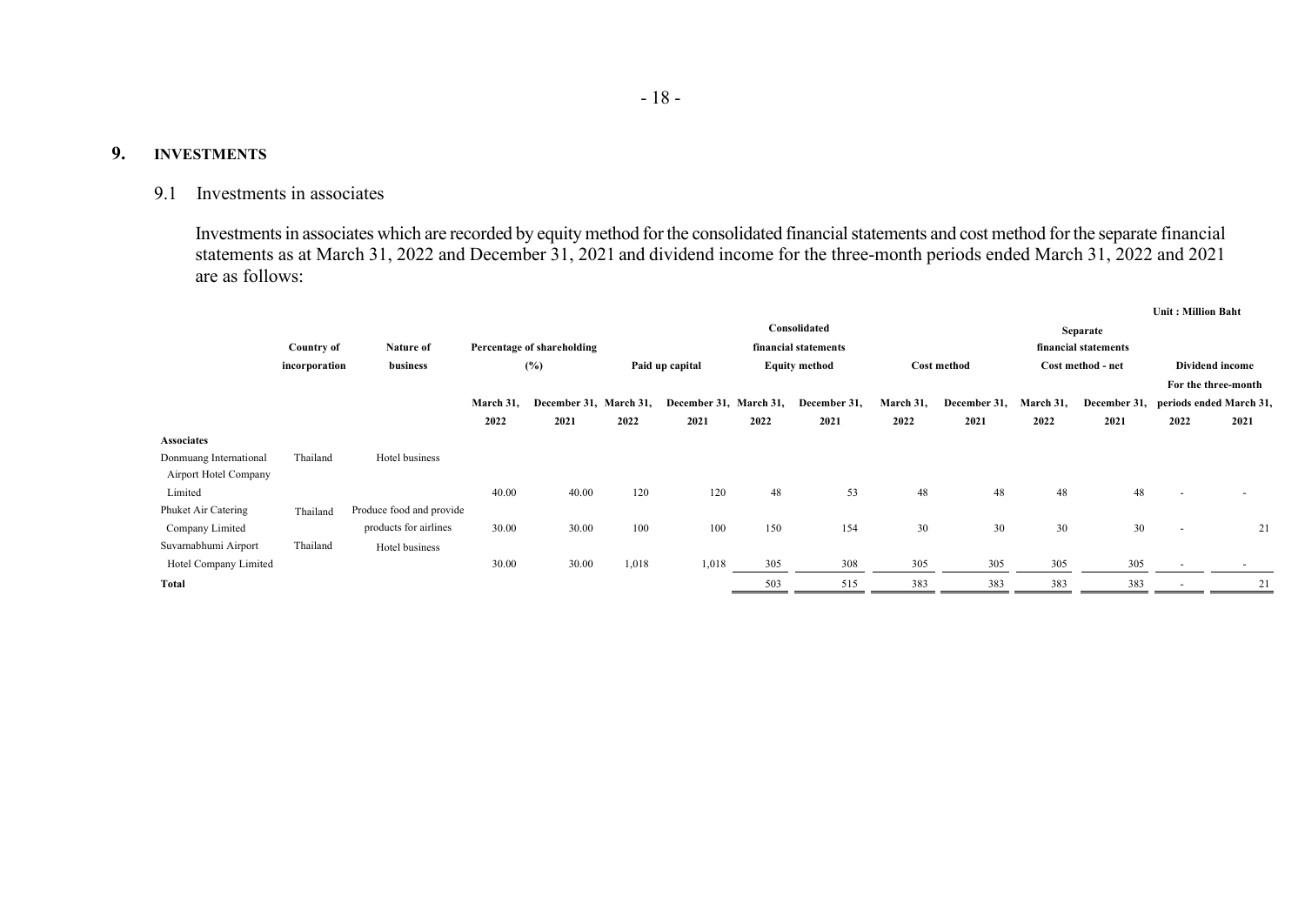## 9.2 Investments in subsidiaries

.

Investments in subsidiaries recorded by cost method for the separate financial statements as at March 31, 2022 and December 31, 2021 are as follows:

**Unit : Million Baht**

|                                | <b>Separate financial statements</b> |                               |        |               |                |                                                         |       |                    |                          |                      |                          |                          |
|--------------------------------|--------------------------------------|-------------------------------|--------|---------------|----------------|---------------------------------------------------------|-------|--------------------|--------------------------|----------------------|--------------------------|--------------------------|
|                                | <b>Country of</b>                    | <b>Nature of business</b>     |        | Percentage of |                | Paid up capital                                         |       | <b>Cost Method</b> |                          | <b>Allowance for</b> |                          | <b>Cost Method - net</b> |
|                                | incorporation                        |                               |        | shareholding  |                |                                                         |       |                    |                          | impairment           |                          |                          |
|                                |                                      |                               |        |               |                | March 31, December 31, March 31, December 31, March 31, |       | December 31,       | March 31,                | December 31,         | March 31,                | December 31,             |
|                                |                                      |                               | 2022   | 2021          | 2022           | 2021                                                    | 2022  | 2021               | 2022                     | 2021                 | 2022                     | 2021                     |
| <b>Subsidiaries</b>            |                                      |                               |        |               |                |                                                         |       |                    |                          |                      |                          |                          |
| Thai-Amadeus Southeast Asia    | Thailand                             | Integrated travel information |        |               |                |                                                         |       |                    |                          |                      |                          |                          |
| Company Limited                |                                      | technology service            | 55.00  | 55.00         | 15             | 15                                                      | 8     | 8                  | $\overline{\phantom{a}}$ | $\blacksquare$       | 8                        | 8                        |
| WingSpan Services              | Thailand                             | Specialized                   |        |               |                |                                                         |       |                    |                          |                      |                          |                          |
| Company Limited                |                                      | personnel services            |        |               |                |                                                         |       |                    |                          |                      |                          |                          |
|                                |                                      | for companies                 | 49.00  | 49.00         | 2              | $\overline{2}$                                          |       |                    |                          | $\sim$               |                          |                          |
| Thai Flight Training           | Thailand                             | Training service              |        |               |                |                                                         |       |                    |                          |                      |                          |                          |
| Company Limited                |                                      | aviation                      | 49.00  | 49.00         | $\overline{2}$ | 2                                                       |       |                    |                          | $\blacksquare$       |                          |                          |
| Thai Smile Airways             | Thailand                             | Air transportation            |        |               |                |                                                         |       |                    |                          |                      |                          |                          |
| Company Limited <sup>(1)</sup> |                                      | services                      | 100.00 | 100.00        | 1,800          | 1,800                                                   | 1,800 | 1,800              | (1,800)                  | (1,800)              | $\overline{\phantom{a}}$ |                          |
| Total                          |                                      |                               |        |               |                |                                                         | 1,810 | 1,810              | (1,800)                  | (1,800)              | 10                       | 10                       |

<sup>(1)</sup> The Company had assessed the performance of Thai Smile Airways Company Limited which continuously had accumulated loss and capital deficiency and considered the impact of the COVID-19 pandemic to airline business. The Company assessed as there had the impairment indicator in investment in Thai Smile Airways Company Limited and had the recoverable amount of such investment was less than net carrying amount. Therefore, the Company recognized an allowance for impairment of such investment of Baht 1,800 million.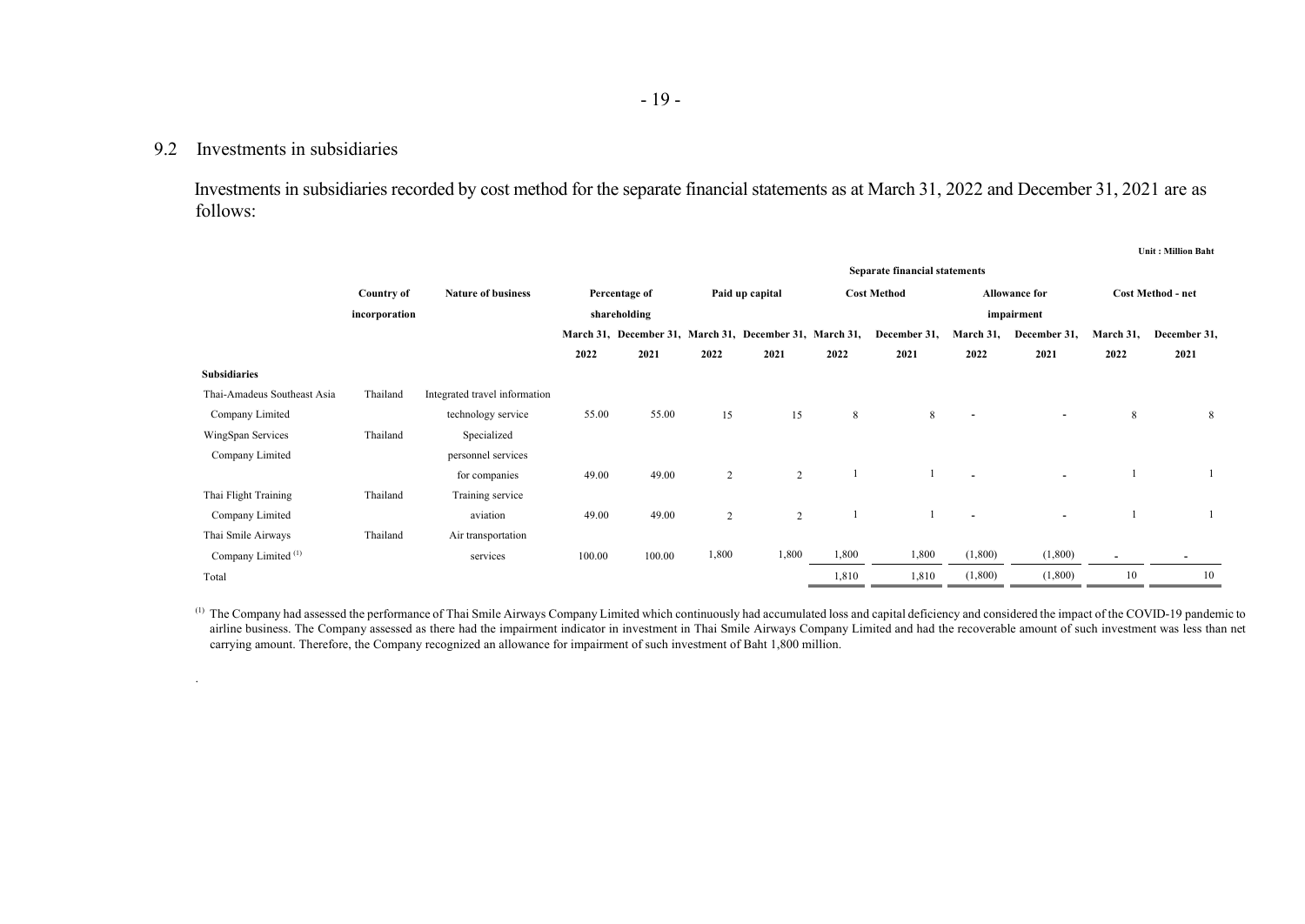#### **10. PROPERTY PLANT AND EQUIPMENT**

Movements of the property, plant and equipment for the three-month period ended March 31, 2022 are as follows:

|                                      | <b>Consolidated</b><br>financial<br>statements | <b>Unit: Million Baht</b><br><b>Separate</b><br>financial<br>statements |  |
|--------------------------------------|------------------------------------------------|-------------------------------------------------------------------------|--|
| Net book value as at January 1, 2022 | 34,493                                         | 34,443                                                                  |  |
| Acquisitions - at cost               | 31                                             | 25                                                                      |  |
| Transfer to non-performing assets    | (1)                                            | (1)                                                                     |  |
| Disposal                             | (72)                                           | (72)                                                                    |  |
| Depreciation for the period          | (820)                                          | (818)                                                                   |  |
| Net book value as at March 31, 2022  | 33,631                                         | 33,577                                                                  |  |

As at March 31, 2022, the Company had 87 aircrafts represented in the Company's fleet, which consisted of 20 own aircrafts and 67 aircrafts under lease agreements presented as right-of-use assets (see Note 11).

As at March 31, 2022, property, plant and equipment included the building on leased land which were leased from Airports of Thailand Public Company Limited at Suvarnabhumi Airport with the net book value of Baht 2,989 million, with a lease term of 30 years starting from September 28, 2006 to September 27, 2036 and will renew the contract period for 4 years from September 28, 2036 to September 27, 2040. At the end of contract, the ownership of the buildings and their component parts will be transferred to the Ministry of Finance. Moreover, the Company had building on leased land which are leased from Airports of Thailand Public Company Limited at Don Mueang Airport, which were fully depreciated. The lease agreement at Don Mueang Airport is currently under the negotiation with Airports of Thailand Public Company Limited (see Notes 5.3 and 25.3).

During the period ended March 31, 2022, the Company disposed aircraft improvement for aircraft under finance leases which had net book value of Baht 72 million, resulting from the Company entered into the Declaration of Onerous Contract, which was in accordance with the resolution of the Plan Administrator (see Note 4.3).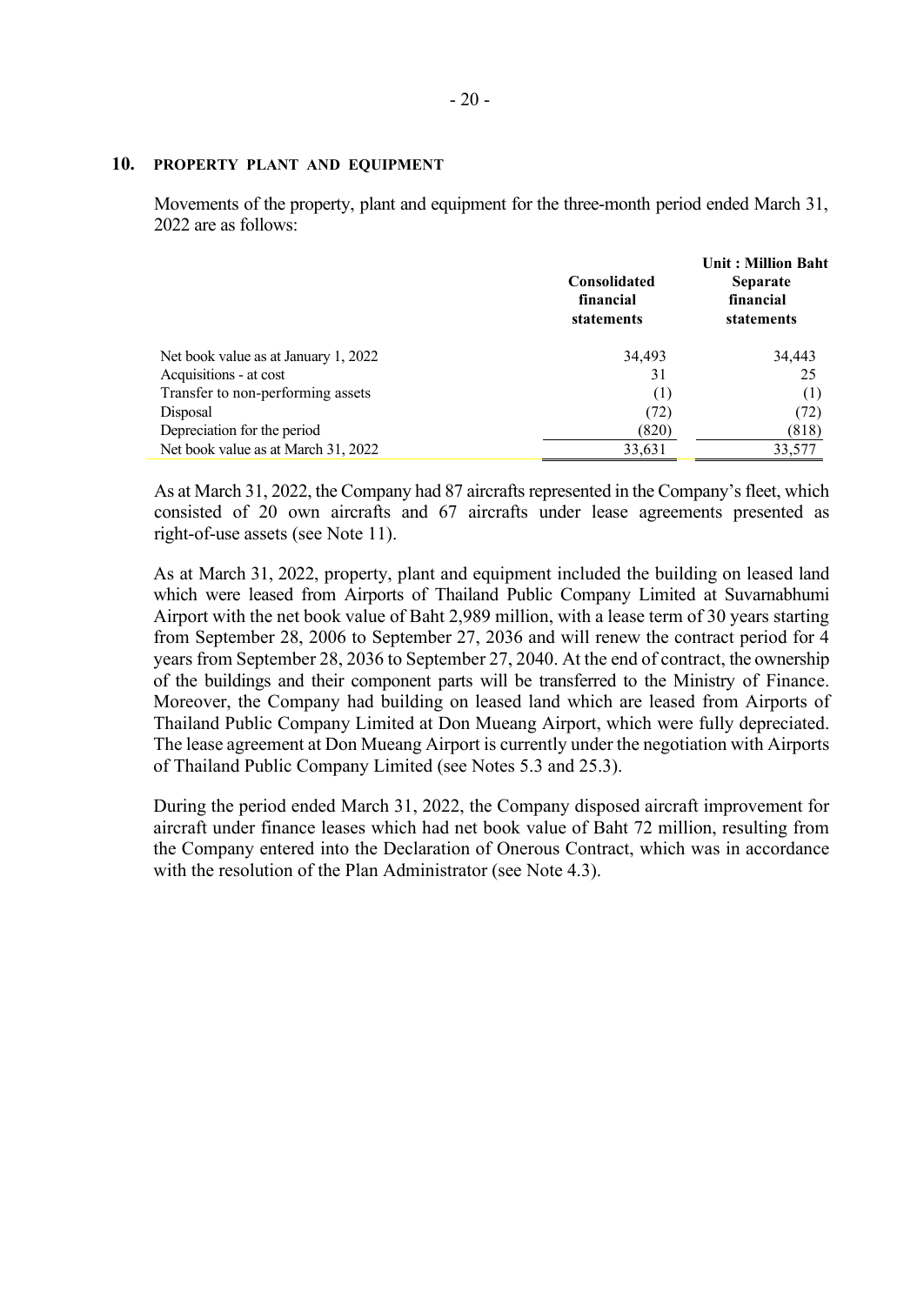#### **11. RIGHT-OF-USE ASSETS**

Movements of right-of-use assets during the three-month period ended March 31, 2022 are as follows:

|                                                               | <b>Consolidated</b><br>financial statements | <b>Unit: Million Baht</b><br><b>Separate</b><br>financial statements |
|---------------------------------------------------------------|---------------------------------------------|----------------------------------------------------------------------|
| Net book value as at January 1, 2022                          | 69,652                                      | 62,326                                                               |
| Increase from new contract - cost                             | 5,104                                       | 5,104                                                                |
| Decrease from termination of contract                         | (1, 474)                                    | (1, 472)                                                             |
| Adjust from remeasurement of lease liabilities <sup>(1)</sup> | (3,129)                                     | (2,958)                                                              |
| Depreciation for the period                                   | (1,696)                                     | (1,225)                                                              |
| Net book value as at March 31, 2022                           | 68,457                                      | 61,775                                                               |

(1) During the three-month period ended March 31, 2022, the Company remeasured lease liabilities from the modification of variable rental which was depend on reference interest rate and additional amendments of aircraft lease agreement with the lessor,including adjustment lease liabilities as presented in trade and other current payables. The Company adjusted lease liabilities for the rental and lease period conditions determined by new lease agreement, applying discounted rate by the incremental borrowing rate at the date of modification, at 5.91% to 13.60% per annum.

#### **12. MAINTENANCE RESERVES FOR AIRCRAFT**

Movements of maintenance reserves for aircraft during the three-month period ended March 31, 2022 are as follows:

|                                                           | <b>Consolidated</b><br>financial statements | <b>Unit: Million Baht</b><br><b>Separate</b><br>financial statements |
|-----------------------------------------------------------|---------------------------------------------|----------------------------------------------------------------------|
| Maintenance reserves for aircraft at the beginning period | 15,490                                      | 15,427                                                               |
| Add Increased                                             | 67                                          | 67                                                                   |
| Less Adjusted from exchange rate                          | (66)                                        | (48)                                                                 |
| Adjust from amendment lease agreement                     | 715)                                        | (715)                                                                |
| Maintenance reserves for aircraft at the ending period    | 14,776                                      | 14,731                                                               |

Maintenance reserve for aircraft under lease agreement was secured for lessors as a guarantee for engine and aircraft maintenance in accordance with flight condition and maintenance schedule which can be refunded when the aircraft was overhauled according to the maintenance plan under conditions specified in the contract.

As at March 31, 2022, the Company adjusted lease modification in amount of Baht 715 million in the consolidated and separate financial statements (see Note 4.3.1 (2)), resulting from the year 2022, the Company made amendment agreement with lessor with conditions stipulated that the Company would be exempt from payment of maintenance reserve of certain aircrafts during the period from the date the Central Bankruptcy Court approved the rehabilitation plan until the date the amendment agreement became effective. In addition, certain amendment agreement stipulated that the Company was able to offset maintenance reserve with the lease liabilities that incurred before September 14, 2020.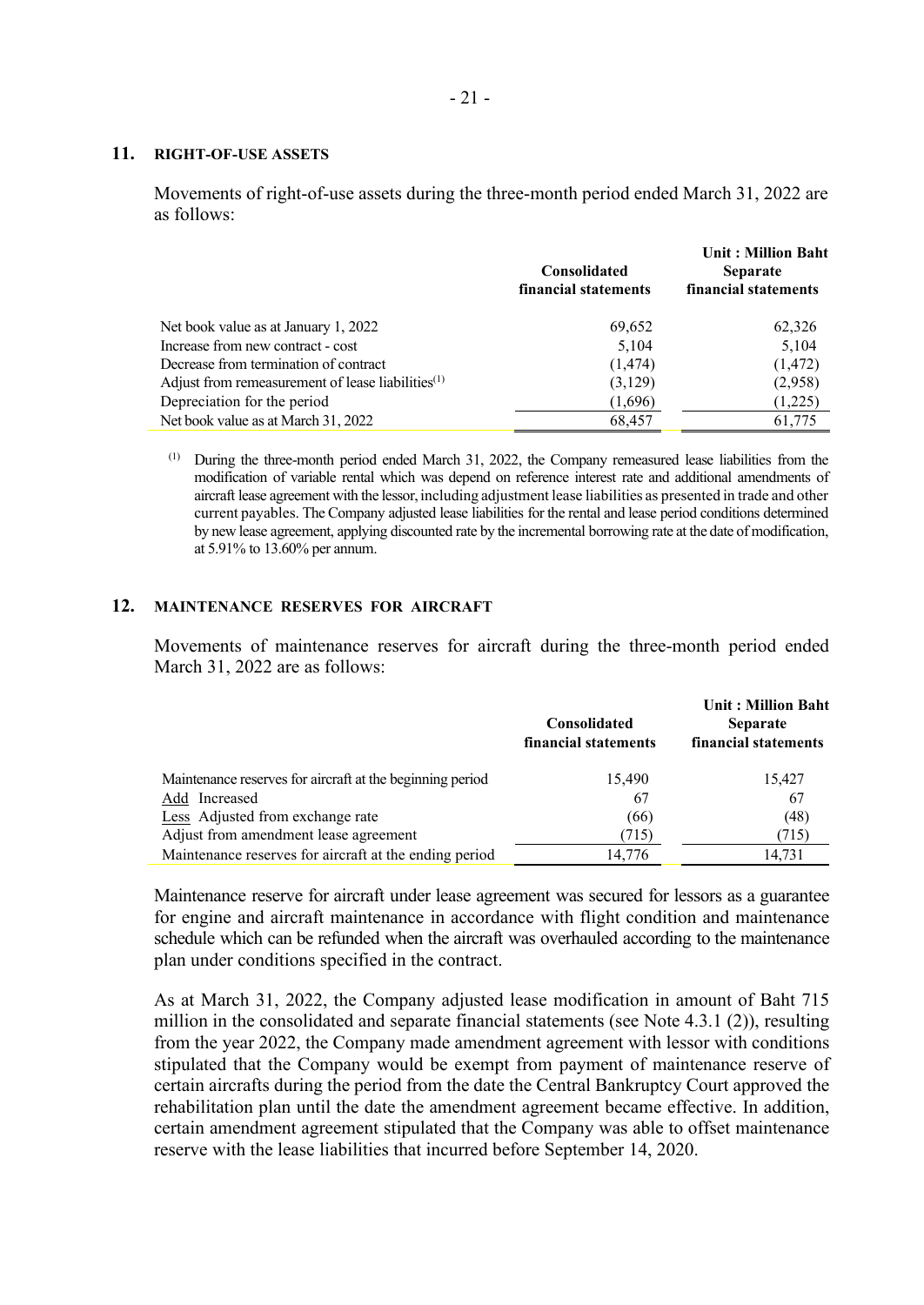#### **13. OTHER NON-CURRENT ASSETS**

Other non-current assets as at March 31, 2022 and December 31, 2021 are as follows:

|                                                           |                   | <b>Consolidated</b><br><b>Financial Statements</b> | <b>Unit: Million Baht</b><br><b>Separate</b><br><b>Financial Statements</b> |                      |  |
|-----------------------------------------------------------|-------------------|----------------------------------------------------|-----------------------------------------------------------------------------|----------------------|--|
|                                                           | March 31,<br>2022 | December 31,<br>2021                               | March 31,<br>2022                                                           | December 31,<br>2021 |  |
| Non-performing assets<br>Security deposits under aircraft | 236               | 236                                                | 236                                                                         | 236                  |  |
| lease agreements                                          | 2,020             | 1.874                                              | 2.020                                                                       | 1,874                |  |
| Accrued income from passenger                             | 1,795             | 1,598                                              | 1,795                                                                       | 1,598                |  |
| Other                                                     | 878               | 767                                                | 721                                                                         | 636                  |  |
| Less Loss allowance                                       | (2)               | (4)                                                | (2)                                                                         | (4)                  |  |
| Total                                                     | 4.927             | 4.471                                              | 4.770                                                                       | 4,340                |  |

#### **14. INTEREST BEARING LIABILITIES**

#### 14.1. Long-term borrowings from financial institutions

Long-term borrowings from financial institutions as at March 31, 2022 and December 31, 2021 are as follows:

| <b>Start Date</b><br>according to original loan        | Principle repayment<br>due date |                   | Interest rate<br>$\frac{6}{6}$ per annum) | <b>Unit: Million Baht</b><br><b>Consolidated and separate</b><br>financial statements |                      |  |
|--------------------------------------------------------|---------------------------------|-------------------|-------------------------------------------|---------------------------------------------------------------------------------------|----------------------|--|
| agreement                                              |                                 | March 31,<br>2022 | December 31<br>2021                       | March 31,<br>2022                                                                     | December 31,<br>2021 |  |
| December 20, 2010                                      | December 30, 2035               | $1.00 - 1.50$     | $1.00 - 1.50$                             | 2,920                                                                                 | 2,920                |  |
| October 8, 2019                                        | December 30, 2035               | $1.00 - 1.50$     | $1.00 - 1.50$                             | 976                                                                                   | 955                  |  |
| September 30, 2014 and                                 |                                 |                   |                                           |                                                                                       |                      |  |
| August 27, 2018                                        | December 30, 2035               | $1.00 - 1.50$     | $1.00 - 1.50$                             | 582                                                                                   | 570                  |  |
| July 10, 2018                                          | December 30, 2035               | $1.00 - 1.50$     | $1.00 - 1.50$                             | 2,400                                                                                 | 2,400                |  |
| February 26, 2020                                      | December 30, 2035               | $1.00 - 1.50$     | $1.00 - 1.50$                             | 3,730                                                                                 | 3,730                |  |
| <b>Total</b>                                           |                                 |                   |                                           | 10,608                                                                                | 10,575               |  |
|                                                        |                                 |                   |                                           |                                                                                       |                      |  |
| Principle                                              |                                 |                   |                                           | 12,241                                                                                | 12,241               |  |
| Less Deferred interest expenses                        |                                 |                   |                                           | (1,633)                                                                               | (1,666)              |  |
| Total long-term borrowings from financial institutions |                                 |                   |                                           | 10,608                                                                                | 10,575               |  |

During the three-month period ended March 31, 2022 the Company did not have additional long-term borrowings from financial institutions and did not make any repayment of principle. Moreover, the Company did not use any fixed asset or other asset as collateral.

On June 15, 2021, the Central Bankruptcy Court issued an order to approve the business rehabilitation plan, resulting the change in maturity date and interest rate to be in accordance with the business rehabilitation plan. Therefore, the Company adjusted outstanding debt to repay which the Company received an order from the Official Receiver measured the fair value of financial liabilities by discount cash flow method using market rate. However, the remaining borrowings from financial institution controlled are in the process of debt verification with the Official Receiver (see Note 4.3)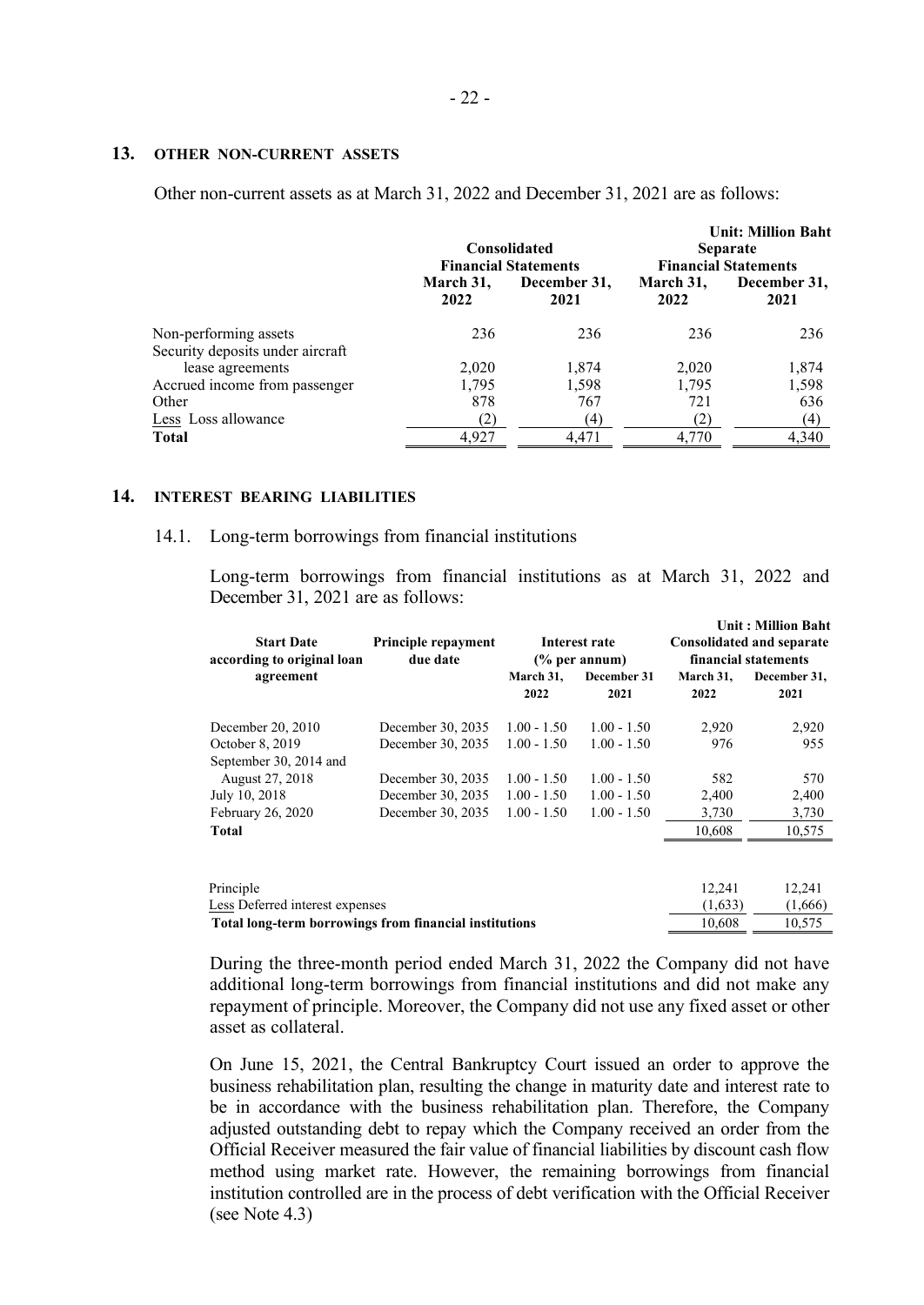#### 14.2 Debentures

The Company issued and offered debentures in Thai Baht to investors which debenture type was name-registered, unsubordinated and unsecured as at March 31, 2022 and December 31, 2021 are as follows:

|                                 | Consolidated and separate<br>financial statements | <b>Unit: Million Baht</b> |
|---------------------------------|---------------------------------------------------|---------------------------|
|                                 | March 31,<br>2022                                 | December 31,<br>2021      |
| Principle                       | 71,604                                            | 71,604                    |
| Less deferred interest expenses | (35, 335)                                         | (36,065)                  |
| <b>Total Debentures</b>         | 36,269                                            | 35,539                    |

On June 15, 2021, the Central Bankruptcy Court issued an order approving the business rehabilitation plan resulting in debentures. The payment terms and interest rates have been changed in accordance with the rehabilitation plan. The repayment will begin on December 30, 2028 to December 30, 2036, with the value of the debentures issued unchanged.

## **15. LEASE LIABILITIES**

Changing in lease liabilities for the three-month period ended March 31, 2022 are as follows:

|                                                   | <b>Consolidated</b><br>financial statements | <b>Unit: Million Baht</b><br><b>Separate</b><br>financial statements |
|---------------------------------------------------|---------------------------------------------|----------------------------------------------------------------------|
| Balance as at January 1, 2022                     | 75,201                                      | 75,187                                                               |
| Increase                                          | 4,953                                       | 4,953                                                                |
| Adjust from remeasurement lease liabilities $(1)$ | 288                                         | 288                                                                  |
| Adjusted interest                                 | 1,684                                       | 1,684                                                                |
| Payment                                           | (210)                                       | (205)                                                                |
| Decrease from termination of contract             | (1,987)                                     | (1,987)                                                              |
| Adjusted from exchange rate                       | (2,116)                                     | (2,116)                                                              |
| Balance as at March 31, 2022                      | 77,813                                      | 77,804                                                               |

 (1) During the three-month period ended March 31, 2022, the Company remeasured lease liabilities from the modification of variable rental which was depend on reference interest rate and additional amendments of aircraft lease agreement with the lessor. The Company adjusted lease liabilities for the rental and lease period conditions determined by new lease agreement, applying discounted rate by using the incremental borrowing rate at the date of modification, at 5.91% to 13.60% per annum.

Lease liabilities as at March 31, 2022 consisted of the following:

|                                              | Consolidated<br>financial statements | <b>Unit: Million Baht</b><br><b>Separate</b><br>financial statements |
|----------------------------------------------|--------------------------------------|----------------------------------------------------------------------|
| Lease liabilities                            | 77,813                               | 77,804                                                               |
| Less Lease liabilities due within 1 year     | (3,259)                              | (3,251)                                                              |
| Net from lease liabilities due within 1 year | 74.554                               | 74,553                                                               |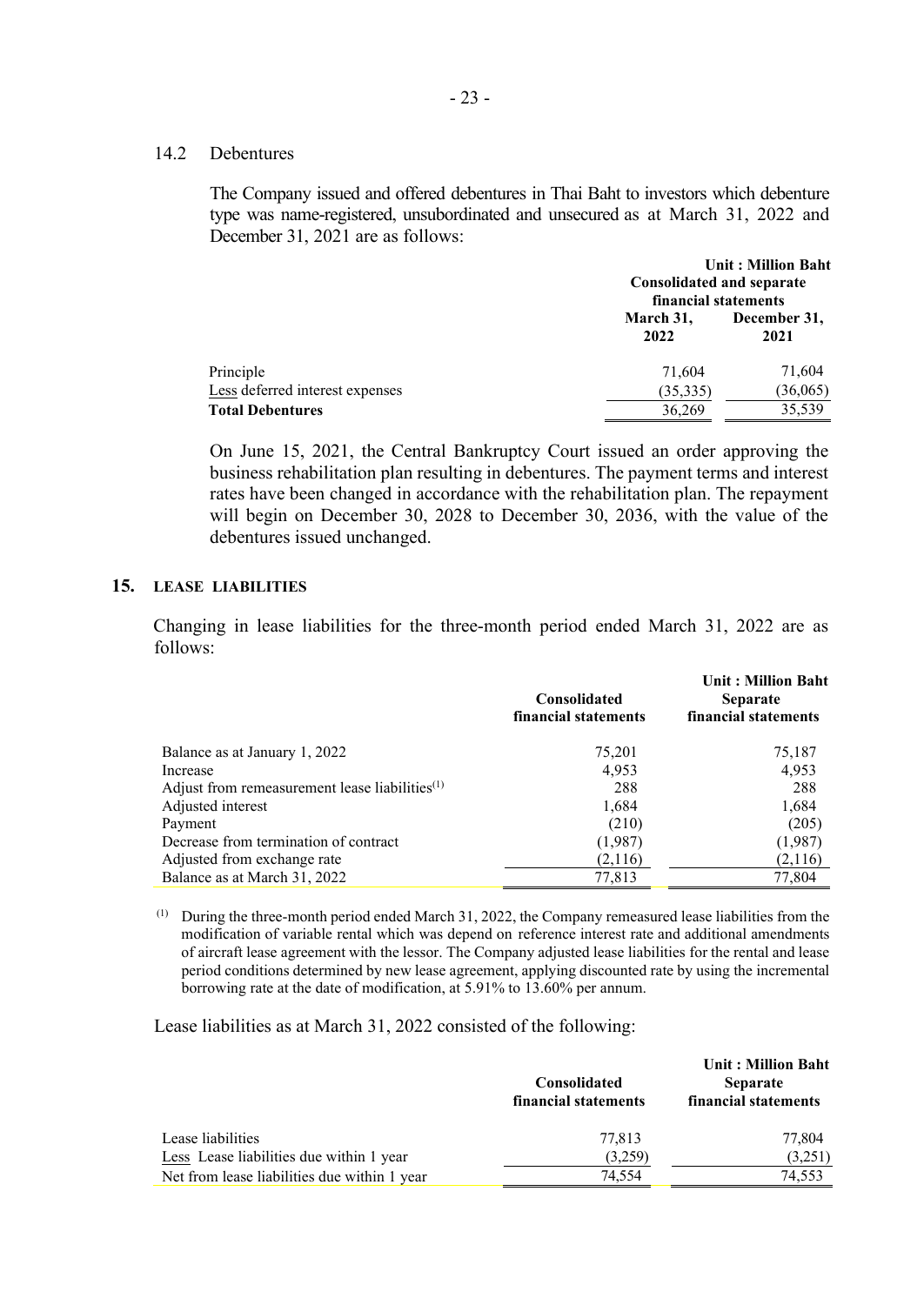# **16. TRADE AND OTHER PAYABLES**

Trade and other payable as at March 31, 2022 and December 31, 2021 are as follows:

|                                           |           | Consolidated         | <b>Unit: Million Baht</b><br>Separate |                      |  |
|-------------------------------------------|-----------|----------------------|---------------------------------------|----------------------|--|
|                                           |           | financial statements |                                       | financial statements |  |
|                                           | March 31, | December 31,         | March 31,                             | December 31,         |  |
|                                           | 2022      | 2021                 | 2022                                  | 2021                 |  |
| Current                                   |           |                      |                                       |                      |  |
| Trade payables                            |           |                      |                                       |                      |  |
| Related parties (see Note 5.2)            | 123       | 80                   | 248                                   | 209                  |  |
| Other parties                             | 3,135     | 4,493                | 2,679                                 | 4,137                |  |
| Total trade payables                      | 3,258     | 4,573                | 2,927                                 | 4,346                |  |
| Other payables                            |           |                      |                                       |                      |  |
| Airport fees payable                      | 2,795     | 2,349                | 2,795                                 | 2,349                |  |
| Other parties                             | 11,164    | 11,447               | 11,060                                | 11,374               |  |
| Total other payables                      | 13,959    | 13,796               | 13,855                                | 13,723               |  |
| Accrued expenses                          | 3,185     | 2,627                | 2,641                                 | 2,258                |  |
| Accrued interest expenses                 | 1,062     | 1,014                | 1,062                                 | 1,014                |  |
| Accrued flight service expenses           | 2,606     | 1,666                | 2,534                                 | 1,619                |  |
| Accrued employee benefits                 |           |                      |                                       |                      |  |
| (see Note 17 and Note 18)                 | 2,456     | 4,400                | 2,456                                 | 4,400                |  |
| <b>Total current portion</b>              | 26,526    | 28,076               | 25,475                                | 27,360               |  |
| Non-current                               |           |                      |                                       |                      |  |
| Trade payables                            |           |                      |                                       |                      |  |
| Related parties (see Note 5.2)            | 955       | 955                  | 955                                   | 955                  |  |
| Other parties                             | 13,783    | 10,902               | 13,783                                | 10,902               |  |
| Total trade payable                       | 14,738    | 11,857               | 14,738                                | 11,857               |  |
| Other payables                            |           |                      |                                       |                      |  |
| Other parties                             | 3,242     | 7,703                | 3,242                                 | 7,703                |  |
| Total other payable                       | 3,242     | 7,703                | 3,242                                 | 7,703                |  |
| <b>Total non-current portion</b>          | 17,980    | 19,560               | 17,980                                | 19,560               |  |
| Total trade and other payable             | 44,506    | 47,636               | 43,455                                | 46,920               |  |
| Trade and other non-current payables      |           |                      |                                       |                      |  |
| Trade payables                            |           |                      |                                       |                      |  |
| Related parties                           |           |                      |                                       |                      |  |
| Principle                                 | 961       | 961                  | 961                                   | 961                  |  |
| Less deferred interest expenses           | (6)       | (6)                  | (6)                                   | (6)                  |  |
| Total trade payables - related parties    | 955       | 955                  | 955                                   | 955                  |  |
| Others                                    |           |                      |                                       |                      |  |
| Principle                                 | 16,578    | 12,989               | 16,578                                | 12,989               |  |
| Less deferred interest expenses           | (2,795)   | (2,087)              | (2,795)                               | (2,087)              |  |
| Total trade payables - others             | 13,783    | 10,902               | 13,783                                | 10,902               |  |
| Other payables                            |           |                      |                                       |                      |  |
| Other payables - others                   |           |                      |                                       |                      |  |
| Principle                                 | 3,245     | 8,074                | 3,245                                 | 8,074                |  |
| Less deferred interest expenses           | (3)       | (371)                | (3)                                   | (371)                |  |
| Total other payables - others             | 3,242     | 7,703                | 3,242                                 | 7,703                |  |
| Total trade and other non-current payable | 17,980    | 19,560               | 17,980                                | 19,560               |  |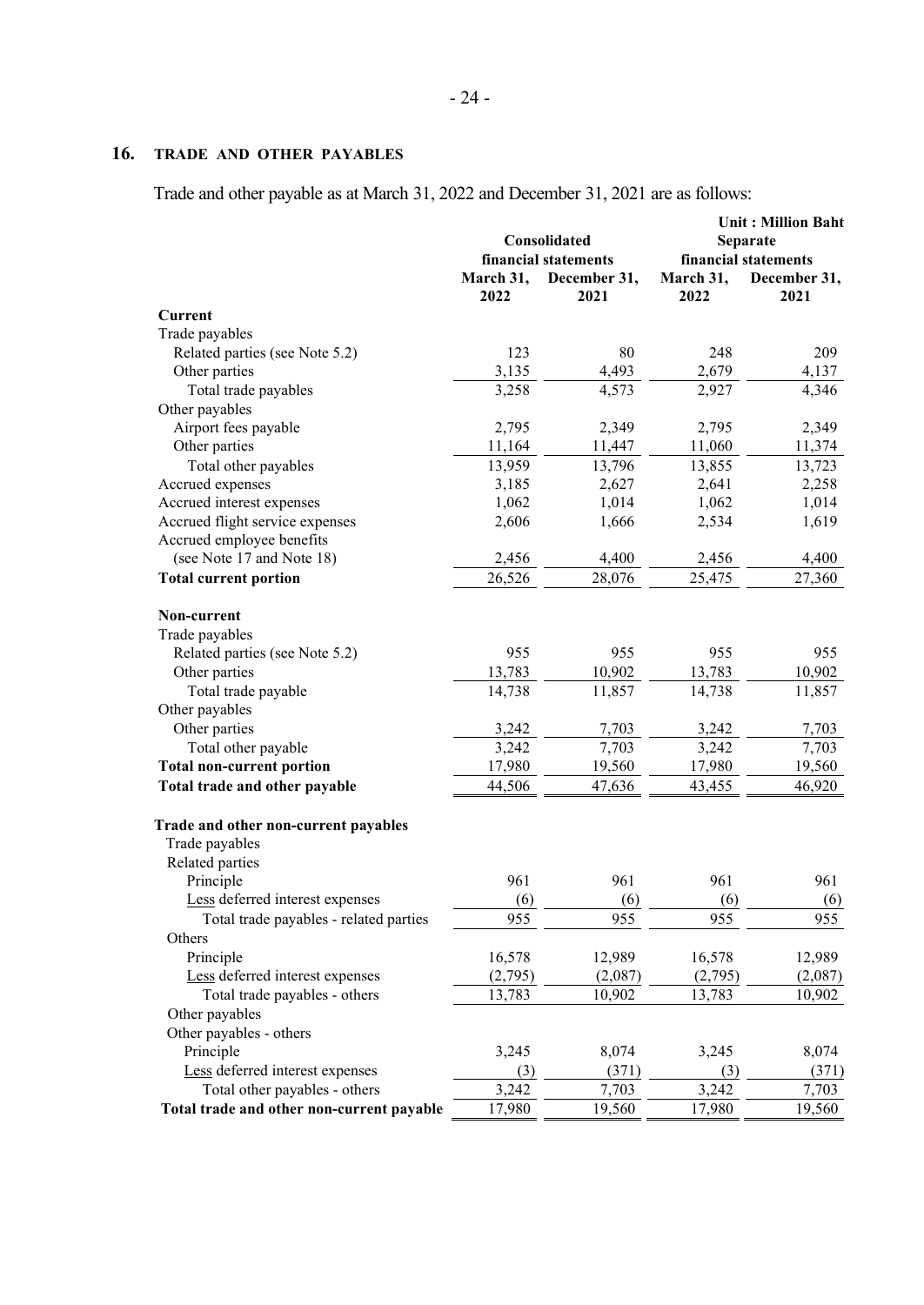As at March 31, 2022, the Company received an order from the Official Receiver to pay debt to certain trade and other payables. The Company adjusted trade and other payables to be in accordance with the debt amount, due date and interest rate according to the rehabilitation plan and Order from the Official Receiver, which will have the first installment period on June 30, 2024. Therefore, liabilities were adjusted and classified as non-current trade and other payables. The Company had an impact from the adjustment of trade and other payables for the three-month period ended March 31, 2022 to be in accordance with the debt balance of Baht 249 million. (see Note 4.3.1 (1))

#### **17. STAFF PENSION FUND**

The Company has established pension fund of Thai Airways International Public Company Limited's staff. The Company contributed to the fund at a rate of 10% of employee salaries. The fund's assets, liabilities and fund balance are presented in the Company's statements of financial position. Interest and expenses arising from fund operations are recognized as income and expenses of the Company. The details are as follows:

|                                                   |                   | <b>Unit: Million Baht</b><br><b>Consolidated and Separate</b><br>financial statements |  |
|---------------------------------------------------|-------------------|---------------------------------------------------------------------------------------|--|
|                                                   | March 31,<br>2022 | December 31,<br>2021                                                                  |  |
| Cash at bank                                      |                   |                                                                                       |  |
| (Presented as other non-current financial assets) | 43                | 34                                                                                    |  |
| Receivable - Bank                                 |                   |                                                                                       |  |
| (Presented as other non-current financial assets) | 940               | 959                                                                                   |  |
| Other current assets                              | 56                | 53                                                                                    |  |
| <b>Total Assets</b>                               | 1,039             | 1,046                                                                                 |  |
| Other current liabilities                         |                   |                                                                                       |  |
| Accrued payment for staff termination             | 12                | 17                                                                                    |  |
| Staff pension fund                                | 1,027             | 1,029                                                                                 |  |
| <b>Total Liabilities</b>                          | 1.039             | 1.046                                                                                 |  |

As at March 31, 2022, staff pension fund had remaining balances of Baht 1,027 million which equaled to the Company's obligations to employees.

During the three-month period ended March 31, 2022, the Company paid for retired staff and for staff termination under early retirement program (MSP-C and MSP-D) in the amount of Baht 18 million and recognized pension expense in the amount of Baht 11 million.

As at March 31, 2022 the Company had accrued payment for staff termination under early retirement program (MSP-D) and staff leaving from staff pension fund in the amount of Baht 12 million presented as trade and other current payables (see Note 16).

As at March 31, 2022 the balance of net pension receivable - THAI in amount of Baht 940 million was resulted of the bank deposit of pension had temporarily seized by the bank in amount of Baht 2,331 million and adjusted interest of bank deposit in amount of Baht 5 million, totaling of Baht 2,336 million. The amount was net of the bank deposit which the Company had contributed in excess of Baht 216 million. As a result, the pension fund could not pay the employee. Therefore, the Company had to reserve funds to pay the employee who retired under the early retirement program and terminated from the fund in amount of Baht 1,180 million.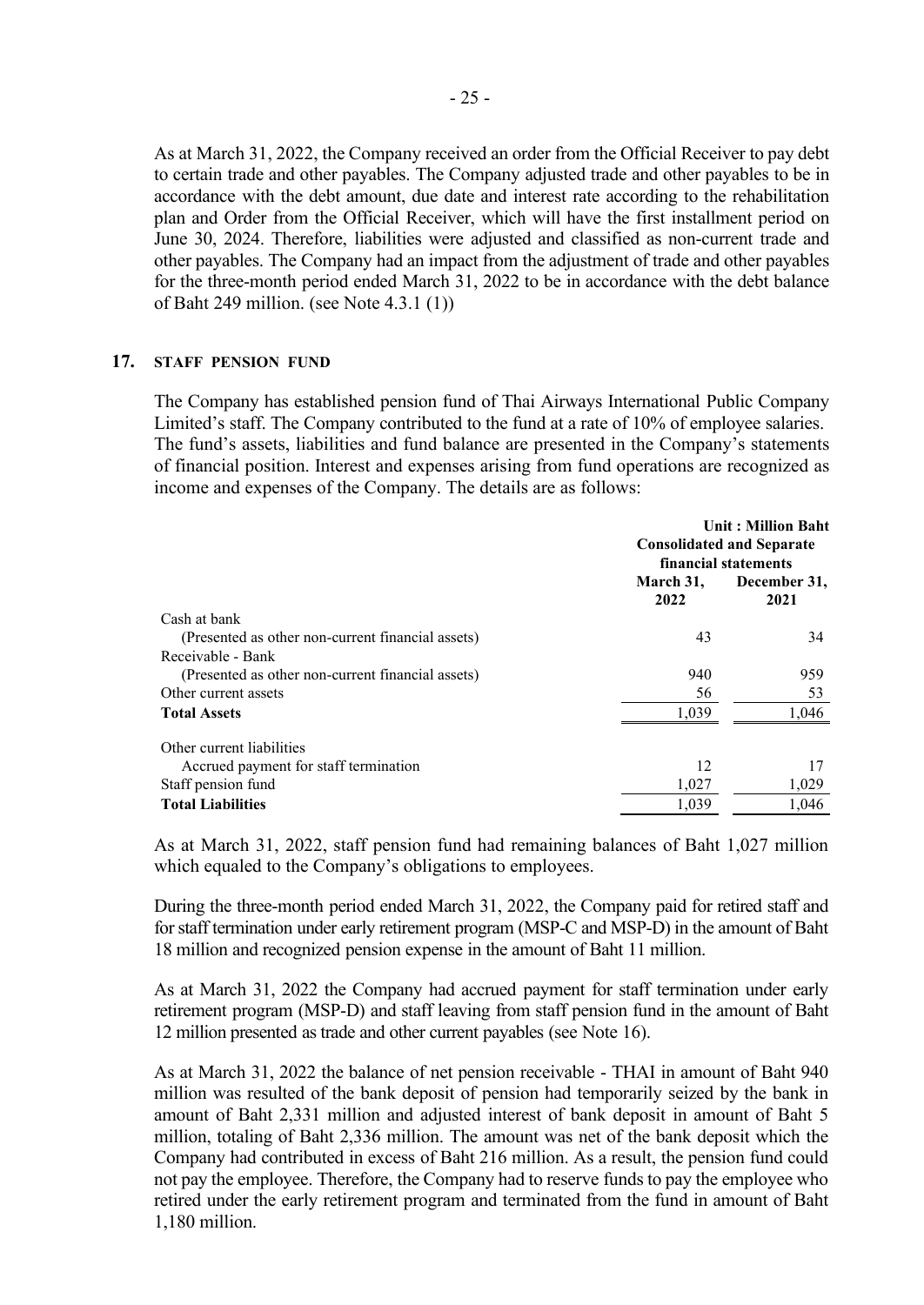#### **18. NON-CURRENT PROVISIONS FOR EMPLOYEE BENEFITS**

Movements of non-current provisions for employee benefits for the three-month period ended March 31, 2022 are as follows:

|                                                                     | Consolidated | <b>Unit: Million Baht</b><br><b>Separate</b><br>financial statement financial statement |
|---------------------------------------------------------------------|--------------|-----------------------------------------------------------------------------------------|
| Non-current for provision employee benefits at the beginning period | 5,173        | 5,083                                                                                   |
| Current service costs                                               | 56           | 52                                                                                      |
| Interest costs                                                      | 26           | 25                                                                                      |
| Benefit paid                                                        | (118)        | (116)                                                                                   |
| Benefit paid - foreign staff                                        | (12)         | (12)                                                                                    |
| Non-current for provision employee benefits at the ending period    | 5,125        | 5,032                                                                                   |

In the year 2021-2022, the Company had early retirement program which consisted of MSP- A, MSP-B, MSP-C and MSP-D. For MSP-A and MSP-B, the Company will pay the legal compensation as required by Thai Labor Law and other specific compensation in average amount from June 2021 to June 2022. For MSP-C, the Company will pay the legal compensation as required by Thai Labor Law and other specific compensation in average amount from September 2021 to December 2022, and for MSP D, the Company will pay the legal compensation as required by Thai Labor Law and other specific compensation in average amount from January 2022 to December 2022.

During three-month ended March 31, 2022, the Company paid the Thai Labor Law and other specific compensation for the MSP-A, MSP-B, MSP-C and MSP-D and had accrued employee benefit in amount of Bath 2,444 million, presented as part of the trade and current payables (see Note 16).

### **19. OTHER NON-CURRENT PROVISIONS**

Movements of other non-current provisions during the three-month period ended March 31, 2022 are as follows:

|                                                      | <b>Consolidated</b><br>financial statements | <b>Unit: Million Baht</b><br><b>Separate</b><br>financial statements |
|------------------------------------------------------|---------------------------------------------|----------------------------------------------------------------------|
| Other non-current provisions at the beginning period | 20,072                                      | 16,129                                                               |
| Movement during the period                           | 1,102                                       | 691                                                                  |
| Adjusts foreign exchange rate                        | (58)                                        | (58)                                                                 |
| Other non-current provisions at the ending period    | 21,116                                      | 16,762                                                               |

Other non-current provisions consist of long-term provision for maintenance and overhaul of aircraft, maintenance reserve for aircraft overhaul, aircraft's engines and others component of aircraft which has to pay maintenance in the future in accordance with the agreement. The Company has obligation under operating lease of aircraft maintenance, aircraft's engines and other components maintenance over the lease period including preparation of aircraft conditions before handover to lessors at the end of the lease. The Company shall estimate expected maintenance expenses upon flight hour, flight cycle, overhaul period, and lease period which were calculated along with usage time proportion.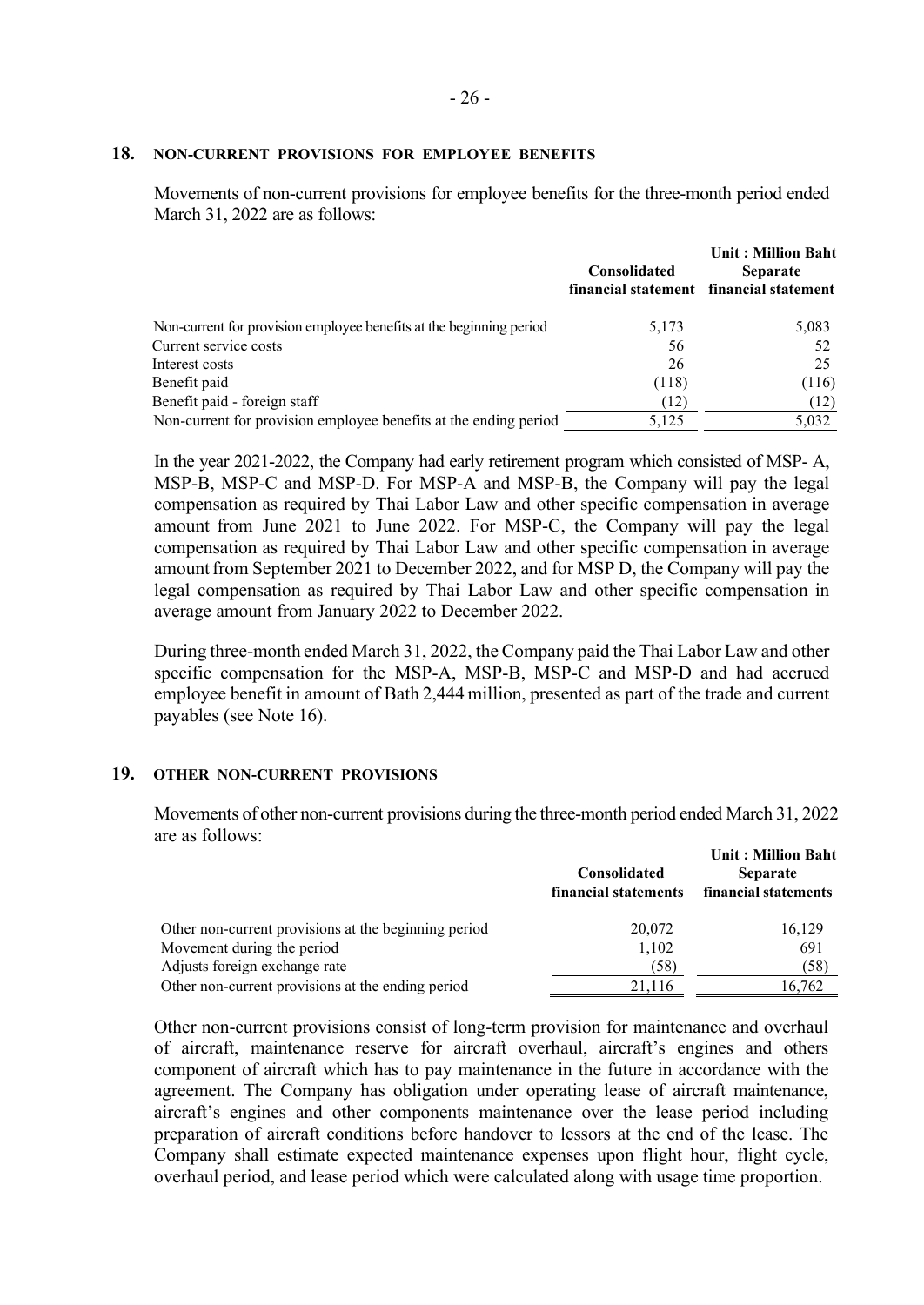## **20. REVENUE FROM CONTRACT WITH CUSTOMERS**

## **Disaggregation of revenue**

The Company disaggregate revenue from sales and services with customers for overtime and at the point of time by segment related to segment information disclosure in accordance with Thai Financial Reporting Standards No. 8 "Operating Segment" (see Note 23).

Revenue from sales and services for the three-month periods ended March 31, were classified revenue by timing of revenue recognition and type of goods and services as follows:

|                                           | <b>Consolidated</b><br>financial statements |       | <b>Unit: Million Baht</b><br><b>Separate</b><br>financial statements |       |
|-------------------------------------------|---------------------------------------------|-------|----------------------------------------------------------------------|-------|
|                                           | 2022                                        | 2021  | 2022                                                                 | 2021  |
| Timing of revenue recognition             |                                             |       |                                                                      |       |
| Revenue recognize by point in time        |                                             |       |                                                                      |       |
| Air freight                               |                                             |       |                                                                      |       |
| Revenue from passenger and excess baggage | 3,848                                       | 968   | 2,667                                                                | 404   |
| Revenue from freight                      | 5,220                                       | 2,009 | 5,206                                                                | 2,011 |
| Business unit                             |                                             |       |                                                                      |       |
| Revenue from business unit                | 1,172                                       | 1,107 | 1,424                                                                | 1,361 |
| Other activities                          |                                             |       |                                                                      |       |
| Revenue from other activities             | 44                                          | 27    |                                                                      |       |
| Revenue recognize over time               |                                             |       |                                                                      |       |
| Business unit                             |                                             |       |                                                                      |       |
| Revenue from aircraft repair              |                                             |       |                                                                      |       |
| and maintenance services                  | 123                                         | 102   | 147                                                                  | 136   |
| Total                                     | 10,407                                      | 4,213 | 9,444                                                                | 3,912 |

## **21. Gain on sale of investment and other income**

### 21.1 Gain on sale of investments

During the three-month period ended March 31, 2022, the Company sold investment in Bangkok Aviation Fuel Services Public Company Limited by 1.27 million shares at Baht 28.00 - 28.25 per share, in amount of Baht 36.07 million and recognized gain on sale of investments in amount of Baht 3.37 million in the consolidated and separate financial statements.

During the three-month period ended March 31, 2021, on January 19, 2021, the Company sold investment in Bangkok Aviation Fuel Services Public Company Limited in amount of Baht 2,712 million and recognized gain on sale of investment in amount of Baht 2,004 million and Baht 2,633 million, in the consolidated and separate financial statements, respectively.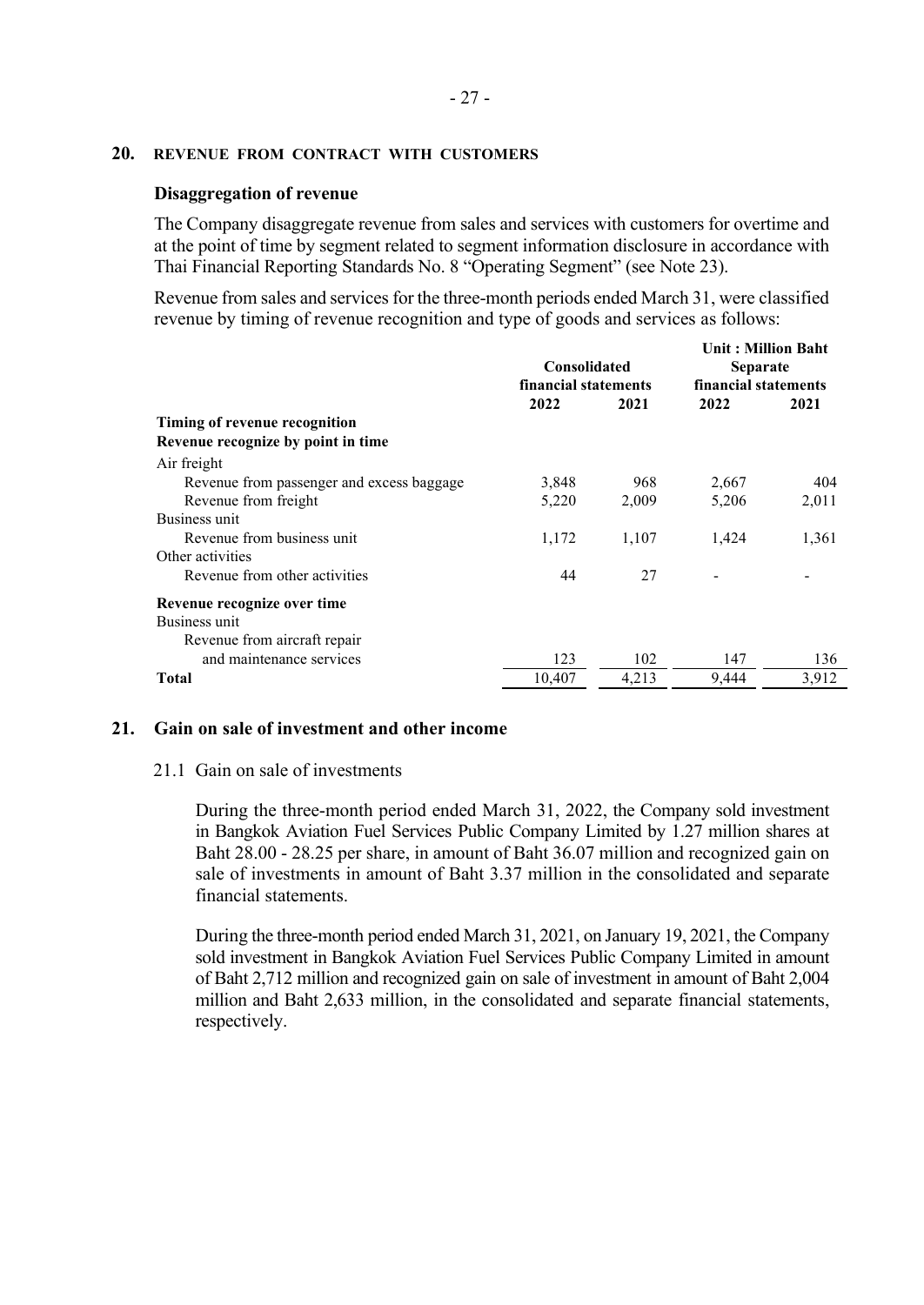## 21.2 Other income

Other income for the three-month period ended March 31, consist of ;

|                           |                      |      | <b>Unit: Million Baht</b> |      |  |
|---------------------------|----------------------|------|---------------------------|------|--|
|                           | <b>Consolidated</b>  |      | <b>Separate</b>           |      |  |
|                           | financial statements |      | financial statements      |      |  |
|                           | 2022                 | 2021 | 2022                      | 2021 |  |
| Gain from sales of assets | 292                  | 170  | 292                       | 170  |  |
| Others                    | 142                  | 168  | 126                       | 122  |  |
| <b>Total</b>              | 434                  | 338  | 418                       | 292  |  |

### **22. OPERATING SEGMENT**

Factors used to identify the reportable segments

The Company determines reportable segments based on the nature of the products and services provided, which the management has considered the organization structure in relation to commercial airline operation.

The Company has 3 reportable segments, consists of:

- (1) Air transportation activities segment composed of passenger, freight, and mail services.
- (2) The business units segments related directly to transportation activities, which include cargo and mail commercial, ground customer services, ground support equipment services, and catering services.
- (3) Other activities segment are transportation supporting activities, which include flight management services, sale of duty-free goods, sale of souvenir products from maintenance division and operation of subsidiaries.

Measurement Criteria

The Company records revenue transfer between segments with sale prices charged to the unaffiliated customers net of discount. For ground customer services segment recorded at cost net of discount. For other activities, segment recorded mutual agreements. Those transferred transaction will be eliminated in the consolidated financial statements.

Total gain (loss) before income tax by segments was derived from revenue net of costs and operating expenses.

Segment assets are the assets used for the operation or related to such activities.

Segment liabilities are the liabilities used for the operation or related to such activities.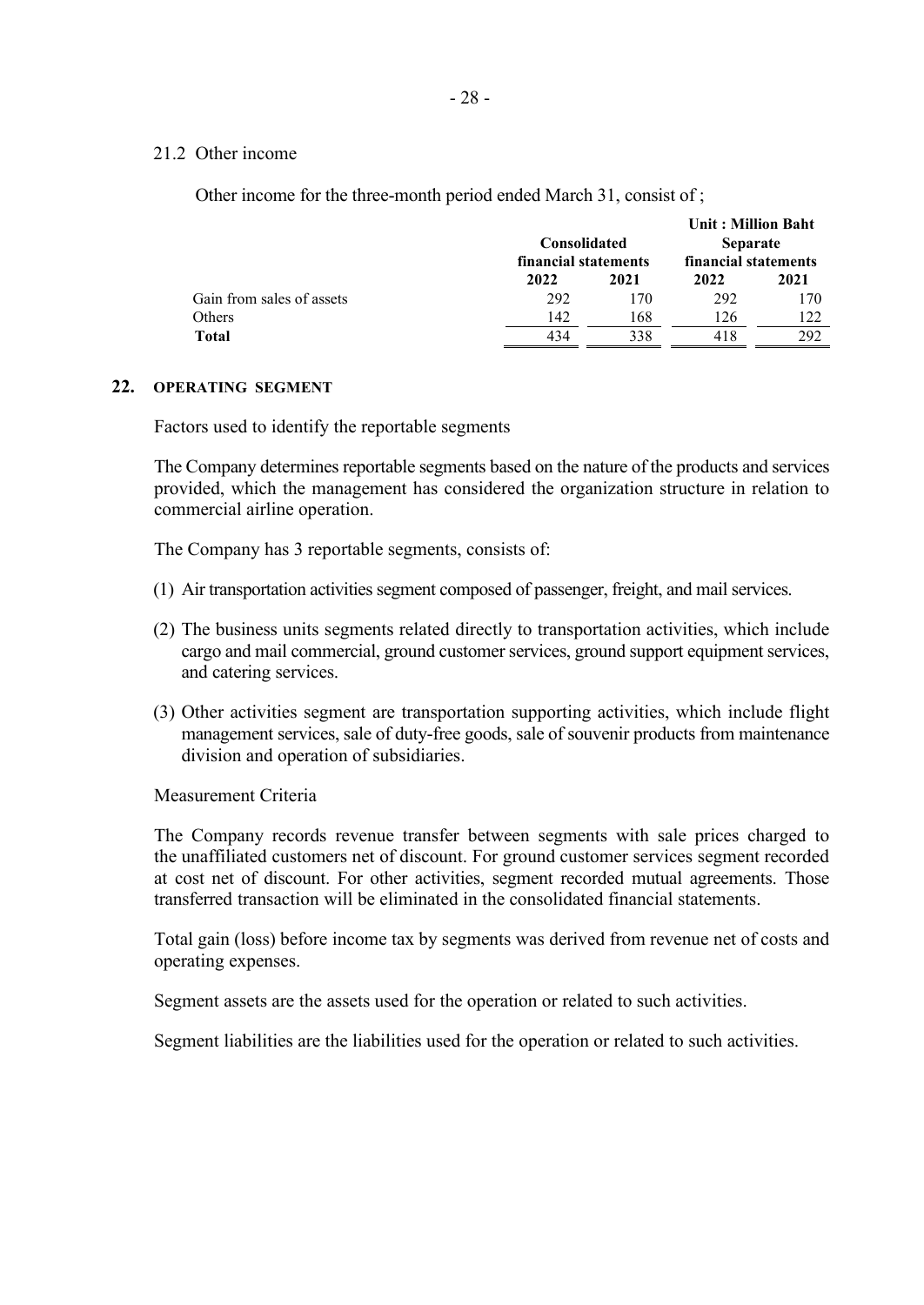# 22 .1 Financial Information by Segments

The operating segments are classified in the consolidated financial statements for the three-month periods ended March 31, consisted of the following:

|                                 |                                          |                |                |                       |                          |                         |              | <b>Unit: Million Baht</b> |
|---------------------------------|------------------------------------------|----------------|----------------|-----------------------|--------------------------|-------------------------|--------------|---------------------------|
|                                 | <b>Consolidated financial statements</b> |                |                |                       |                          |                         |              |                           |
|                                 | <b>Air Transportation</b>                |                |                | <b>Business Units</b> |                          | <b>Other Activities</b> | <b>Total</b> |                           |
|                                 | 2022                                     | 2021           | 2022           | 2021                  | 2022                     | 2021                    | 2022         | 2021                      |
| <b>External Revenue</b>         |                                          |                |                |                       |                          |                         |              |                           |
| (see Note 20)                   | 8,792                                    | 2,977          | 1,298          | 1,209                 | 317                      | 27                      | 10,407       | 4,213                     |
| Inter - segment revenue         |                                          |                |                |                       |                          |                         |              |                           |
| (expenses)                      | (706)                                    | (300)          | 380            | 122                   | 326                      | 178                     |              |                           |
| Interest income                 | 3                                        | $\overline{2}$ |                |                       |                          |                         | 3            | 2                         |
| Other income                    | 421                                      | 2,336          | 12             | 5                     | $\overline{4}$           | $\overline{c}$          | 437          | 2,343                     |
| Gain on debt restructuring      | 1,512                                    |                |                |                       |                          |                         | 1,512        |                           |
| Gain from foreign               |                                          |                |                |                       |                          |                         |              |                           |
| exchange rate                   | 1,345                                    |                |                |                       |                          |                         | 1,345        |                           |
| <b>Total Revenue</b>            | 11,367                                   | 5,015          | 1.690          | 1,336                 | 647                      | 207                     | 13,704       | 6,558                     |
|                                 |                                          |                |                |                       |                          |                         |              |                           |
| Fuel expense                    | (4,247)                                  | (873)          | $\frac{1}{2}$  |                       | $\overline{\phantom{0}}$ |                         | (4,247)      | (873)                     |
| Employee benefits expenses      | (888)                                    | (1,661)        | (594)          | (786)                 | (287)                    | (473)                   | (1,769)      | (2,920)                   |
| Flight service expenses         | (1,358)                                  | (417)          | (3)            | $\mathbf{1}$          |                          |                         | (1,361)      | (416)                     |
| Depreciation and                |                                          |                |                |                       |                          |                         |              |                           |
| amortization expenses           | (1,932)                                  | (3,876)        | (179)          | (128)                 | (164)                    | (216)                   | (2,275)      | (4,220)                   |
| Reverse impairment loss on      |                                          |                |                |                       |                          |                         |              |                           |
| aircraft and rotable aircraft's |                                          |                |                |                       |                          |                         |              |                           |
| spare part                      |                                          | (4)            |                |                       |                          |                         |              | (4)                       |
| Other expenses                  | (4, 421)                                 | (2,280)        | (360)          | (295)                 | (84)                     | (52)                    | (4,865)      | (2,627)                   |
| Loss from foreign               |                                          |                |                |                       |                          |                         |              |                           |
| exchange rate                   |                                          | (3,697)        |                |                       |                          | (1)                     |              | (3,698)                   |
| Finance costs                   | (2, 492)                                 | (3,810)        |                |                       |                          |                         | (2, 492)     | (3,810)                   |
| Share of loss on investment     |                                          |                |                |                       |                          |                         |              |                           |
| in associates                   | (12)                                     | (30)           |                |                       |                          |                         | (12)         | (30)                      |
| <b>Total Expenses</b>           | (15,350)                                 | (16,648)       | (1, 136)       | (1,208)               | (535)                    | (742)                   | (17,021)     | (18, 598)                 |
| Profit (loss) before income     |                                          |                |                |                       |                          |                         |              |                           |
| tax expense                     | (3,983)                                  | (11, 633)      | 554            | 128                   | 112                      | (535)                   | (3,317)      | (12,040)                  |
| Income tax (expense) income     | 77                                       | (165)          | $\overline{a}$ |                       | (3)                      |                         | 74           | (165)                     |
| Profit (loss) by segments       | (3,906)                                  | (11,798)       | 554            | 128                   | 109                      | (535)                   | (3,243)      | (12,205)                  |

As at March 31, 2022 and December 31, 2021 assets and liabilities of the Group are classified by segment consisted of the following:

|                           |           |                           |       |                                                            |       |                         |           | Unit : Million Bant |
|---------------------------|-----------|---------------------------|-------|------------------------------------------------------------|-------|-------------------------|-----------|---------------------|
|                           |           |                           |       | <b>Consolidated financial statements</b>                   |       |                         |           |                     |
|                           |           | <b>Air Transportation</b> |       | <b>Business Units</b>                                      |       | <b>Other Activities</b> | Total     |                     |
|                           | March 31, |                           |       | December 31, March 31, December 31, March 31, December 31, |       |                         | March 31, | December 31,        |
|                           | 2022      | 2021                      | 2022  | 2021                                                       | 2022  | 2021                    | 2022      | 2021                |
| Current assets            | 23,831    | 21,299                    | 475   | 504                                                        | 807   | 703                     | 25,113    | 22,506              |
| Investments in associates | 503       | 515                       |       |                                                            |       |                         | 503       | 515                 |
| Property, plant and       |           |                           |       |                                                            |       |                         |           |                     |
| equipment                 | 26,264    | 27,223                    | 5,529 | 5,437                                                      | 1,838 | 1,834                   | 33,631    | 34,494              |
| Right-of-use assets       | 64,645    | 64,006                    | 2,934 | 4,311                                                      | 878   | 1,335                   | 68,457    | 69,652              |
| Other non-current assets  | 31,535    | 31,739                    |       |                                                            | 21    | 24                      | 31,556    | 31,763              |
| Non-allocated assets      | 3,163     | 2,289                     |       |                                                            |       |                         | 3,163     | 2,289               |
| <b>Total assets</b>       |           |                           |       |                                                            |       |                         | 162,423   | 161,219             |

# **Unit : Million Baht**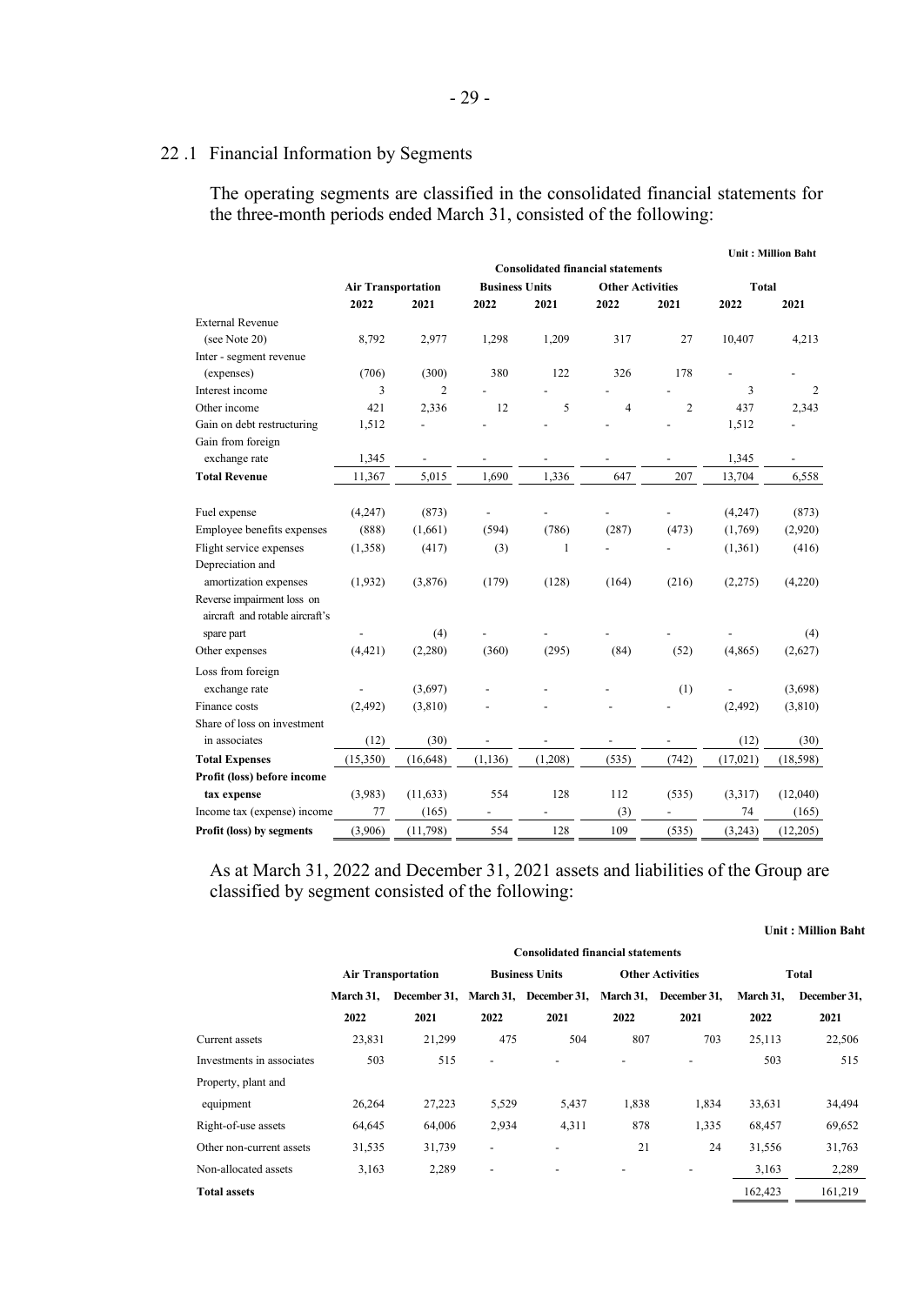#### **Unit : Million Baht**

|                           | <b>Consolidated financial statements</b>           |         |                          |                                                            |                          |                          |         |                           |
|---------------------------|----------------------------------------------------|---------|--------------------------|------------------------------------------------------------|--------------------------|--------------------------|---------|---------------------------|
|                           | <b>Business Units</b><br><b>Air Transportation</b> |         |                          |                                                            | <b>Other Activities</b>  | Total                    |         |                           |
|                           | March 31.                                          |         |                          | December 31, March 31, December 31, March 31, December 31, |                          |                          |         | March 31.<br>December 31. |
|                           | 2022                                               | 2021    | 2022                     | 2021                                                       | 2022                     | 2021                     | 2022    | 2021                      |
| Current liabilities       | 44,944                                             | 40,710  | 286                      | 342                                                        | 490                      | 501                      | 45,720  | 41,553                    |
| Non-current liabilities   | 185,332                                            | 185,102 | $\overline{\phantom{0}}$ | $\overline{\phantom{a}}$                                   | 24                       | 19                       | 185,356 | 185,121                   |
| Non-allocated liabilities | 5,833                                              | 5.795   | $\overline{\phantom{a}}$ | $\overline{\phantom{a}}$                                   | $\overline{\phantom{0}}$ | $\overline{\phantom{a}}$ | 5,833   | 5,795                     |
| <b>Total Liabilities</b>  |                                                    |         |                          |                                                            |                          |                          | 236,909 | 232,469                   |

## 22.2 Revenues by Geographical Segment

Operating segments classified by geographical in the consolidated financial statements for the three-month periods ended March 31, are as follows:

|                           |                      | <b>Unit: Million Baht</b><br><b>Consolidated</b> |  |  |
|---------------------------|----------------------|--------------------------------------------------|--|--|
|                           | financial statements |                                                  |  |  |
|                           | 2022                 | 2021                                             |  |  |
| <b>Domestic Revenues</b>  |                      |                                                  |  |  |
| Air Transportation        | 566                  | 563                                              |  |  |
| <b>Business Units</b>     | 1,298                | 1,209                                            |  |  |
| Other Activities          | 41                   | 27                                               |  |  |
| <b>Foreign Revenues</b>   |                      |                                                  |  |  |
| Air Transportation        |                      |                                                  |  |  |
| Asia                      | 3,634                | 1,441                                            |  |  |
| Europe                    | 4.011                | 809                                              |  |  |
| Australia and New Zealand | 857                  | 164                                              |  |  |
| <b>Total Revenues</b>     | 10,407               | 4,213                                            |  |  |

#### **23. DISCLOSURE OF FINANCIAL INSTRUMENTS**

#### 23.1 Financial risk management objectives

The Group's Corporate financial risk management is under policy framework and management framework of risk management committee. The risk management committee is responsible for supervising monitoring and managing financial risk relating to the Group's operations through internal risk report which analyze from size and level of risk. These risks included market risk as well as currency risk, interest rate risk, fuel price risk, credit risk and liquidity risk.

The Group seeks to minimize the effects of these risks by using derivative financial instruments to hedge these risk exposures. The using of derivatives financial instrument is governed by the risk management committees' policy and framework. However, as at March 31, 2022, the Company did not have derivatives financial instrument transaction because the Company had entered the business rehabilitation process. The Company does not enter into an additional contract.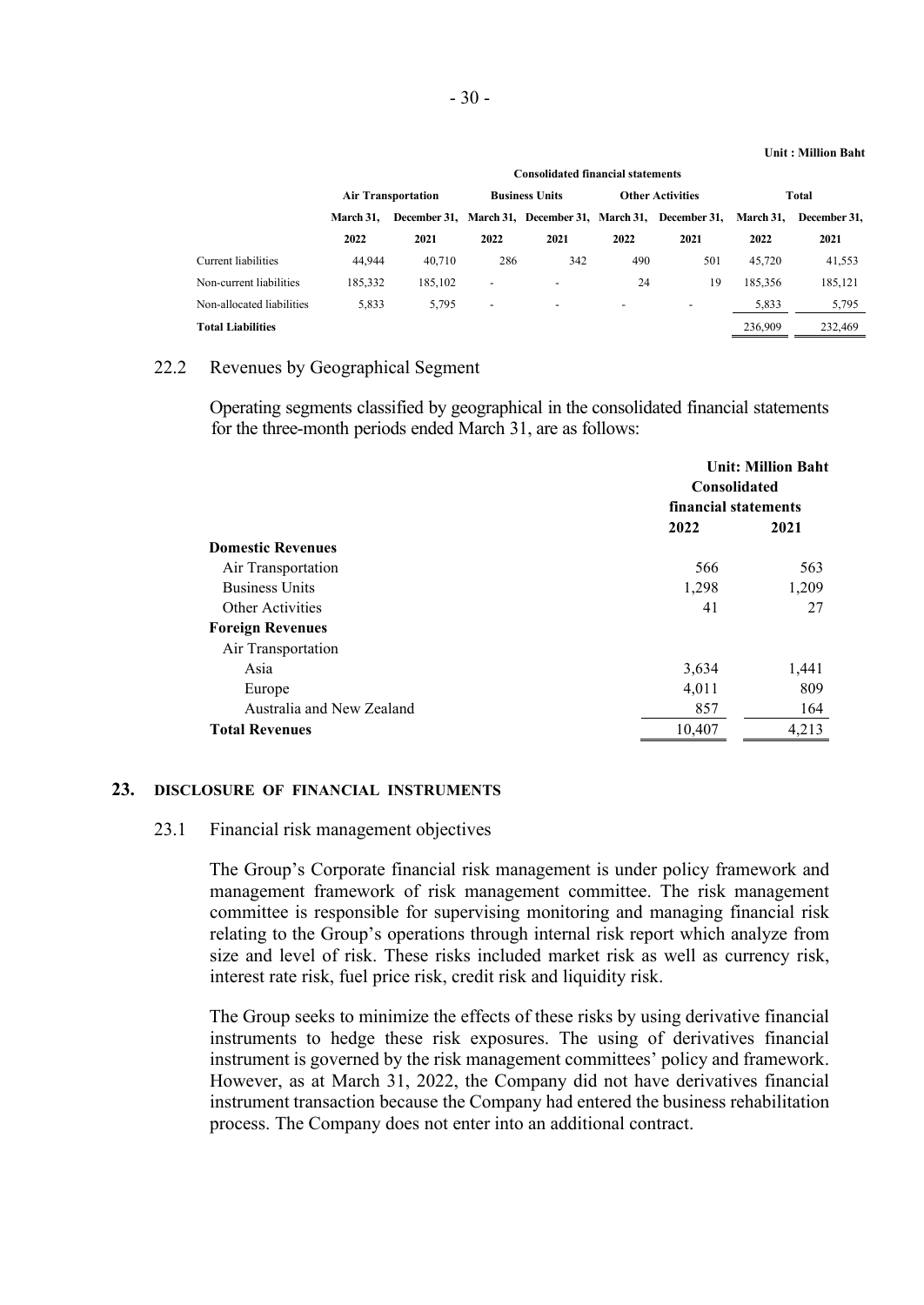## 23.2 Market risk

The Group's activities expose it primarily to the financial risks of changes in foreign currency exchange rates, interest rates and fuel price. The Group enters into a variety of derivative financial instruments to manage its exposure to interest rate, foreign currency and fuel price risk, including:

- forward foreign exchange contracts to hedge the exchange rate risk;
- interest rate swaps to mitigate the risk of rising interest rates;
- commodity option to mitigate the fuel price risk of purchased inventory
- 23.2.1 Foreign Currency Exchange Rate Risk

The Group undertakes transactions denominated in foreign currencies; consequently, exposures to exchange rate fluctuations arise. Exchange rate exposures are managed within approved policy parameters utilizing forward foreign exchange contracts.

As the Company generates revenue in THB and foreign currency by more than 50 currencies, which are mainly in USD, THB, EUR and JPY and the major expenses are in currencies USD and THB while having long-term liabilities mainly in 4 major currencies as USD, EUR, THB and JPY.

The Company has managed the risk of exchange rates fluctuations which is uncontrolled factors by using "Matching Currency" strategy to manage this risk by matching currency between the expense and revenue and arranging for loan and restructure loan to coincide with net operating cash flow at the same time, together with the reduction of foreign currency debt risk by entering into THB loan in order to decrease the fluctuation of gain or loss from foreign exchange in the financial statements. In addition, the Company managed source of fund and has a policy to enter into CCS when the financial market is favorable to the Company and Forward Contracts to hedge the future obligation that has underlying exposures.

As at March 31, 2022, the Company did not have CCS transaction and Forward contracts since the Company had entered the business rehabilitation process. The Company does not enter into an additional contract.

## 23.2.2 Interest rate risk management

The Company is exposed to interest rate risk from borrowing and finance lease payable at both fixed and floating interest rates. The risk is managed by the maintaining an appropriate mix between fixed and floating rate borrowings and lease payable, and by the use of interest rate swap contracts. Hedging activities are evaluated regularly to align with interest rate views and defined risk appetite; ensuring the most cost-effective hedging strategies are applied.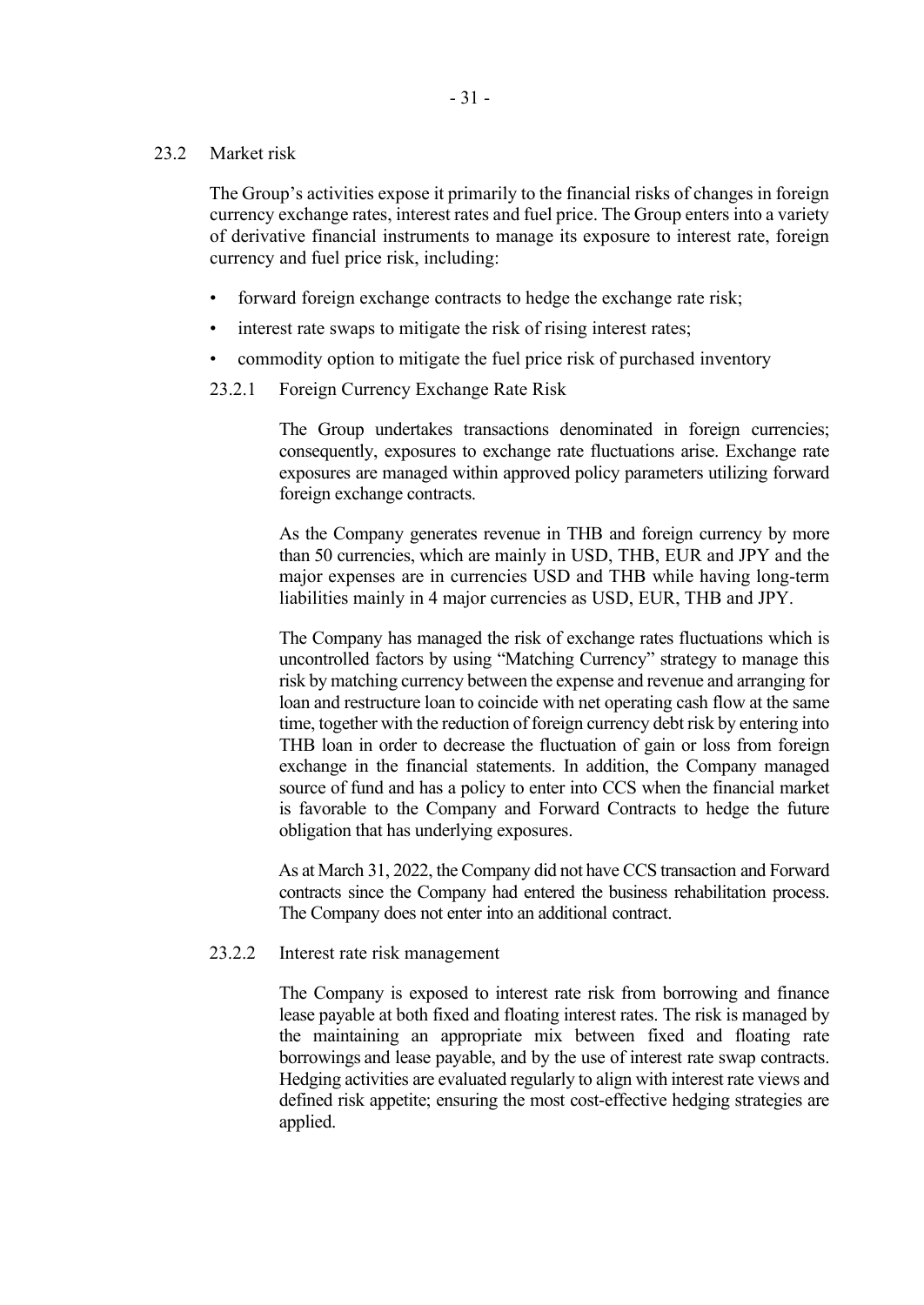#### Interest rate swap contracts

Under interest rate swap contracts, the Group agrees to exchange the difference between fixed and floating rate interest amounts calculated on agreed notional principal amounts. Such contracts enable the Group to mitigate the risk of changing interest rates on the fair value of issued fixed rate debt held and the cash flow exposures on the issued variable rate debt held. The fair value of interest rate swaps at the reporting date is determined by discounting the future cash flows using the curves at the reporting date and the credit risk inherent in the contract. However, as at March 31, 2022, the Company did not have interest rate swap contract transaction because the Company had entered the business rehabilitation process. The Company does not enter into an additional contract.

### 23.2.3 Fuel price risk

Fuel price fluctuation depends on demand and supply of global economic situation and uncertainty political worldwide, which has direct impact on the Company's operating result as fuel is important factor in the aviation industry. The Company has made jet fuel price hedging policy in order to reduce the risk of fuel price volatility, to meet the Company's operating result target and protect the value of the Company for shareholders and all stakeholders and made not intend to make income and profit from the fuel price hedging.

The Company has continuously and systematically managed the jet fuel price risk, by set the fuel price risk policy, implementing jet fuel price hedging at not lower than 20% and not more than 80% of annual fuel consumption. Whereby the budget and tenor of each contract would be for a period of not more than 24 months. The Company specified the lowest and highest prices of jet fuel. The Company will obligate in USD if the price of jet fuel falls below the lowest price. On the contrary, the Company will be compensated in USD if the price of jet fuel rises higher than the highest price.

The Company enters into derivative transactions to limit these risks. Hedging activities are regularly assessed to reflect the Group's expectations of the expected changes in price and risk to ensure the most effective hedging strategy is used.

However, due to the epidemic situation of COVID-19 since the beginning of 2020 together with the Company is in the process of rehabilitation under the Central Bankruptcy Court. As a result, the Company does not have any derivative transactions for hedge fuel price for this year. The Company is in the process of studying fuel price hedging in order to have derivative transaction for hedge fuel price when the situation of the Company and aviation industry can recover to operate business normally.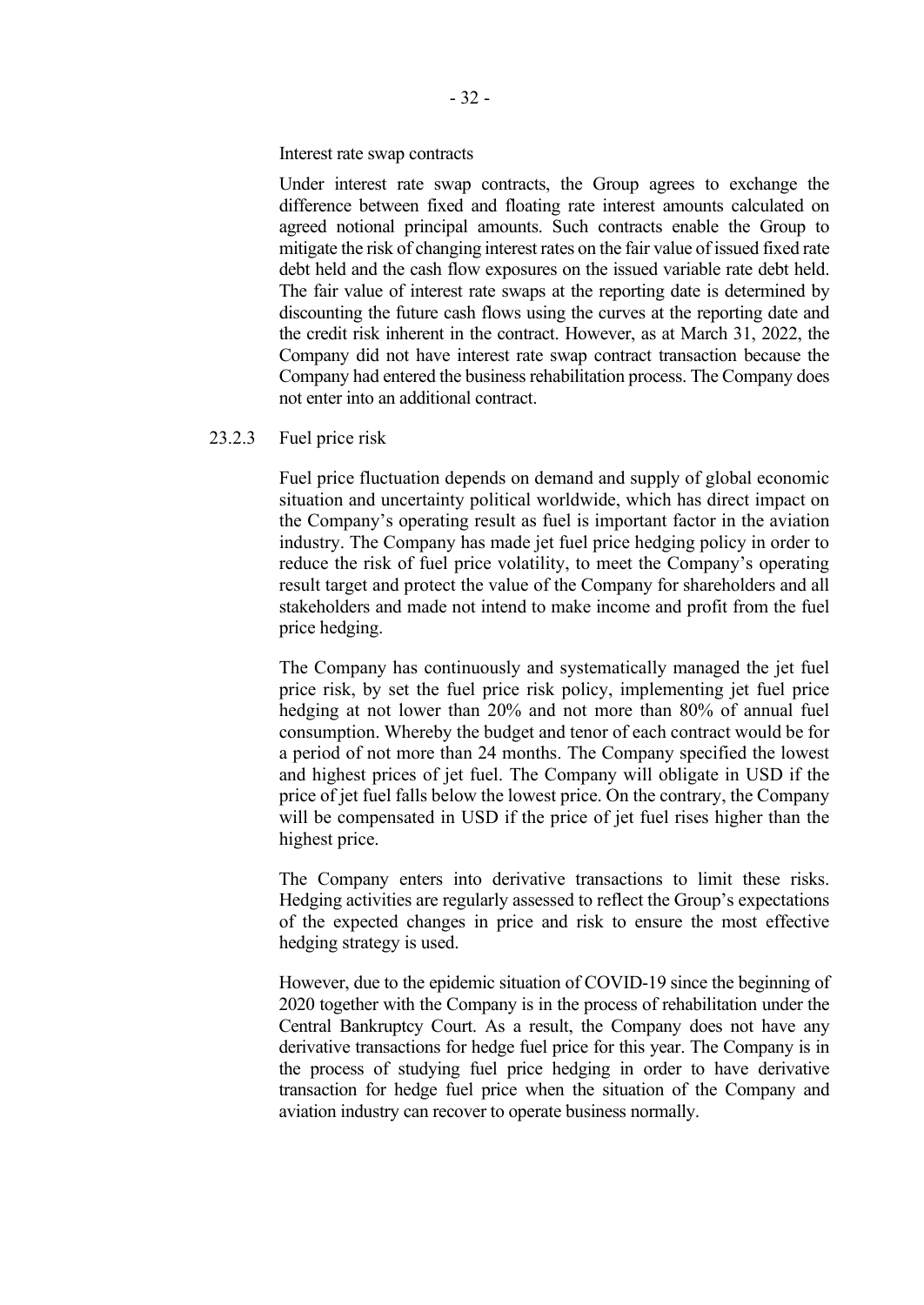23.3 Credit risk management

Note 7 details the Group's maximum exposure to credit risk and the measurement bases used to determine expected credit loss.

The Group exposures to credit risk which related to trade and other receivables. The management has adopted a policy and appropriated control risk, therefore the Group does not expect to any significant losses from credit granting. Moreover, The Group's credit granting is not concentrated because the Group has large and diverse customer base, the maximum amount which the Group may incur on credit granting is the book value of trade and other receivables as shown in the statement of financial position.

23.4 Liquidity and interest risk management

Ultimate responsibility for liquidity risk management and the payment period are in accordance with the Plan Administrator, which has established an appropriate liquidity risk management framework for management of the Group's short, medium and long-term funding including financial liabilities which are not derivatives. The framework of risk management is within the business rehabilitation plan, as described in Note 4.

23.5 Classes and categories of financial instruments and their fair values

The following table presents the fair values of financial assets, including the fair values hierarchy for financial assets recognized at fair value as at March 31, 2022 and December 31, 2021.

|                                                                                                                     | Level of<br><b>Fair value</b> |      | <b>Consolidated financial</b><br>statements |      | <b>Unit: Million Baht</b><br>Separate financial<br>statements |
|---------------------------------------------------------------------------------------------------------------------|-------------------------------|------|---------------------------------------------|------|---------------------------------------------------------------|
|                                                                                                                     |                               | 2022 | 2021                                        | 2022 | March 31, December 31, March 31, December 31,<br>2021         |
| Financial assets measured at fair value<br>through profit or loss                                                   |                               |      |                                             |      |                                                               |
| Other current financial assets                                                                                      |                               |      |                                             |      |                                                               |
| Investment in debt securities<br>(presented as part of other current assets)                                        | Level 2                       | 30   |                                             |      |                                                               |
| Other non-current financial assets                                                                                  |                               |      |                                             |      |                                                               |
| Investment in debt securities                                                                                       | Level 2                       | 53   | 53                                          | 53   | 53                                                            |
| Investment in funds                                                                                                 | Level 2                       |      |                                             |      |                                                               |
| Investment in market equity securities                                                                              | Level 1                       | 531  | 559                                         | 531  | 559                                                           |
| Investment in non-market equity securities                                                                          | Level 3                       | 312  | 312                                         | 312  | 312                                                           |
| Financial assets measured at fair value<br>through other comprehensive income<br>Other non-current financial assets |                               |      |                                             |      |                                                               |
| Investment in non-market equity securities                                                                          | Level 3                       | 27   | 19                                          | 13   | 13                                                            |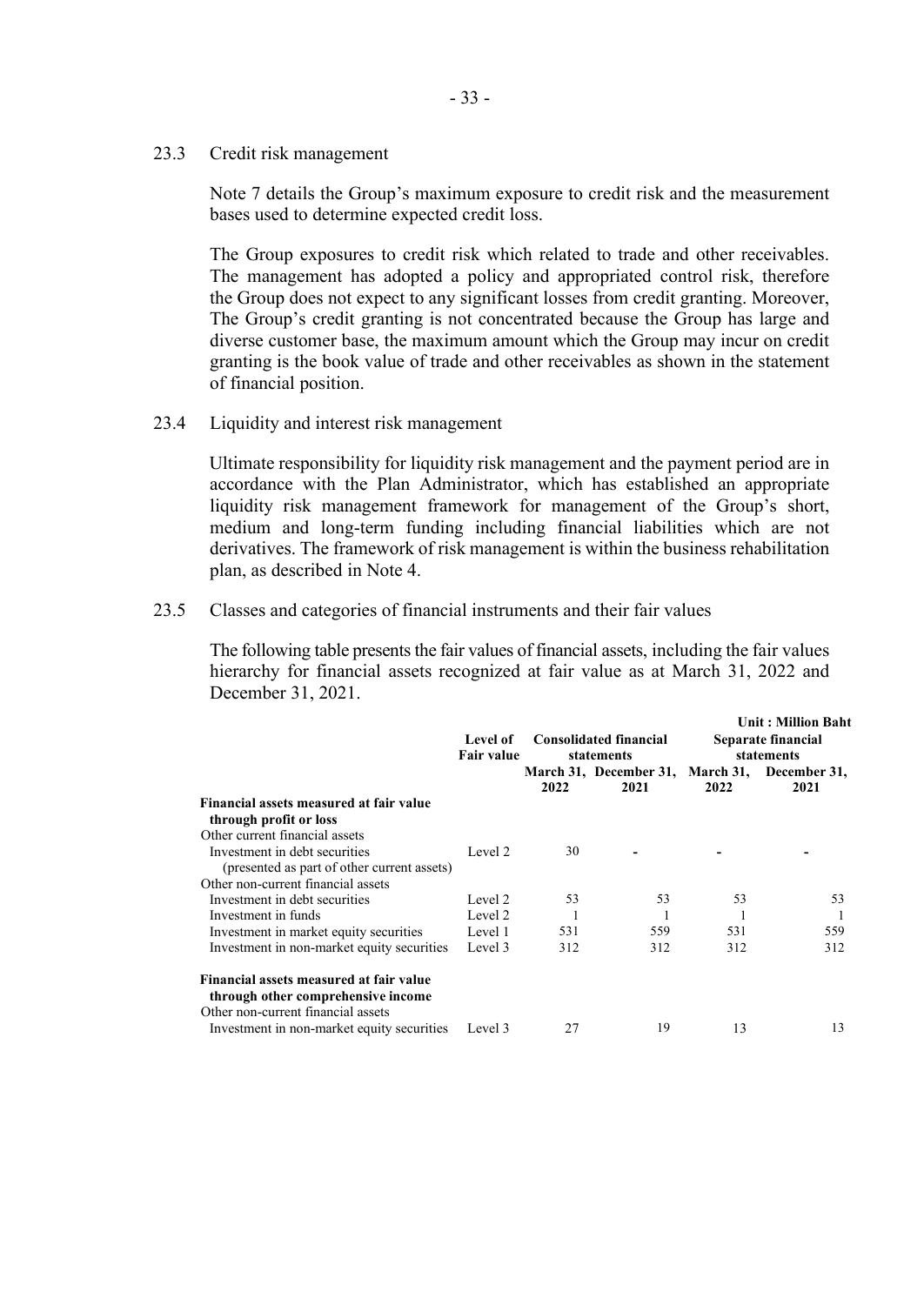Financial instruments measured at fair value

The following table disclose valuation technique using in fair value measurement.

| <b>Types</b>                          | <b>Valuation techniques</b>                                                                                                                                                                                                                                                                                                                                                                                                  |
|---------------------------------------|------------------------------------------------------------------------------------------------------------------------------------------------------------------------------------------------------------------------------------------------------------------------------------------------------------------------------------------------------------------------------------------------------------------------------|
| Debt securities                       | The fair value of investments in debt instruments measured at fair<br>value through profit or loss is calculated by using valuation<br>techniques via obtaining the observable market data and<br>converting discounted cash flows to present values.                                                                                                                                                                        |
| Investments in funds                  | The fair value of investments in marketable investment units that<br>are measured at fair value through profit or loss is calculated by<br>using the net asset value as of the reporting date.                                                                                                                                                                                                                               |
| Marketable equity securities          | The fair value of investments in equity instrument measured at fair<br>value through profit or loss is calculated by using the recent buying<br>price referred from the Stock Exchange of Thailand as of the<br>reporting date.                                                                                                                                                                                              |
| Non - marketable equity<br>securities | The fair value of investments in equity instrument measured at fair<br>value through profit or loss is calculated by estimated the present<br>value of the expected cash flows discounted by relevant interest<br>rate and risks.<br>The fair value of investments in equity instrument measured at fair<br>value through other comprehensive income is calculated by using<br>the net asset value as of the reporting date. |

During the three-month period ended March 31, 2022, the Company did not transfer financial instruments between the fair value hierarchy.

## **24. COMMITMENTS AND CONTINGENT LIABILITIES**

The Company has contingent liabilities arising from commitments which have not been recognized in the financial statements as at March 31, 2022 and December 31, 2021 as follows:

### 24.1 Bank Guarantee

The Company has bank guarantees issued by domestic and foreign banks as follows:

|                          |                   | Unit: Million (Currency)<br><b>Consolidated and Separate</b><br>financial statements |  |
|--------------------------|-------------------|--------------------------------------------------------------------------------------|--|
|                          | March 31,<br>2022 | December 31,<br>2021                                                                 |  |
| <b>Bank Guarantee</b>    |                   |                                                                                      |  |
| Issued by domestic banks |                   |                                                                                      |  |
| THB Currency             | 98                | 98                                                                                   |  |
| Issued by foreign banks  |                   |                                                                                      |  |
| <b>BDT</b> Currency      | 10                | 10                                                                                   |  |
| AUD Currency             |                   |                                                                                      |  |
| <b>INR</b> Currency      | 123               | 123                                                                                  |  |
| <b>SAR Currency</b>      | 5                 | 5                                                                                    |  |
| <b>AED</b> Currency      | 3                 | 3                                                                                    |  |
| NOK Currency             |                   |                                                                                      |  |
|                          |                   |                                                                                      |  |

If the Company defaults on an obligation to a beneficiary in letter of guarantee, the bank agrees to pay a specific amount to that beneficiary and will claim from the Company later.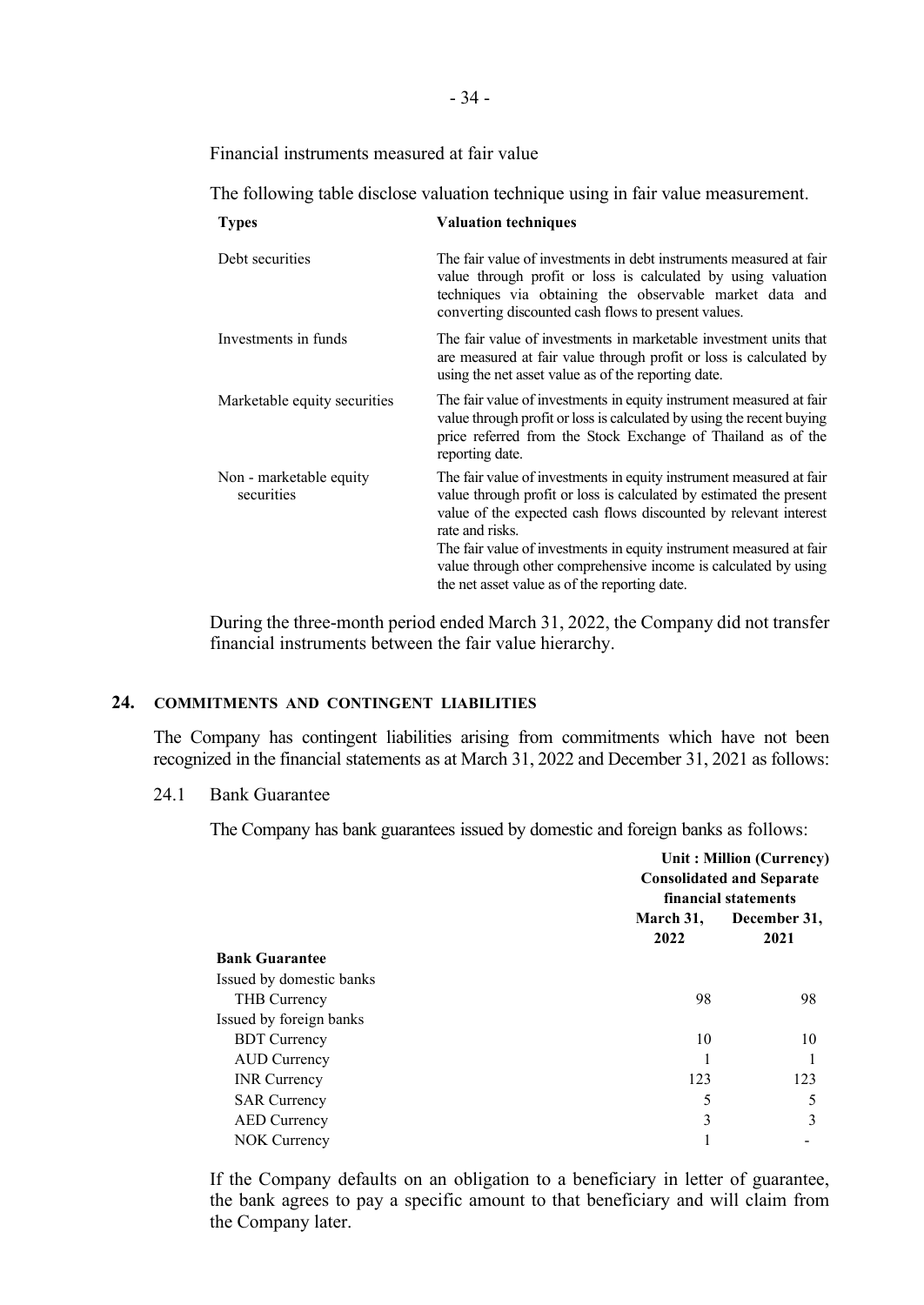## 24.2 Commitment

On June 15, 2021, the Plan Administrator's meeting No. 1/21, pass the resolution to approve the Company's Declaration of the Onerous Contract, which was in accordance with the business rehabilitations plan. As at March 31, 2022, the Company agreed on the Declaration of the Onerous contract of aircraft finance lease contract for 5 aircrafts and 11 aircrafts were in the process of negotiation. In addition, the termination of engine maintenance contract was on negotiation process of the Central Bankruptcy Court.

As at March 31, 2022, the Company had obligated to pay for one aircraft under operating lease agreement in the amount of USD 138 million with the terms of the contract 12 years, by monthly paid the rental started from the fiscal year 2023 onwards and calculated base on the hours of use (Power-by-the hour basis (PBH)). The Company already paid deposit for aircraft in the amount of USD 2 million. On April 18, 2022, the Company has received the aforementioned aircraft from the lessor.

## **25. DISPUTES AND SIGNIFICANT LITIGATION**

25.1 Labor disputes and damages claim

The Company has been filed as defendant in domestic and foreign labor disputes for 2 cases with claim amount of Baht 6 million and the complaints in domestic and foreign for 45 cases with claim amount of Baht 409 million. As at March 31, 2022, the Company's management's considered such disputes and claims based on facts and laws, including that the impact of such matters is insignificant to the financial statements.

- 25.2 Tax dispute
	- 25.2.1 The Company, as an entrepreneur in the Duty free zone, has received a letter from the Customs Department No. Gor Kor 0503(4)/621 dated August 28, 2017, requested the Company to clarify the completeness of the certificate license of the import food for restricted products. The customs official has assessed additional taxes and duties according to 252 import entry declarations, which consisted of price of products in amount of Baht 492.73 million, import duty in amount of Baht 244.36 million, excise tax in amount of Baht 754.47 million, interior tax in amount of Baht 75.45 million, value added tax in amount of Baht 109.69 million, the subsidies for Thai Health Promotion Foundation in amount of Baht 14.91 million, and the subsidies for Thai Public Broadcasting Service in amount of Baht 11.18 million. The Company has submitted the letter of clarification to the Customs Department for consideration. In this regard, the Company has consultation letter on legal matters in relation to the importation of a group of products under the import control of food, fruit juice and other imports into the free zone of Thai Airways Catering, in the case of compliance with Section 152 of the Customs Act, B.E. 2560 to the Director-General of the Customs Department for consideration at present.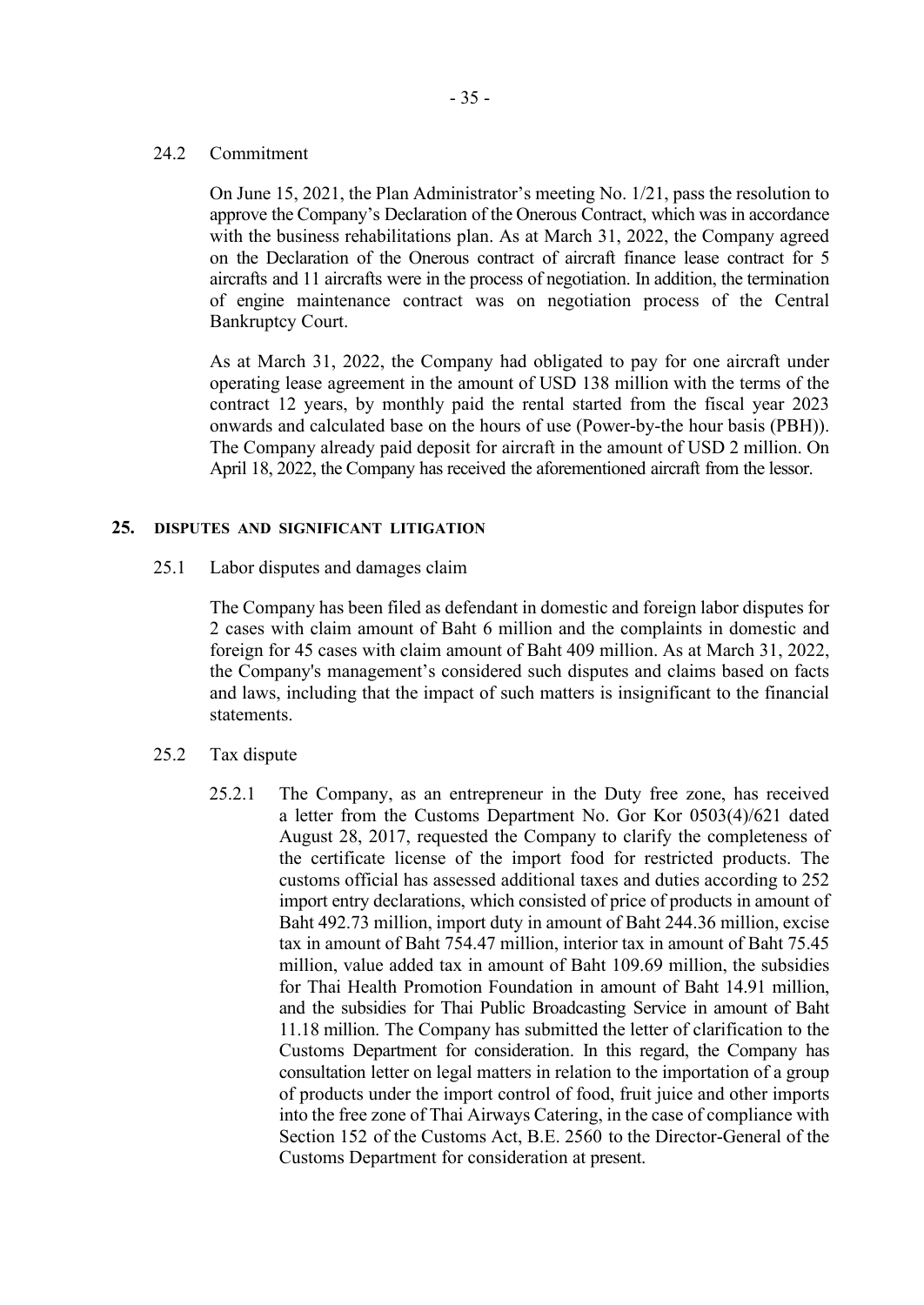The Custom Department has informed that in the case of bringing goods into the duty free zone to produce, mix, assemble, pack or perform any other actions on such goods, in order to export from the Kingdom, and the importer has fully complied with the rules, method and procedures for customs procedures of the free zone. This shall be exempt from the law in respect of standard or quality control, stamping any marks on such items, and are exempt from the law in respect of the control of importation into the Kingdom, exporting from the Kingdom, possession or use of such goods only in the area as identified in the ministerial regulation.

25.2.2 The Panohm Penh branch in Kingdom of Cambodia had been assessed additional taxes from the Cambodia Revenue Department, related to the difference in interpretations of tax law.

> During the year 2019, the Company received the tax assessment notification for the year 2017, consisted of 3 types of tax, which were corporate income tax, special business tax and withholding tax. The total additional assessed tax, including fine and interest were Riel 10,771 million. In addition, for the period January - September 2017, consisted of 2 types of tax, which are prepayment corporate income tax and special business tax. The total additional assessed tax, including fine and interest were Riel 7,176 million. During the year 2020, the Company received the tax assessment notification for the year 2018, consisted of 3 types of tax, which were corporate income tax, special business tax and withholding tax. The total additional assessed tax, including fine and interest were Riel 5,018 million.

> The Company had filed such disputes with the above assessment through a tax advisor. The Company had issued a letter requesting to extend the tax audit for the years 2017 to 2020 due to the impact of the situation of COVID-19 and the Company is in the process of rehabilitation plan. It is currently under consideration by the Cambodia Revenue Department. The tax payment as assessed depended on the negotiation with the Cambodia Revenue Department based on the fact, laws and supporting documents. The mentioned disputes are in negotiation process.

25.3 Rental agreement and license to operate business agreement at Don Mueang international Airport

The Company had rental agreement and license to operate business agreement with Airports of Thailand Public Company Limited ("AOT"), with agreement No. 3-08/2552 dated December 14, 2010, the duration of the contract was 3 years period from September 28, 2009 to September 27, 2012. After September 27, 2012, the Company was out of the permission for renting and operating business at Don Mueang International Airport. The Company has continued to pay rental fee and concession fee based on the original agreement. However, AOT will reserve the rights to increase the minimum rental fee and concession fee, if the result of increment of the minimum rental fee and concession fee is final and the rate is higher than the rate specified in the original agreement or the notification letter of AOT that announced the extension of the agreement.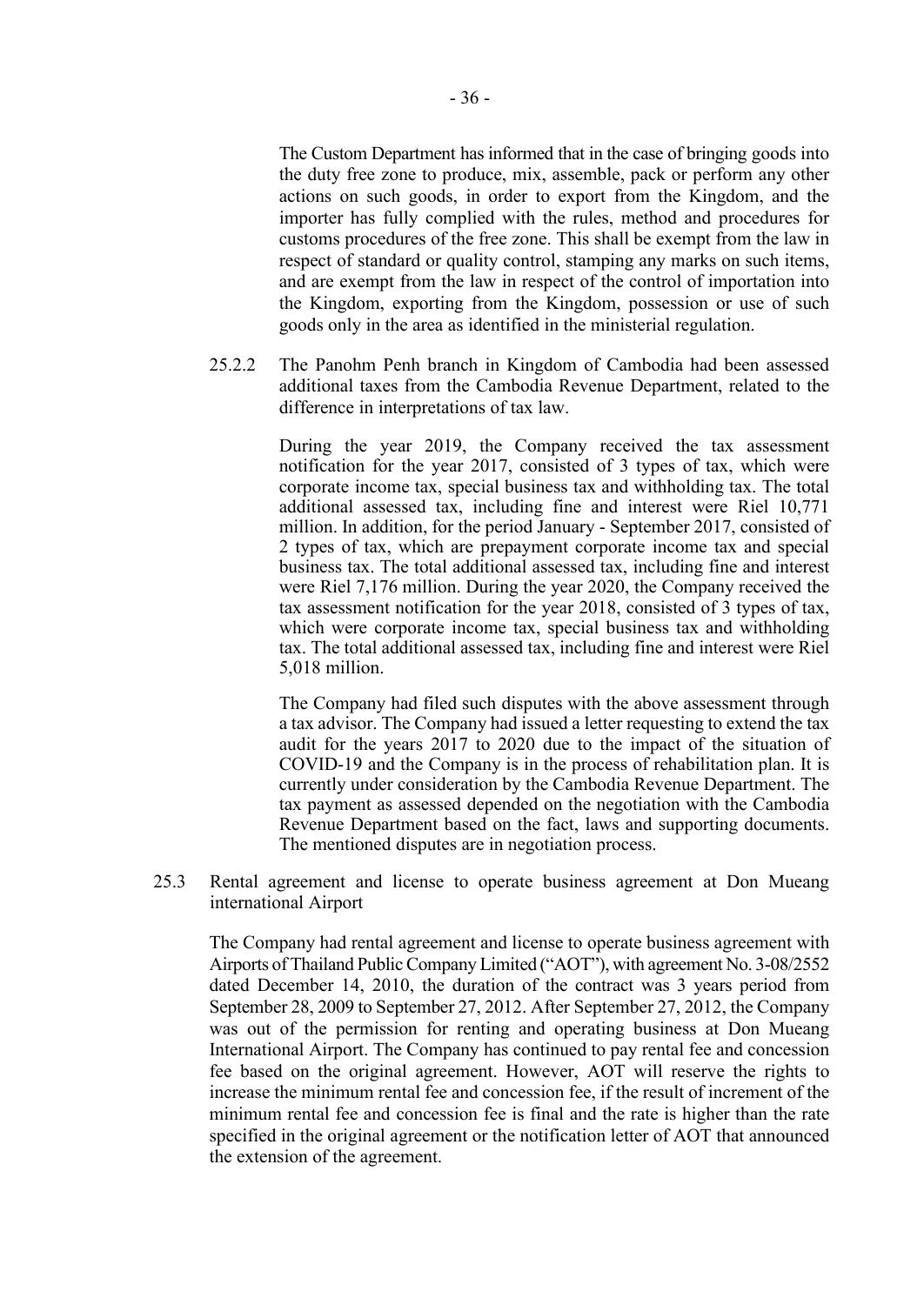Later, creditors have submitted the rental agreement which occurred as at September 14, 2020, to receive repayment to the Official Receiver in the business rehabilitation process. The debt value is currently under investigation by the Official Receiver to determine the creditors' rights to be paid in the business rehabilitation process. The obligations in the period which occur after September 14, 2020, as well as the criteria, conditions and the rental rate and benefits of being certified to operate the business, which will be defined in the new contract, have been negotiating for mutual conclusion.

### 25.4 Tort case under unfair trade protection laws (Antitrust cases)

The Company has been implead by British Airways, Lufthansa and KLM-AF, which are the defendants in the Cargo Civil Class Action case in the Netherlands, which they have submitted the requested to exercise the right of recourse to the Company.

On July 2015, the Company had received a writ of summons for contribution claim from British Airways, Deutsche Lufthansa and Lufthansa Cargo A.G. (collectively called "Lufthansa"), and Koninklijke Luchtvaart Maatschappij N.V., Martin Air Holland N.V., and Societe Air France S.A. (collectively called "KLM-AF"). These airlines had submitted such writ of summons against the Company and more than 20 other airlines in the case where a group of plaintiffs had filed a lawsuit against British Airways, Lufthansa, KLM-AF and Singapore Airlines and Singapore Airlines Cargo (collectively called "Singapore Airlines") as defendants since December 24, 2013 by alleging that these airlines conspiracy set the price for various surcharges (Main case).

Nonetheless, the Company had not been sued as a defendant in the main case. Subsequently, British Airways, Lufthansa and Swiss International, KLM-AF, Korean Airlines and Qantas Airways, who were parties to the Contribution Claim Case, had submitted a writ of summons to exercise the contribution claim in addition to the Contribution Claim Case above (known as sub contribution claim), and the Company then submitted a writ of summons to exercise the contribution claim in the form of this sub contribution claim against all airlines as well in order to reserve the Company's right. However, the initiation of such case in the form of contribution claim and sub contribution claim was merely for the purpose of reserving the right in the event that the court orders that each airline to pay for the damages exceeding its market share. This was not a lawsuit to demand for additional damages.

Later on December 2016 to January 2017, the Company had received a writ of summons for contribution claim from British Airways, Lufthansa and KLM-AF. These airlines had submitted such writ of summons to the Company and more than 20 other airlines in the case where a new group of plaintiffs had filed a lawsuit against British Airways, Lufthansa, KLM-AF and Singapore Airlines as defendants on November 6, 2015.

The allegation had similar type as same as the first main proceedings in which the Company had not been sued as a major defendant. On June 22, 2020, Freshfields Law Firm reported that Cargo Netherlands pending review of the Amsterdam District Court on March 10, 2020, that the Appeal Court ruled that The transfer of claims to Stichting Cartel Compensation ("SCC") had completed.